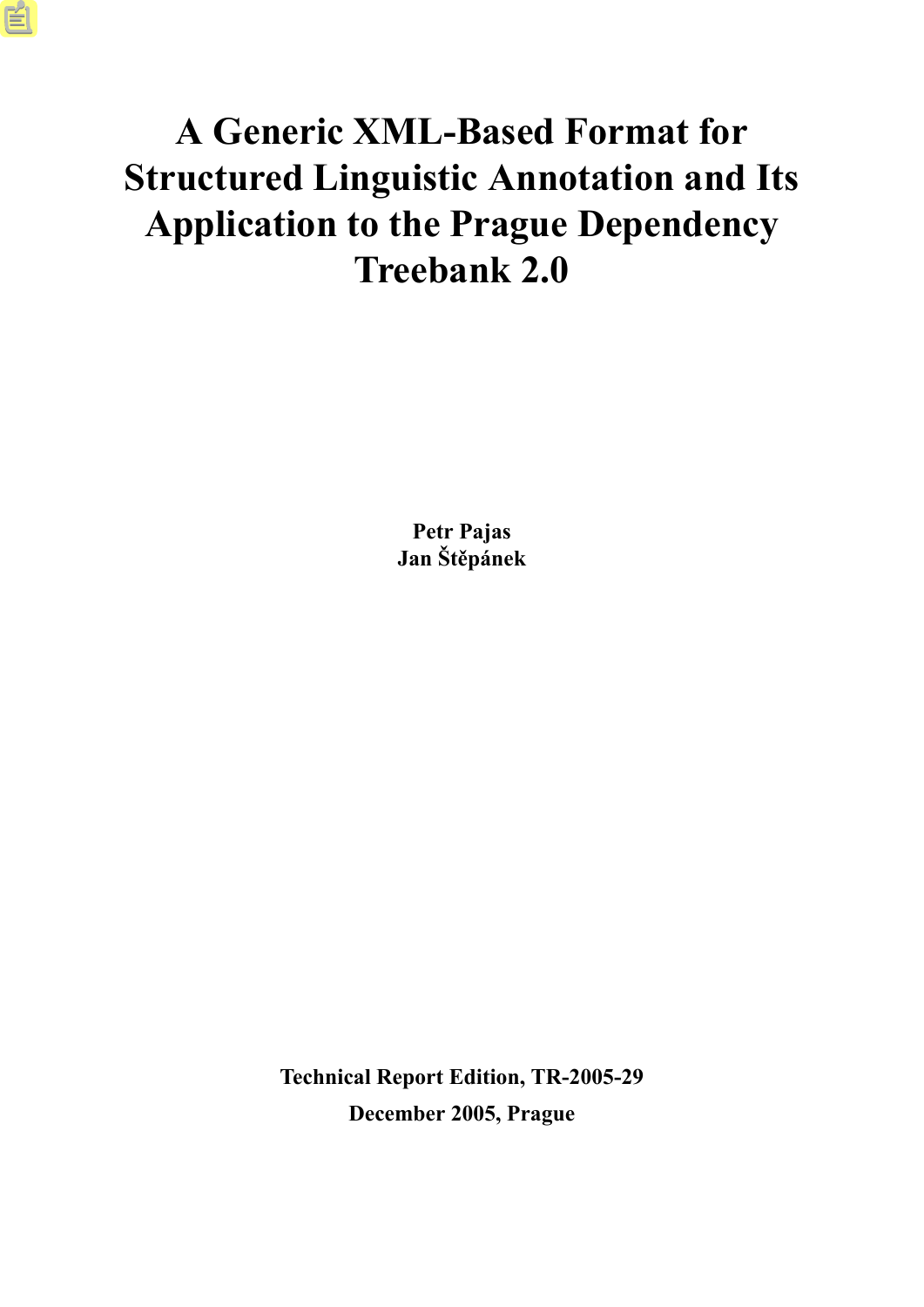### **A Generic XML-Based Format for Structured Linguistic Annotation and Its Application to the Prague Dependency Treebank 2.0**

by Petr Pajas and Jan Štěpánek

Published 2005

### **Abstract**

In the first part of this technical report we describe our approach to design a new data format, based on XML (Extensible Markup Language) and aimed to provide a better and unifying alternative to various legacy data formats used in various areas of corpus linguistics and specifically in the field of structured annotation.

We introduce the first version of the format, called Prague Markup Language (PML). This version has already been employed as the main data format for the upcoming Prague Dependency Treebank 2.0 (PDT).

Finally we outline our ideas and proposals for further improvement of PML, based on our current experience with using and processing data in PML format in the PDT 2.0 project.

The second part of the technical report contains the state-of-the-art specification of PML.

#### **Technická zpráva č. TR-2005-29**

Technická zpráva projektu Integrace jazykových zdrojů za účelem extrakce informací z přirozených textů

Projekt Informační společnosti Grantové agentury Akademie věd ČR

Registrační číslo GA AV ČR: 1ET101120503

Interní kód MFF: 207-14 / 242083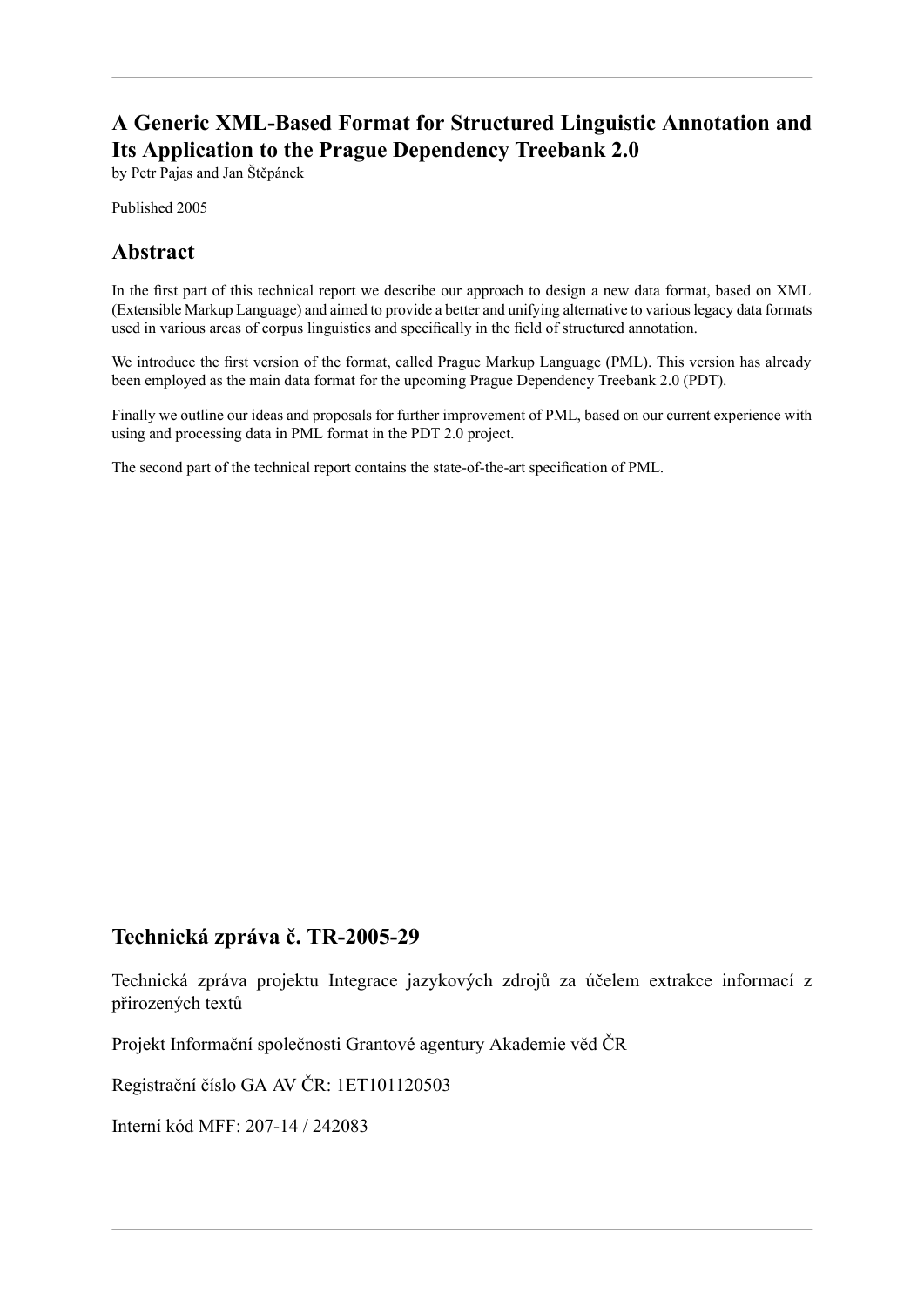## **Table of Contents**

| 25 |
|----|
| 44 |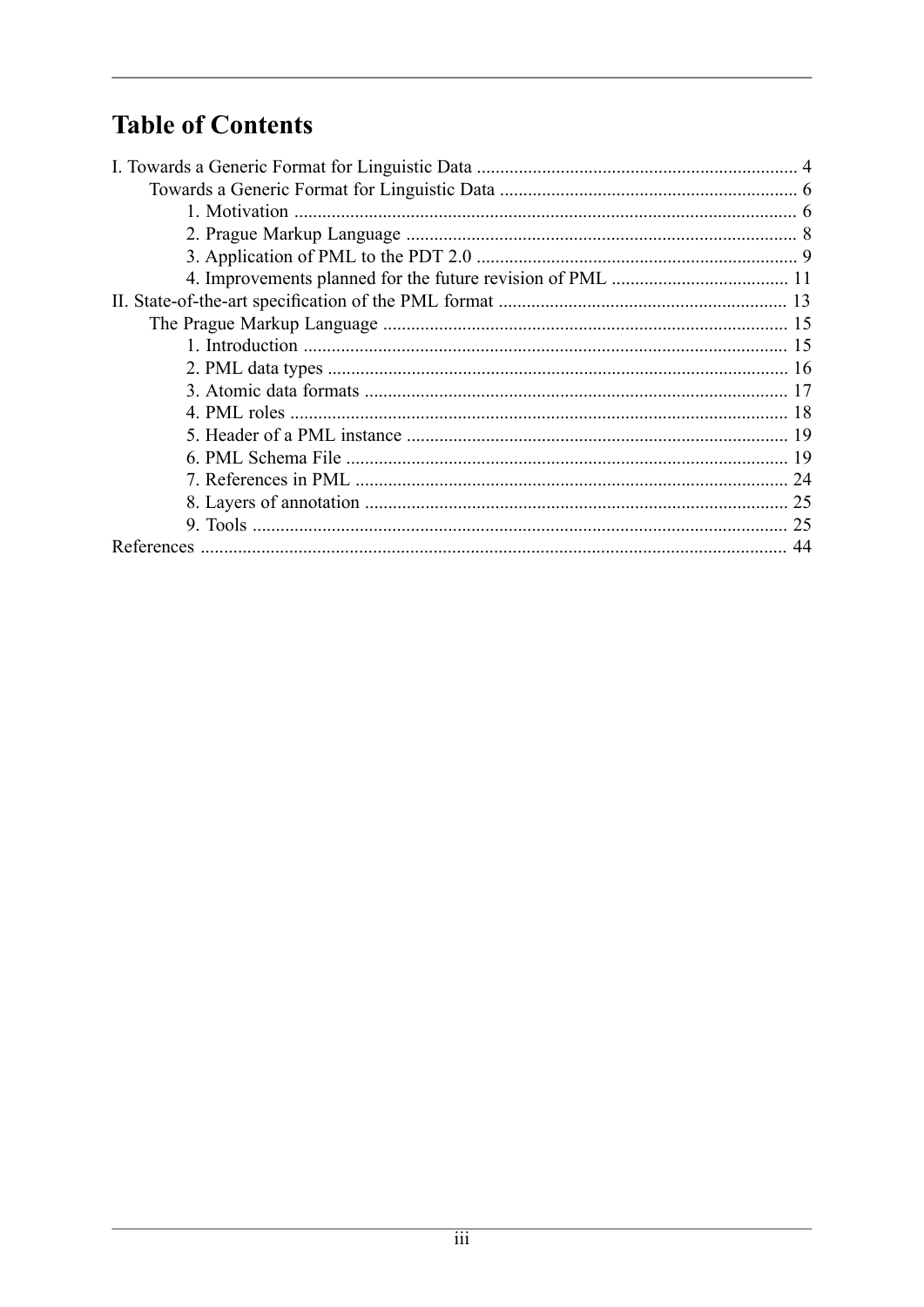## <span id="page-3-0"></span>**Part I. Towards a Generic Format for Linguistic Data**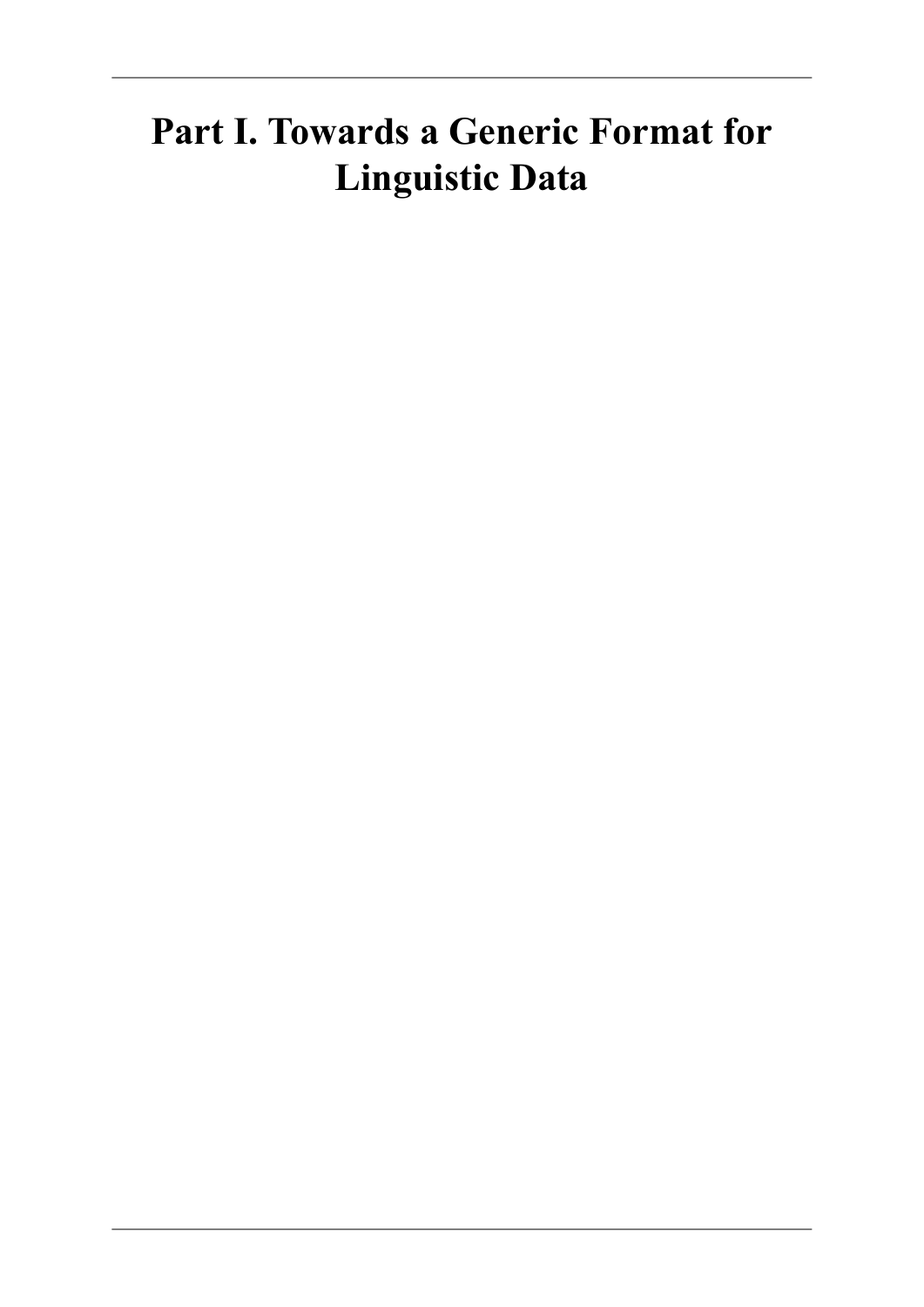## **Table of Contents**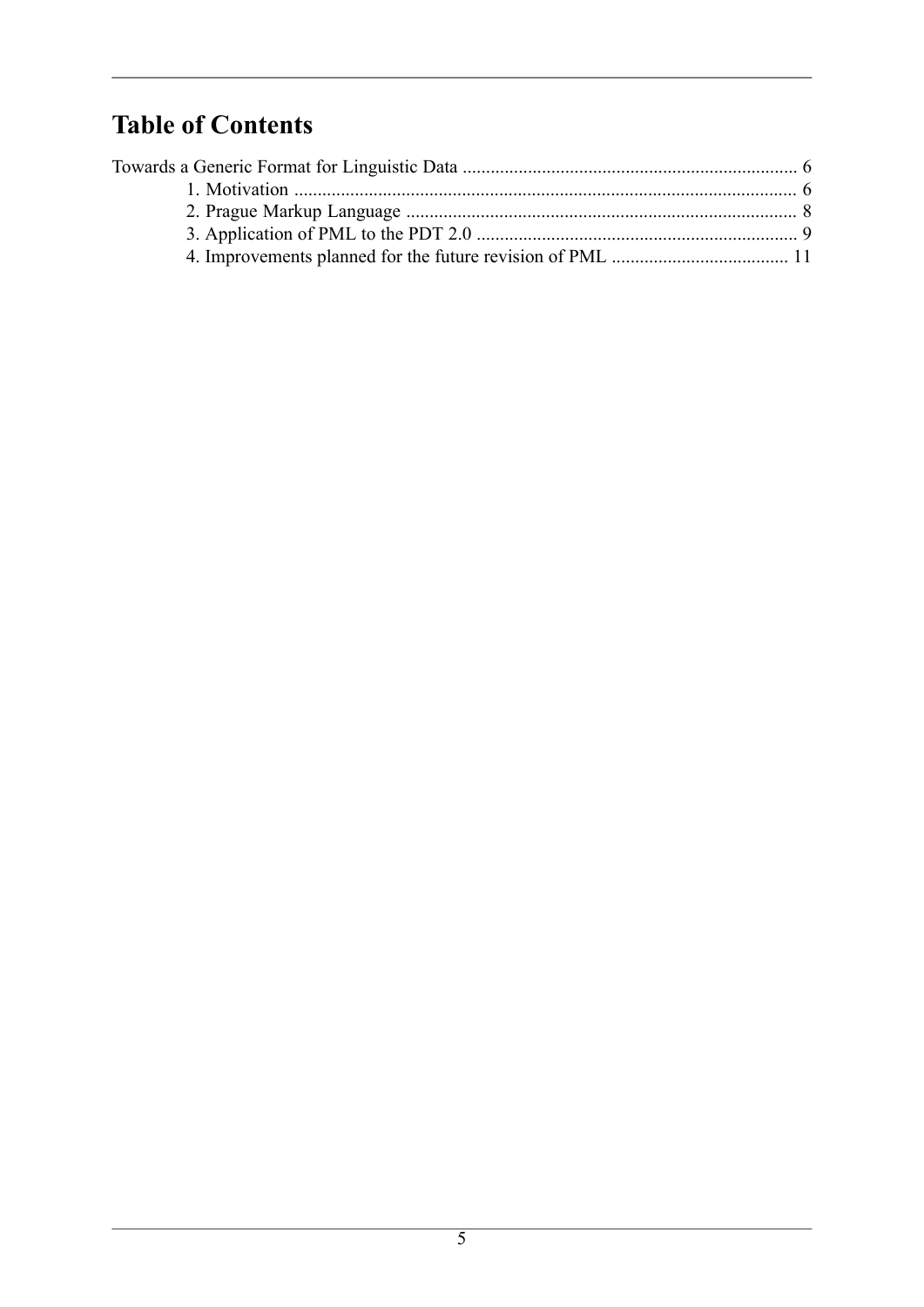## <span id="page-5-0"></span>**Towards a Generic Format for Linguistic Data**

Petr Pajas Jan Štěpánek

# <span id="page-5-1"></span>**1. Motivation**

Due to the lack of a sufficiently acceptable and unifying data format for representing linguistic resources (either dictionaries or corpora and annotations), it became a common habit that each project created a format of its own. Such a format usually suited the needs of a particular project but was not reusable for other purposes. While this may prove inevitable in the global context, it should at least be striven for a solution within a single institution (or several cooperating institutions).

The same situation applied to the Prague Dependency Treebank (PDT). However, during the long period of its systematic development, various demands on data formats emerged and crystallized. Several efforts to deal with this problem led us to initiate a research that would aim to establish a standard approach to data representation for future projects in this area.

Among the requests most often repeated were, to name just a few, the following:

- Stand-off annotation principles: Each layer of the linguistic annotation should be cleanly separated from the other annotation layers as well as from the original data. This allows for making changes only to a particular layer without affecting the other parts of the annotation and data.
- Cross-referencing and linking: Both links to external document and data resources and links within a document should be represented coherently. Diverse flexible types of external links are required by the stand-off approach. Supposed that most data resources (data, tag-sets, and dictionaries) use the same principles, they can be more tightly interconnected.
- Linearity and structure: The data format ought to be able to capture both linear and structure types of annotation. Linear type includes e.g. word and sentence order (in case of written text) or temporality (in case of speech data). As for the structural annotation, our primary concern is to allow capturing tree-like structures in a way that mirrors their logical nesting.
- Structured attributes: The representation should allow for associating the annotated units with complex and descriptive data structures, similar to feature-structures.
- Alternatives: The vague nature of the language often leads to more than one linguistic interpretation and hence to alternative annotations. This phenomenon occurs on many levels, from atomic values to compound parts of the annotation, and should be treated in a unified manner.
- Human-readability: The data format should be human-readable. This is very useful not only in the first phases of the annotation process, when the tools are not yet mature enough to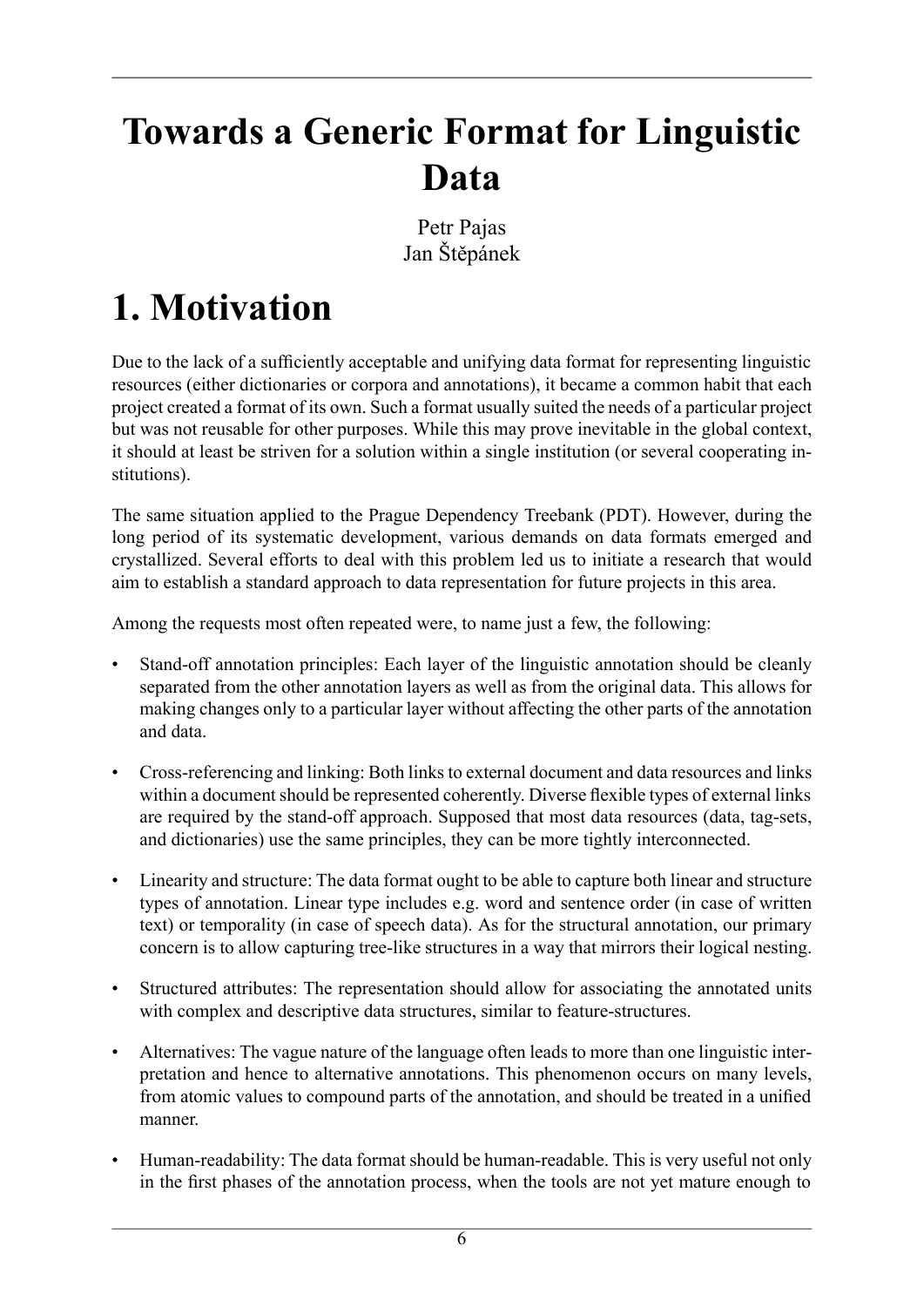reflect all evolving aspects of the annotation, but also later, especially for emergency situations when e.g. an unexpected data corruption occur that breaks the tools and can only be repaired manually. It also helps the programmers while creating and debugging new tools.

- Extensibility: The format should be extensible to allow new data types, link types, and similar properties to be added. The same should apply to all specific annotation formats derived from the general one, so that one could incrementally extend the vocabulary with markup for additional information.
- XML based: Employing a commonly used generic markup language as the underlying data representation makes achieving the above mentioned goals much easier. XML (Extensible Markup Language, [\[XML\]\)](#page-43-1) is such a format that is widely deployed and offers many tools and libraries for various programming languages already. This also means, that existing validation tools and schema languages for XML can be applied on the new format, too.

After doing some background research and surveying several existing data formats we have concluded that none of them satisfies all our requirements:

#### Text Encoding Initiative

The Text Encoding Initiative (TEI) (see [\[TEI\]](#page-43-2)) provides guidelines for representing a variety of literary and linguistic texts for online research, teaching, and preservation. The TEI format is either SGML or XML based. The XML-based format is very rich and among other provides means for encoding linguistic annotation, both morphologic and phrase-structure oriented, as well as some generic markup for graphs, networks, trees, feature-structures, and links. Capturing e.g. dependency trees in TEI would, however, require a great amount of additional work resulting in an incomprehensible and to a certain extent artificial solution. TEI XML makes extensive use of entities, an almost obsoleted feature of XML, that originates in SGML. TEI lacks explicit support for stand-off annotation style.

#### Annotation Graphs

Annotation Graphs (AG) are a formal framework for representing linguistic annotations of time series data (see e.g. [\[AG\]\)](#page-43-3). At the time of our survey, syntactic annotation was not directly supported by AG, although AG could be in theory abused for the purpose of representing almost arbitrary structured data. The primary strength of AG lies in representing annotation of a temporal (time-line based) sequence of events.

#### ISO/TC 37/SC 4

The objective of ISO/TC 37/SC 4 [\[TC37SC4\]](#page-44-0) is to provide principles and methods for creating, coding, processing and managing language resources, such as written corpora, lexical corpora, speech corpora, dictionary compiling and classification schemes. This initiative is very new, originating in 2003, and by the time of our survey it had not produced any results, although some basic ideas can be captured from the talk called "Representation, data format, standards" presented in [\[DiaBruck\]](#page-44-1) .

#### Various single-purpose formats

Single-purpose formats such as Penn-treebank [\[PENN\],](#page-44-2) NEGRA Corpus [\[NEGRA\],](#page-44-3) Tiger Corpus [\[TIGER\]](#page-44-4), and PDT 1.0 formats (CSTS, FS) [\[PDT1\]](#page-43-4) are all too limited in order to be employed in other projects than those of their origin.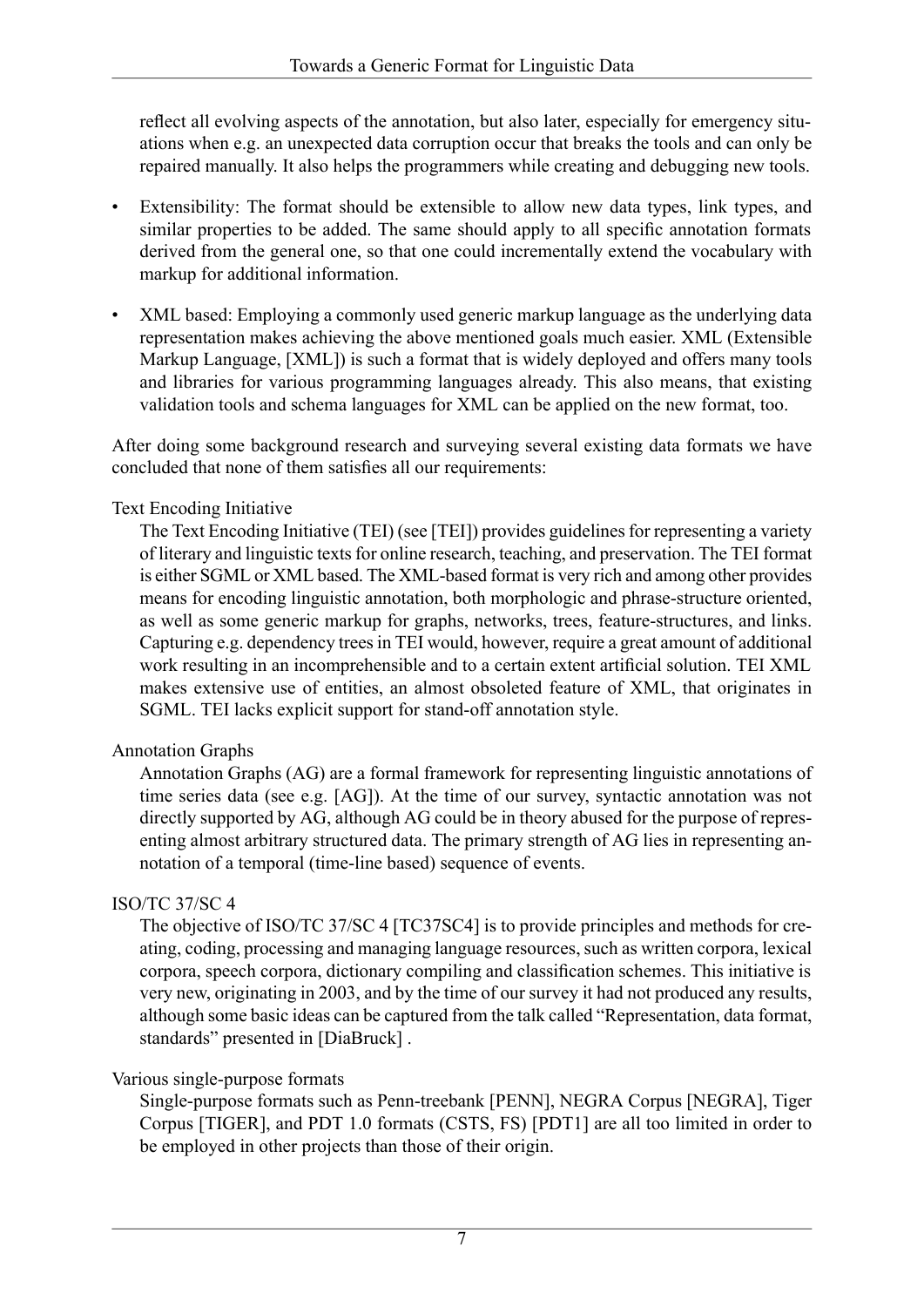Our survey covered also other resources such as the technology used in the MATE Workbench [\[MATE\],](#page-43-5) AG-based project ATLAS [\[ATLAS\]](#page-43-6), as well as various papers related to the topic of our survey, such as [\[Dipper\],](#page-43-7) proposing some similar ideas to those expressed in our list of requirements.

One of the main obstacles in most of the surveyed cases is the requirement for the ability to adequately capture dependency-tree like annotation and annotations beyond morpho-syntactic analysis in general.

The unsatisfactory results of our survey and the necessity to have some data format for the upcoming release of PDT 2.0 [\[PDT2\]](#page-43-8) had led us to the decision to develop a new data format with the ambition to replace the previous ones, satisfying the maximal amount of the generic requirements, that would be general and flexible enough so that it need not be replaced by another one as soon as some random demand or a novel annotation area turn up.

# <span id="page-7-0"></span>**2. Prague Markup Language**

PML ("The Prague Markup Language"), as released in PDT 2.0, is our first step towards the new generic XML based data format. As such, it is already capable of representing rich linguistic annotation of texts, such as morphological tagging, dependency trees, etc. in adequate and straightforward way, as demonstrated on PDT 2.0 data.

A formal description of PML and its various technical aspects are given in [Part II, "State-of](#page-12-0)[the-art specification of the PML format"](#page-12-0).

In PML, individual layers of annotation can be stacked one over another in a stand-off fashion and linked from in a consistent way. Each layer of annotation is described in a *PML schema* file, which can be imagined as a formalization of an abstract annotation scheme for the particular layer of annotation. In brief, the PML schema file describes which elements occur on the layer, how they are nested and structured, of which types the values occurring in them are, and what role they play in the annotation scheme. This *role* information can also be used by applications such as TrEd (see [\[TRED\]\)](#page-44-5) to determine an adequate way to present a PML instance to the user. Based on a PML schema, it is possible to generate various validation schemas, such as [RelaxNG](http://www.relaxng.org/)<sup>1</sup>, hence formal consistency of instances of the PML schema can be verified using conventional XML-oriented tools.

PML schemas are sometimes referred to as *applications of PML*, whereas individual XML documents conforming to a particular PML schema are referred to as *instances* of that schema or as *PML instances* in general.

The annotation is expressed by means of XML elements and attributes, named and nested according to the associated PML schema. XML elements of a PML instance occupy a dedicated namespace http://ufal.mff.cuni.cz/pdt/pml/.

PML format offers unified representations for the most common annotation constructs, such as

<sup>1</sup> http://www.relaxng.org/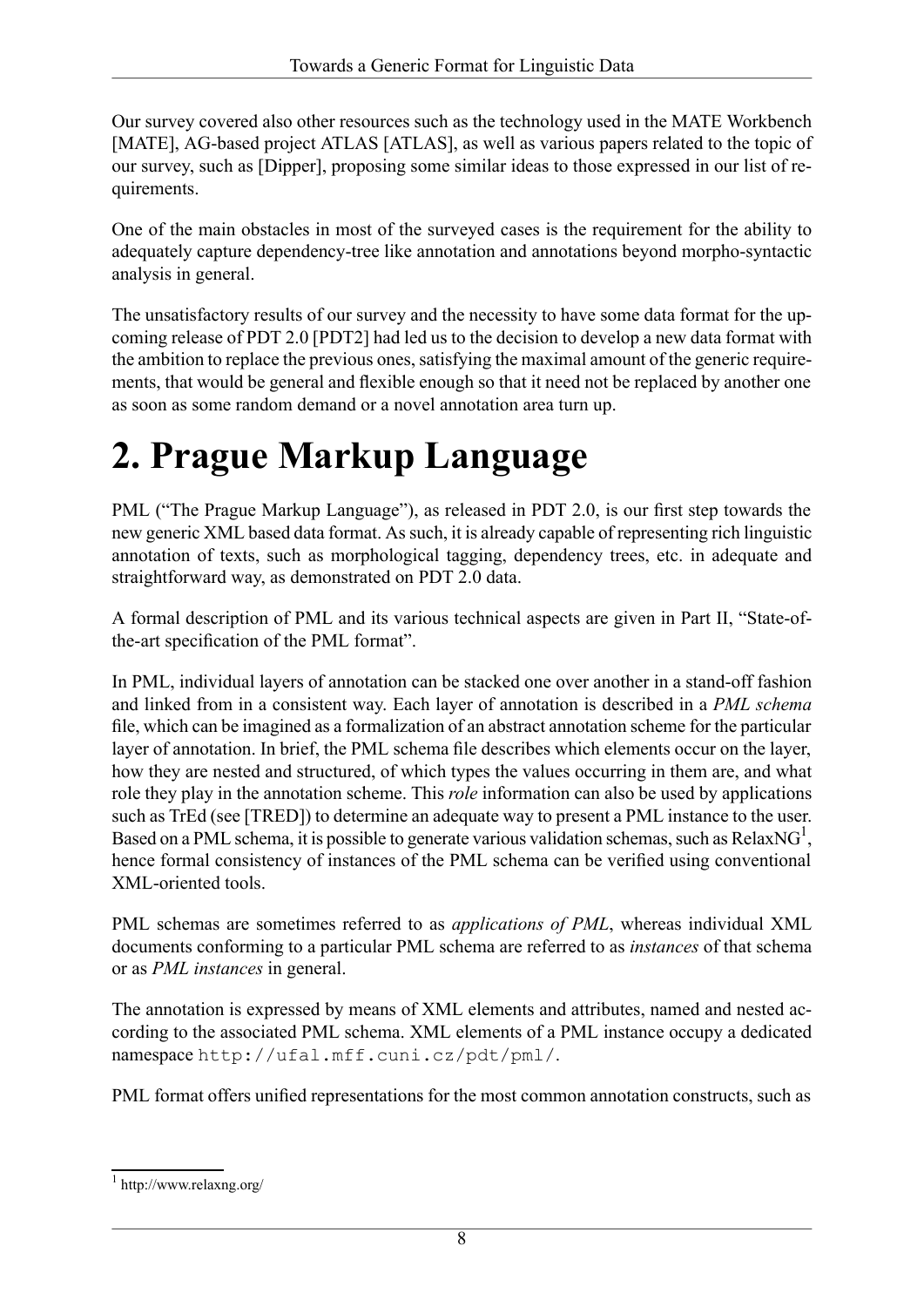attribute-value structures

i.e. structures consisting of attribute-value pairs. To avoid confusion with XML attributes, we usually refer to attributes of an attribute-value structure as *members*.

lists

allowing several values of the same type to be aggregated in either an ordered sequence or an unordered list.

sequences

representing sequences of values of different types and also providing rudimentary support for XML-like mixed content.

alternatives

used for aggregating alternative annotations, ambiguity, etc.

links

providing a unified method for cross-referencing within a PML instance and linking both among various PML instances (which includes links between layers of annotation) and to other external resources (in the present revision, these resources have to be XML-based).

As already briefly mentioned, PML introduces a concept of so called *PML-roles*, which is orthogonal to the concept of data typing. The information provided by PML roles identifies a construct as a bearer of additional higher-level property of the annotation, such as being a node of a dependency tree, being a unique identifier, etc. (see [Section 4, "PML roles"](#page-17-0) in [Part II,](#page-12-0) ["State-of-the-art specification of the PML format"\)](#page-12-0).

<span id="page-8-0"></span>Every PML instance starts with a header where a PML schema can be associated with the instance and where all external resources, which the instance points to, are listed, together with additional information necessary for correct link resolving. The rest of the instance is dedicated to the annotation itself.

# **3. Application of PML to the PDT 2.0**

We shall now briefly summarize how PML is applied to the particular case of the PDT 2.0. Further details, including actual PML schemas, can be found in the document [\[PDTMarkup\].](#page-44-6)

PDT 2.0 contains annotation divided into up to four layers stacked one upon another, namely the *word layer* (w-layer), *morphological layer* (m-layer), *analytical layer* (a-layer), and *tectogrammatical layer* (t-layer). Each of the layers defines its own PML schema.

The word layer segments the text into documents and paragraphs, each of which consists of a flat sequence of tokens. Each document, paragraph, and token on the w-layer has a unique identifier and also a pointer to the original source of the data, which in the particular case of PDT 2.0 is a SGML based format used by the [Institute of the Czech National Corpus](http://ucnk.ff.cuni.cz/)<sup>2</sup>.

The morphological layer provides morphological annotation of the w-layer by means of a sequence of annotations pertaining to morphological forms abstracted from tokens of the w-layer

<sup>2</sup> http://ucnk.ff.cuni.cz/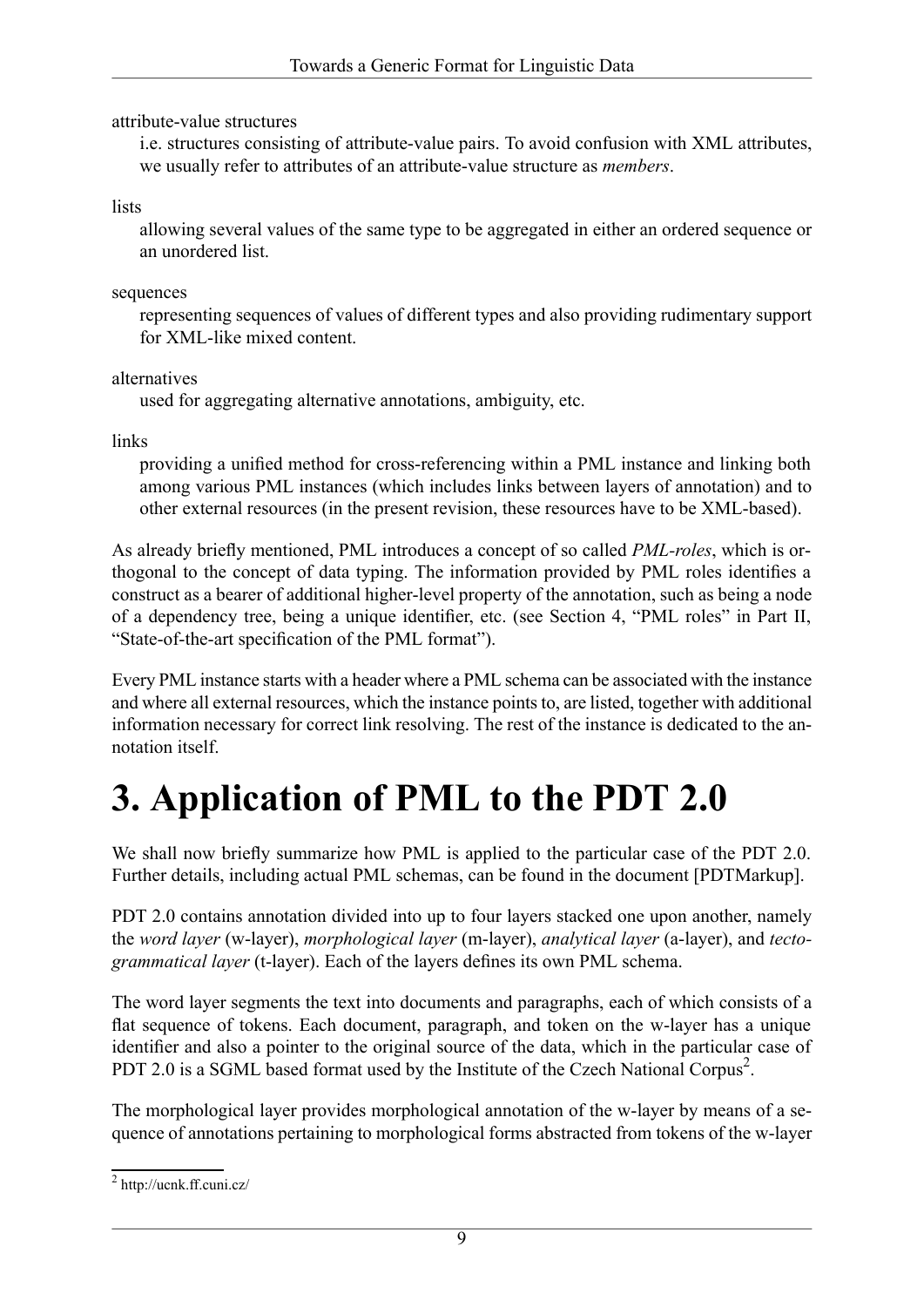as well as annotation of sentence boundaries. A morphological form may relate to zero or more tokens of the w-layer. The case where a form relates to no w-layer token only occurs in cases where the sentence was originally misspelled and a certain token (usually a punctuation mark) otherwise required by grammar rules was completely skipped in the original text. The relation between the m-layer and w-layer is represented as links from a m-layer PML instance into the corresponding instance of the w-layer.

Annotation on the *analytical layer* in PDT 2.0 consists of a sequence of (analytical) trees pertaining to the sentences marked up on the m-layer. There is a 1:1 correspondence between nodes of the analytical tree and forms on the m-layer, represented by links from an a-layer instance into the corresponding m-layer instance.

Annotation on the *tectogrammatical layer* consists of a sequence of (tectogrammatical) trees each of which pertains to a certain analytical tree. The mapping between analytical and tectogrammatical trees is 1:1. However, the mapping between nodes of a tectogrammatical tree and nodes of the corresponding analytical tree is in general N:M (with 0 possible both for N and M), and in some cases the later mapping even crosses tree boundaries (it never crosses a document/file boundary). Again, these relations are represented by links from t-layer instances into the corresponding a-layer instances.

Tectogrammatical and analytical trees are dependency trees, represented in PML commonly as nested attribute-value structures. In this representation, a node of a tree is realized as an attributevalue structure with PML-role #NODE. Each node has a dedicated member with a PML-role #CHILDNODES, which contains a list of child-nodes of the node. Because of the auxiliary character of root nodes of the dependency trees of PDT 2.0, the structure representing the technical root of the tree is of a different type then the rest of the nodes (i.e. has a different set of members).

The dependency trees both on the a-layer and t-layer are ordered trees, although the semantics for these two orderings is very different in both cases. The ordering of nodes of analytical trees is rather technical and simply mirrors the ordering of the underlying m-layer, while the ordering on the tectogrammatical trees is an integral part of the tectogrammatical annotation and has a strong linguistic interpretation based on communicative dynamism. The implementation of the ordering in PML is, however, common for both cases. Each node has a dedicated member with PML-role #ORDER and integer value type. The value of this member represents the position of a particular node in the total order of the tree it belongs to.

Other interesting features of PDT 2.0 annotation worth mentioning are the annotation of coreference, implemented as links between tectogrammatical nodes, and the annotation of quoted parts of the sentences, which aggregates tectogrammatical nodes into so called quotation sets, consisting of nodes pertaining to a part of the text in quotes. Moreover, the annotation distinguishes between several types of quoting, such as citation, direct speech, use of meta-language, etc. A tectogrammatical node may belong to zero or more quotation sets. In PML this is realized by means of "coloring" nodes that belong to a quotation set. Formally it is done as follows: Each node has a member quot which is a list of structures, each of which consists of two members, the first being an ID ("color") identifying a quotation set and the second a value determining the type of the quotation. In this representation, a node belongs to a quotation set if and only if the ID of the quotation set is listed in the quot attribute of the node.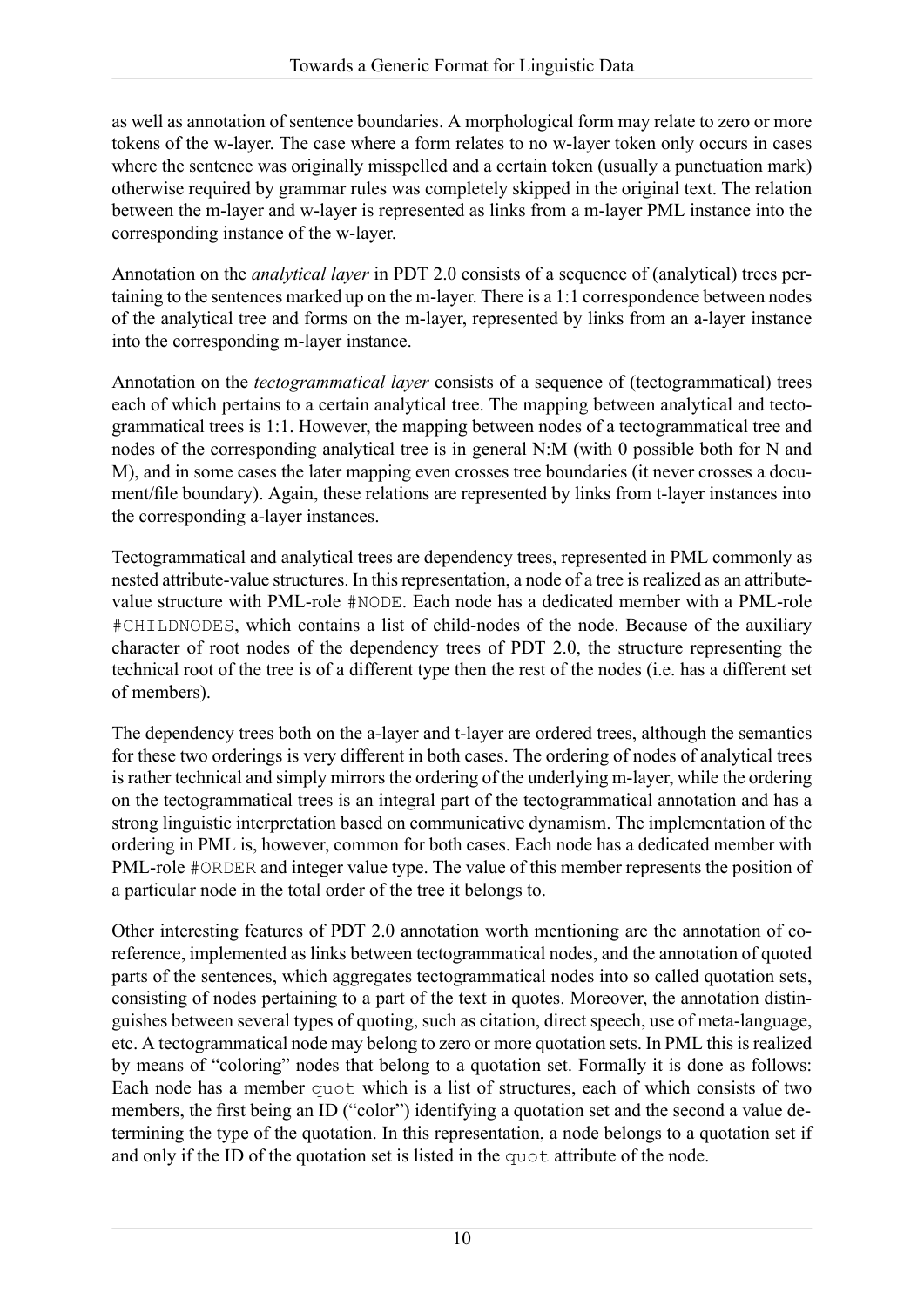The solution used for annotation of quotation sets has the obvious advantage that it does not introduce any new annotation structure parallel to the tectogrammatical tree. On the other hand, it has some undeniable disadvantages, too, namely the following:

- quotation sets are not represented explicitly, as objects with given IDs. Instead, they are encoded implicitly, merely as a set of labels or references to virtual IDs scattered among nodes in a tree
- the information about the type of the quotation is repeated with each member of the quotation set, although it is of course constant over a quotation set.

<span id="page-10-0"></span>As no other part of the tectogrammatical annotation relates to the annotation of the quotationsets, introducing an extra annotation layer stacked over the t-layer would seem to be a cleaner solution in this case.

## **4. Improvements planned for the future revision of PML**

PML indeed proved mature enough to be capable of capturing all aspects of annotation as complex as the four annotation layers of PDT 2.0. Nevertheless, during this first-time experience with applying PML to a real annotation, we have observed and collected several demands and suggestions for future improvements that we discuss in brief below, without any particular order of importance.

- XML data type: It seems useful to allow arbitrary XML data as a value type, especially in those cases where there is a standard XML vocabulary for representing a given type of information. For example, should some formal representation of mathematical expressions and formulae be part of the annotation, then using  $MathML<sup>3</sup>$  $MathML<sup>3</sup>$  vocabulary and namespace would seem the most natural way.
- Improved typing: So far, typing in PML is static, meaning that an instance must strictly follow the typing dictated by a PML schema. PML so far offers no means to reverse the situation, e.g. declare a type as implied by the instance.
- Inheritance: In PML, complex data types are created from simpler types by composition, which, with the exception of element sequence, only permits fully specified types. Hence, for instance, the set of structure members and their value types must be specified without ambiguity. By providing some kind of type inheritance at least for the attribute-value structure type, we could allow one to declare abstract types from which specific types could be derived, so that values of all the derived types could be used equaly as instances of the abstract type. In case of structures, the type of an instance could be distinguished e.g. by some dedicated member with role #TYPE.
- Inclusions: There should be some means to include parts of one PML schema into another. This would not only improve extensibility and simplify adding customizations to existing

<sup>3</sup> http://www.w3.org/Math/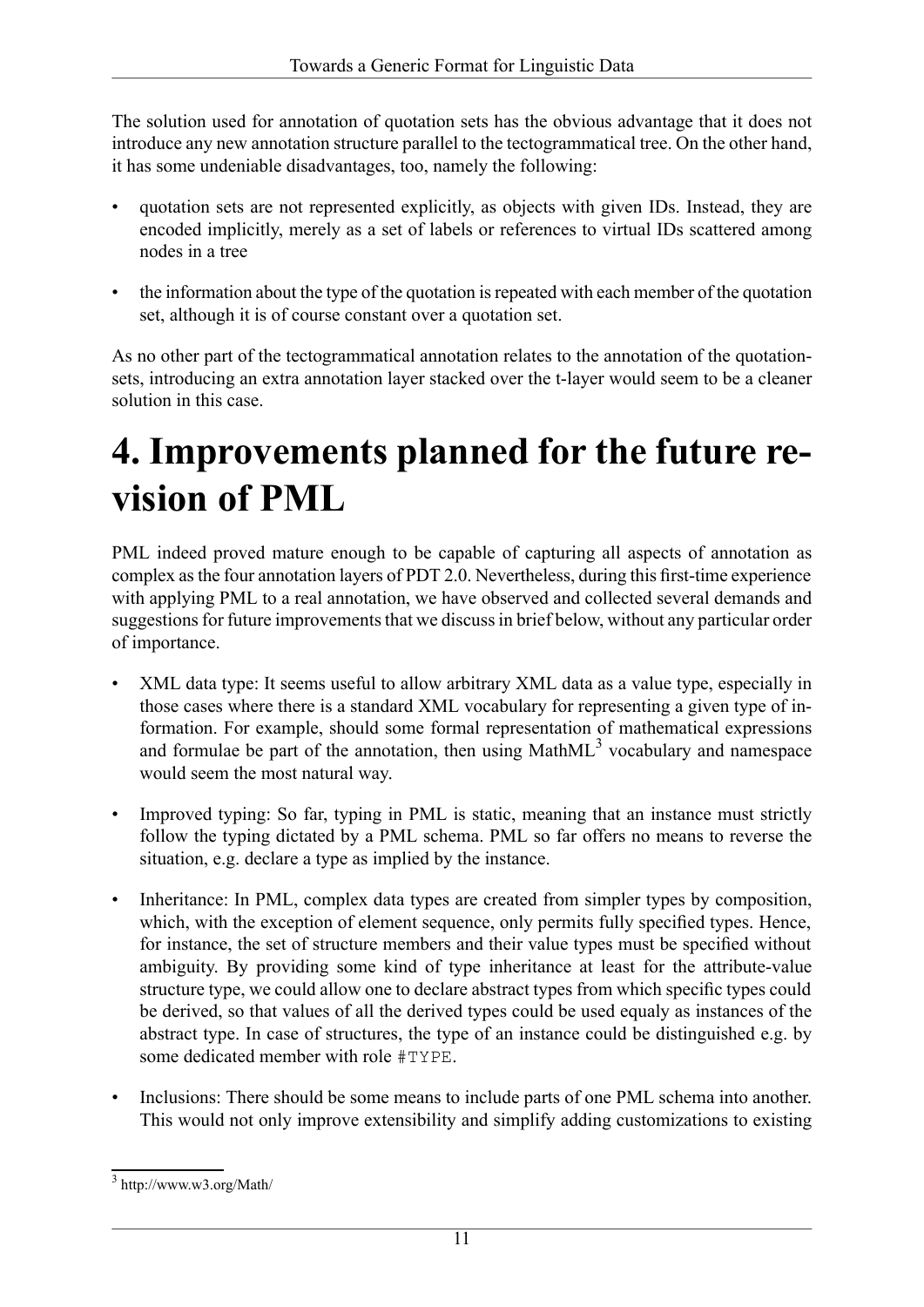schemata, but also eliminate duplicated schema code, which is currently a necessity in cases where one layer of annotation allows for embedding some units from another layer (e.g. by process referred to as "knitting" in [Part II, "State-of-the-art specification of the PML format"\)](#page-12-0).

- Overriding: Even better implementation of inclusions could allow the top-level PML schema to selectively override declarations of certain types within the included PML schema, again reducing the amount of duplication of declarations when deriving a new PML schema from an existing one.
- Should alternatives be allowed to have an ID? Consider an alternative of values of some complex type, such as structure. Although each structure in the alternative can be associated with a unique ID, PML does not allow the alternative itself to have a unique ID of its own. In fact, this is not such a limitation as it may seem, since one can always refer to an alternative by referring to each of its members. Most people who pointed out this limitation couldn't provide a reasonable semantic for distinguishing between a link to an alternative as a whole and its particular member. However, for the cases where such clear distinction in semantics can be given, we suggest wrapping the alternative into a structure with a unique ID and a member whose value are the alternatives.
- Versioning: One of the biggest faults of the first version of PML as used in PDT 2.0 is the lack of versioning. This affects both numbering of revisions of the PML specification (i.e. the schema language) as such as well as that of individual PML schemas. It is an imperative requirement for the next version of PML to introduce this.
- As PDT 2.0 data are not accompanied by much meta-data, recommendations for a uniform representation of such information have not been included in the first revision. As meta-data are a current topic in other areas as well, a suitable solution might be to use some generic framework, such as [Dublin Core](http://dublincore.org)<sup>4</sup> or [RDF](http://www.w3.org/RDF/)<sup>5</sup>.
- Although PDT 2.0 annotation is based on several annotation dictionaries such as morphology and PDT Valency Lexicon (ValLex), we have not so far researched the possibility to adequately encode these resources (nor any other dictionarly-like data) in PML.

<sup>4</sup> http://dublincore.org

<sup>5</sup> http://www.w3.org/RDF/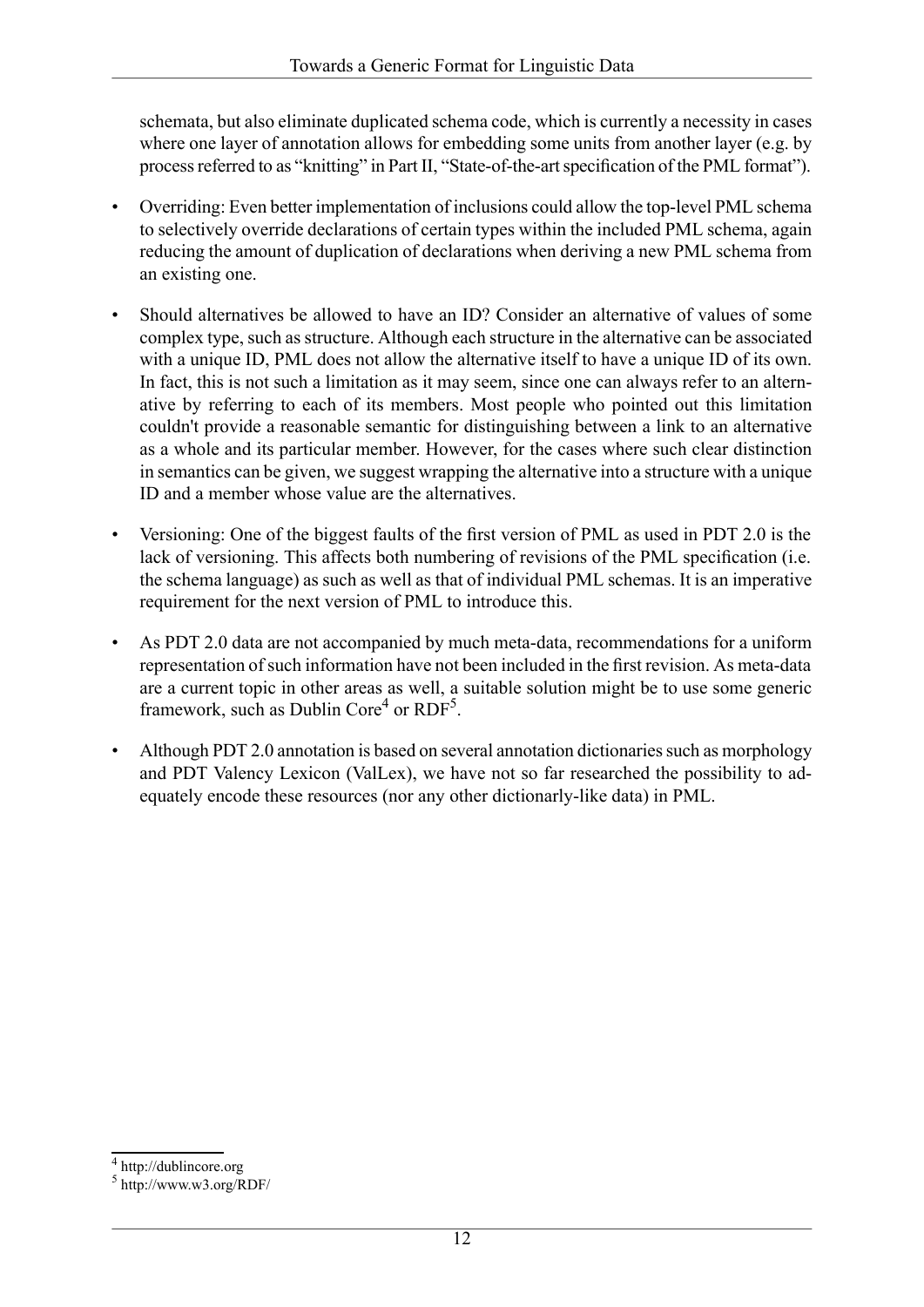## <span id="page-12-0"></span>**Part II. State-of-the-art specification of the PML format**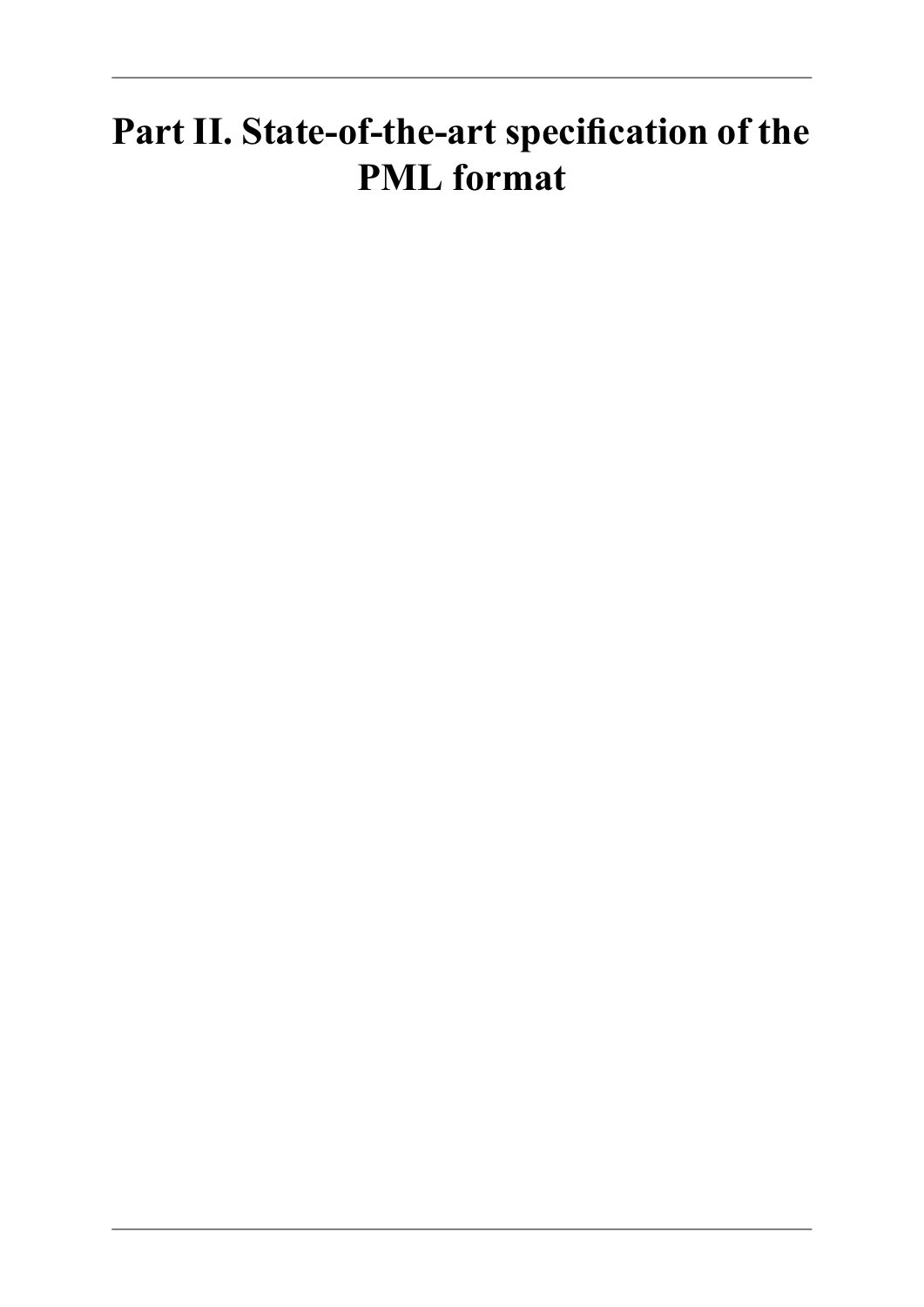## **Table of Contents**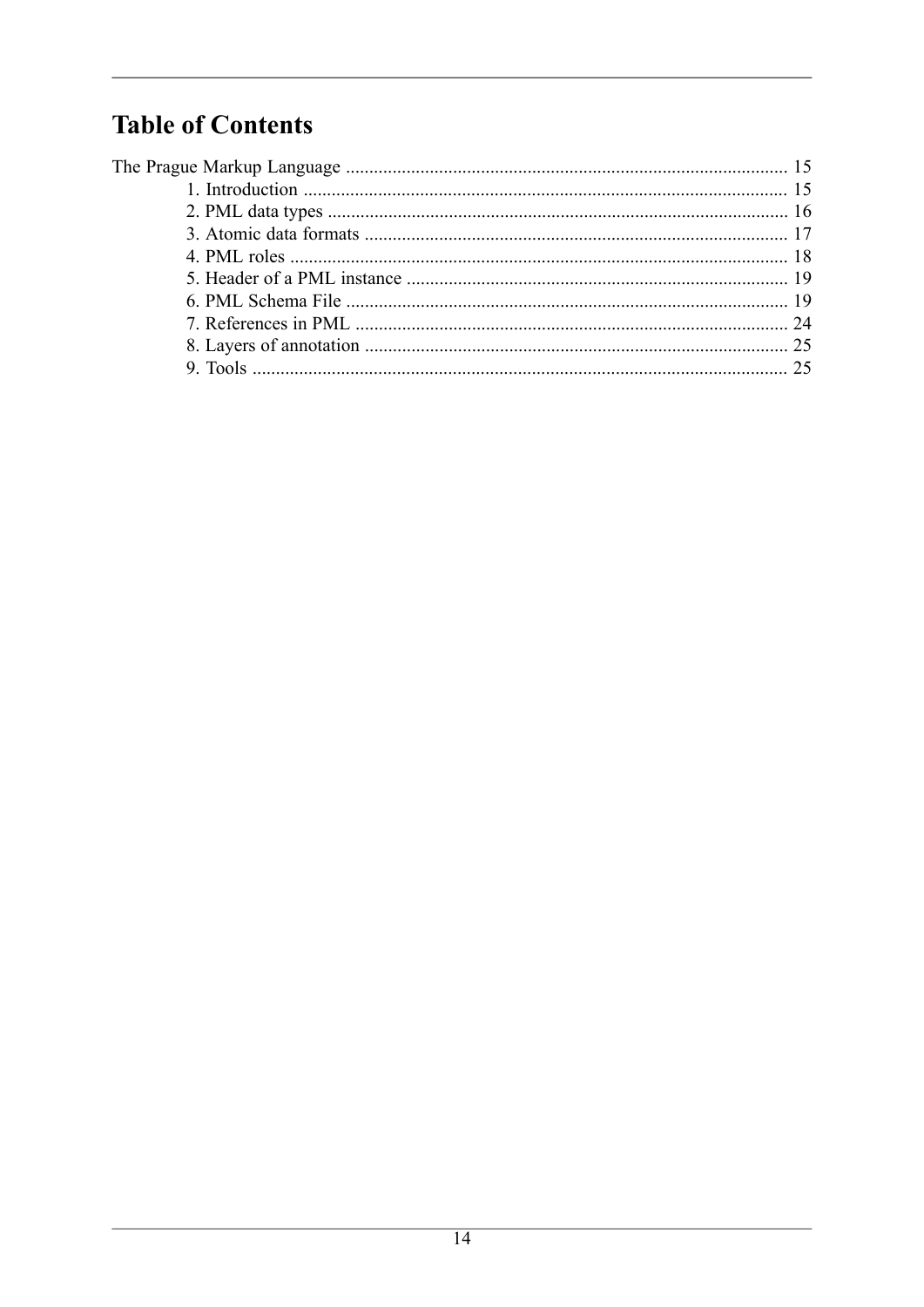# **The Prague Markup Language**

<span id="page-14-1"></span><span id="page-14-0"></span>Petr Pajas, Institute of Formal and Applied Linguistics, Faculty of Mathematics and Physics

# **1. Introduction**

The Prague Markup Language (PML) is a common basis of an open family of XML-based data formats for representing rich linguistic annotations of texts, such as morphological tagging, dependency trees, etc. PML is an on-going project in its early stage. This documentation reflects the current status of the PML development.

PML tries to identify common abstract data types and structures used in linguistic annotations of texts as well as in lexicons (especially those intended for machine use in NLP) and other types of linguistic data, and to define a unified, straightforward and coherent XML-based representation for values of these abstract types. PML also emphasizes the following aspects of linguistic annotation: the stand-off annotation methodology, possibility to stack layers of annotation one over another, and extensive cross-referencing. PML also tries to retain simplicity, so that PML instances (actual PML representation of data) could be processed with conventional XML-oriented tools.

Unlike, e.g. TEI XML, XHTML or DocBook, PML by it self is not a full XML vocabulary but rather a system for defining such vocabularies.

A fully specified XML vocabulary satisfying the requirements constituted in this document is called an *application of PML*. An Application of PML is formally defined using a specialized XML file called *PML schema*. PML schema provides one level of abstraction over standard XML-schema languages such as Relax  $NG<sup>1</sup>$  or [W3C XML Schemas](http://www.w3.org/XML/Schema)<sup>2</sup>. It defines an XML vocabulary and document structure by means of *PML data types* and *PML roles*. An XML document conforming to a PML schema is a PML *instance* of the schema. PML data types, described in detail in [Section 2, "PML data types"](#page-15-0), include atomic types (identifiers, strings, integers, enumerated types, id-references, etc.), and complex types, that are composed from abstract types such as attribute-value structures (AVS), lists, alternatives, and mixed-type sequences. We refer to a value of a complex type as a *construct*. The information provided by PML roles is orthogonal to data typing. It identifies a construct as a bearer of additional higherlevel property of the annotation, such as being a node of a dependency tree, or being a unique identifier (see [Section 4, "PML roles"](#page-17-0)).

Based on a PML schema of a particular application of PML, it is possible to automatically derive a corresponding Relax NG schema that conventional XML-oriented tools can use to validate actual PML *instances* (see [Section 9, "Tools"](#page-24-1)).

All XML tags used in applications of PML belong to a dedicated XML namespace

http://ufal.mff.cuni.cz/pdt/pml/

<sup>1</sup> http://www.relaxng.org/

<sup>2</sup> http://www.w3.org/XML/Schema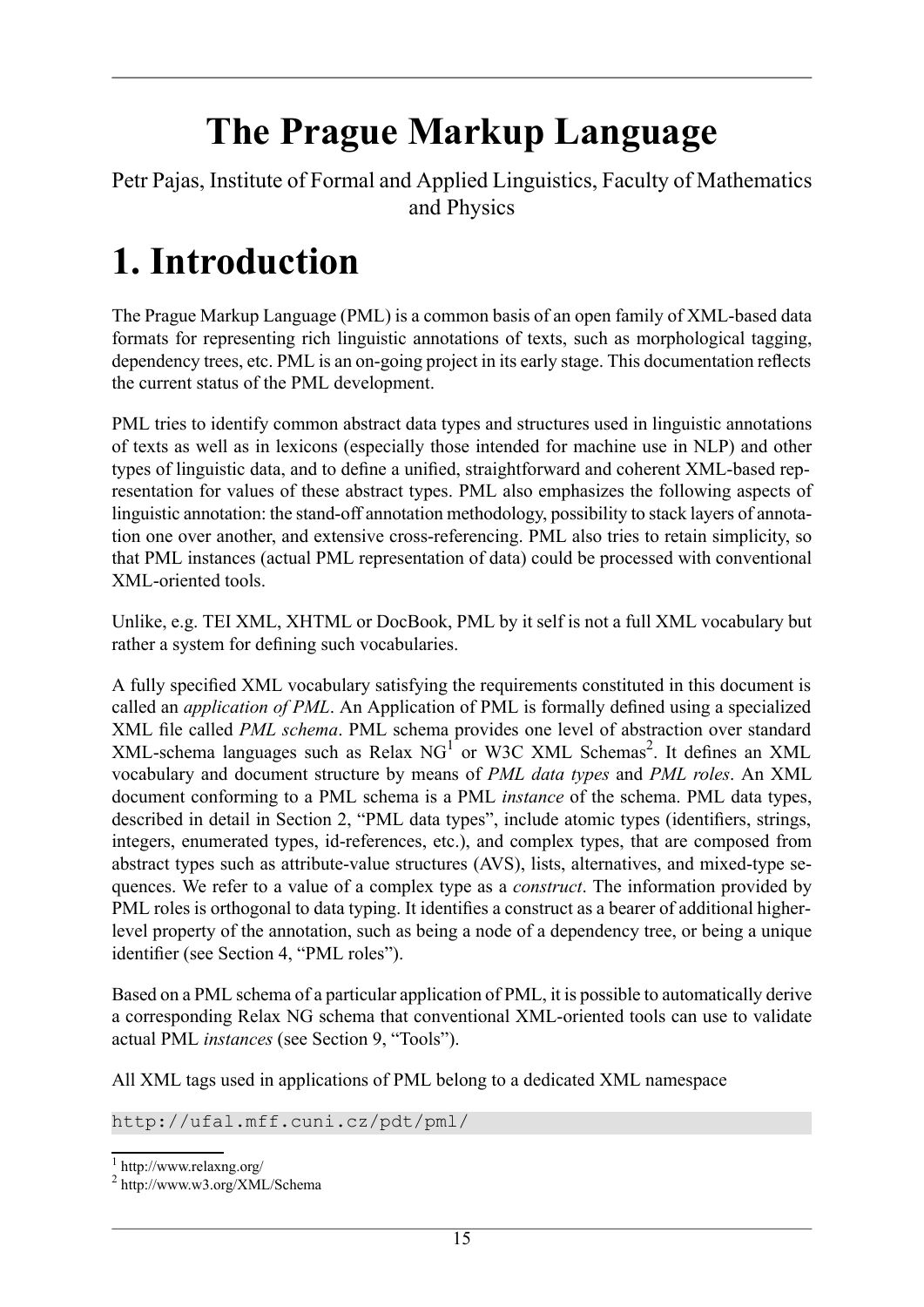We will refer to the above namespace as *PML namespace*. PML schema files use the following XML namespace referred to as *PML schema namespace*:

http://ufal.mff.cuni.cz/pdt/pml/schema/

Currently PML reserves three element names from the PML namespace for representation technical elements: LM (for bracketing list members), AM (for bracketing alternative members), and head (for a common PML instance header described in detail in [Section 5, "Header of a](#page-18-0) [PML instance"](#page-18-0)).

## <span id="page-15-0"></span>**2. PML data types**

The PML currently recognizes the following abstract data types from which complex data types are built by means of composition:

#### atomic type (cdata)

Atomic values are literal strings. The exact content of an atomic value may be further specified as its format (see [Section 3, "Atomic data formats"\)](#page-16-0). In the XML, atomic values are (depending on the context) represented either as CDATA (i.e. text) content of an element or as an attribute value.

#### enumerated types

An atomic-value type defined as an exhaustive list of possible values of that type.

structures

A structure is a versatile PML abstract type. Sometimes it is called a feature-structure, attribute-value structure or AVS. To avoid confusion with XML attributes, we refer to attributes of a structure as *members*. A structure is similar in nature to a struct type in the C programming language. A structure is fully specified by names, types and optionally roles for each of its members. Different members of the structure must have distinct names. The structure is represented in XML by an element whose only content are attributes and/or subelements representing the members of the structure. An attribute or sub-element representing a member is named by the member and its content is the XML representation of the member's value. The order of members in the structure as represented in XML may be arbitrary. Whether a particular member is represented by an attribute or a sub-element is specified in the PML schema, however, only members with values of atomic types can be represented by attributes. Some structure members may in the PML schema be formally declared as required, in which case they must appear in the structure and its XML representation and must have non-empty content. All members not explicitly declared as required are optional.

lists

PML offers unified representation of both ordered and unordered lists of constructs of the same type (the *list member type*). PML lists represent data similar in nature to arrays in various programming languages. An XML element representing a construct of a list type must as its only child-nodes have either zero or more XML elements named LM ("List Member"), each representing a construct of the list member type, or else (as a compact representation of singleton lists) its content must be of the list member type. List member type can not be a list, i.e. lists of lists are not allowed. Technically, the difference between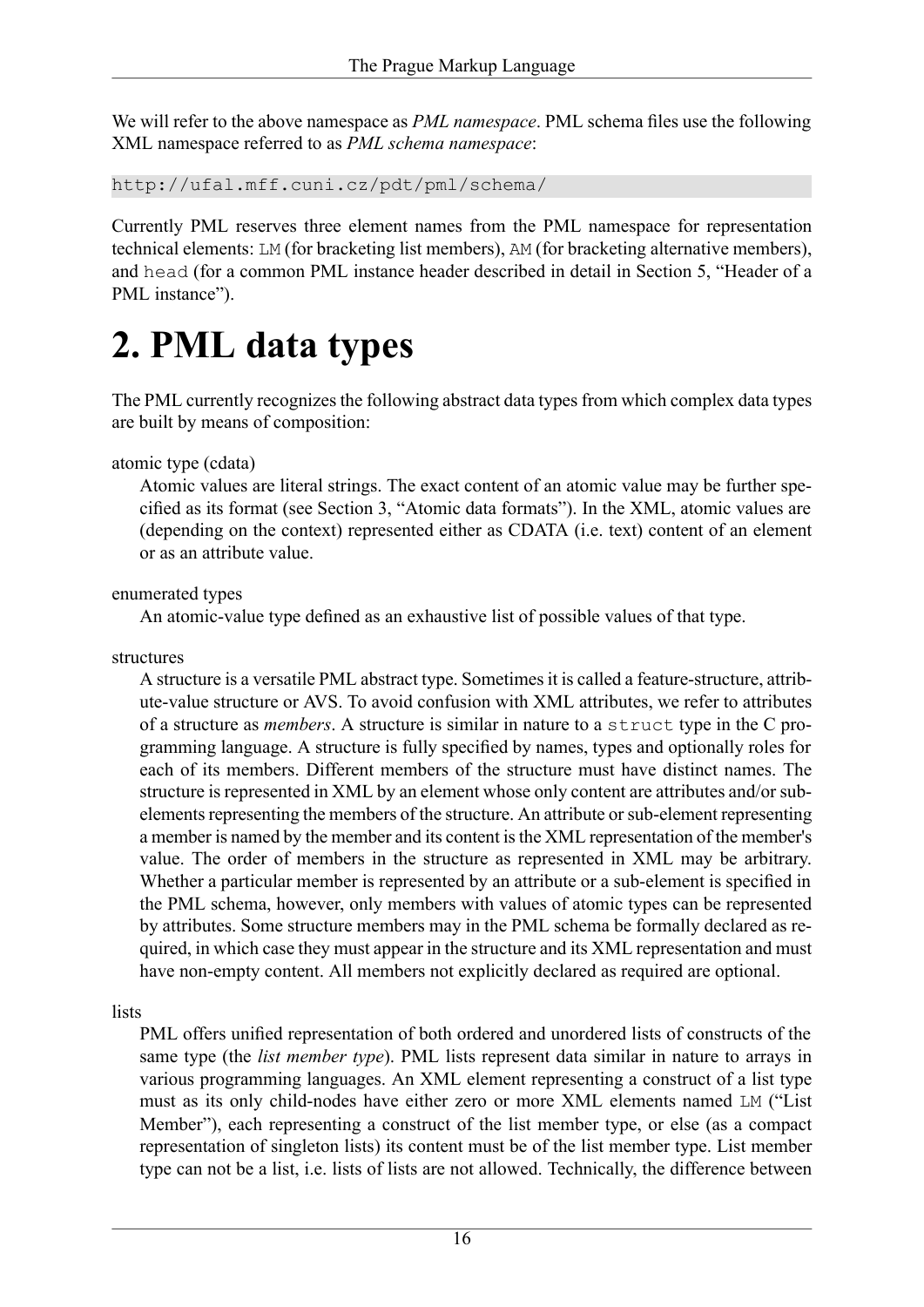ordered and unordered lists is only in the declaration. Ordered lists may still contain repeated member (members with the same value). Applications are only required to preserve the ordering of ordered lists.

alternatives

Similar to unordered lists but different in usage and semantics are alternatives. Alternatives can be used to represent data where usually one value of a certain type is used, but under some circumstances several alternative (or parallel) values are allowed. An XML element representing an alternative of constructs of a certain type (*alternative member type*) is either a representation of a construct of that type (in case of a single value, i.e. no actual alternative values) or has as its only child-nodes two or more XML elements named AM ("Alternative Member"), each of which represents a construct of the alternative member type. Alternative member type must not be an alternative, i.e. alternatives of alternatives are not allowed.

#### sequences

Sequences are similar to ordered lists but do not require their member constructs to be of the same type. Each member of a sequence is represented by an XML element whose name is bound in the sequence definition with the type of the construct it bears and whose content represents the value. Although applications must preserve the order of elements in a sequence, the definition of a sequence construct in the PML schema implies no restrictions on what the order could possibly be. There may be zero or more elements of a given name in the sequence. The PML schema may declare some of the elements of the sequence as required, in which case at least one element of that name must occur in the sequence. Additional information may be attached to elements of a sequence by means of XML attributes (which must also be declared in the PML schema).

## <span id="page-16-0"></span>**3. Atomic data formats**

PML currently only defines the atomic data formats listed below. In the future, specification for more formats will be added and/or some generic mechanism for introducing user-defined atomic formats will be added.

#### ID

An identifier string, i.e. a string satisfying the name [production](http://www.w3.org/TR/2004/REC-xml-20040204/#NT-Name)<sup>3</sup> of the XML specification.

#### PMLREF

An atomic value which is either an identifier or a string consisting of two identifiers separated by the character #. Values of this format usually represent a reference (link), see [Section 7,](#page-23-0) ["References in PML".](#page-23-0)

nonNegativeInteger

A non-negative integer value represented in decimal notation

any

Arbitrary string of characters (used in all cases not covered by the formats above).

<sup>3</sup> http://www.w3.org/TR/2004/REC-xml-20040204/#NT-Name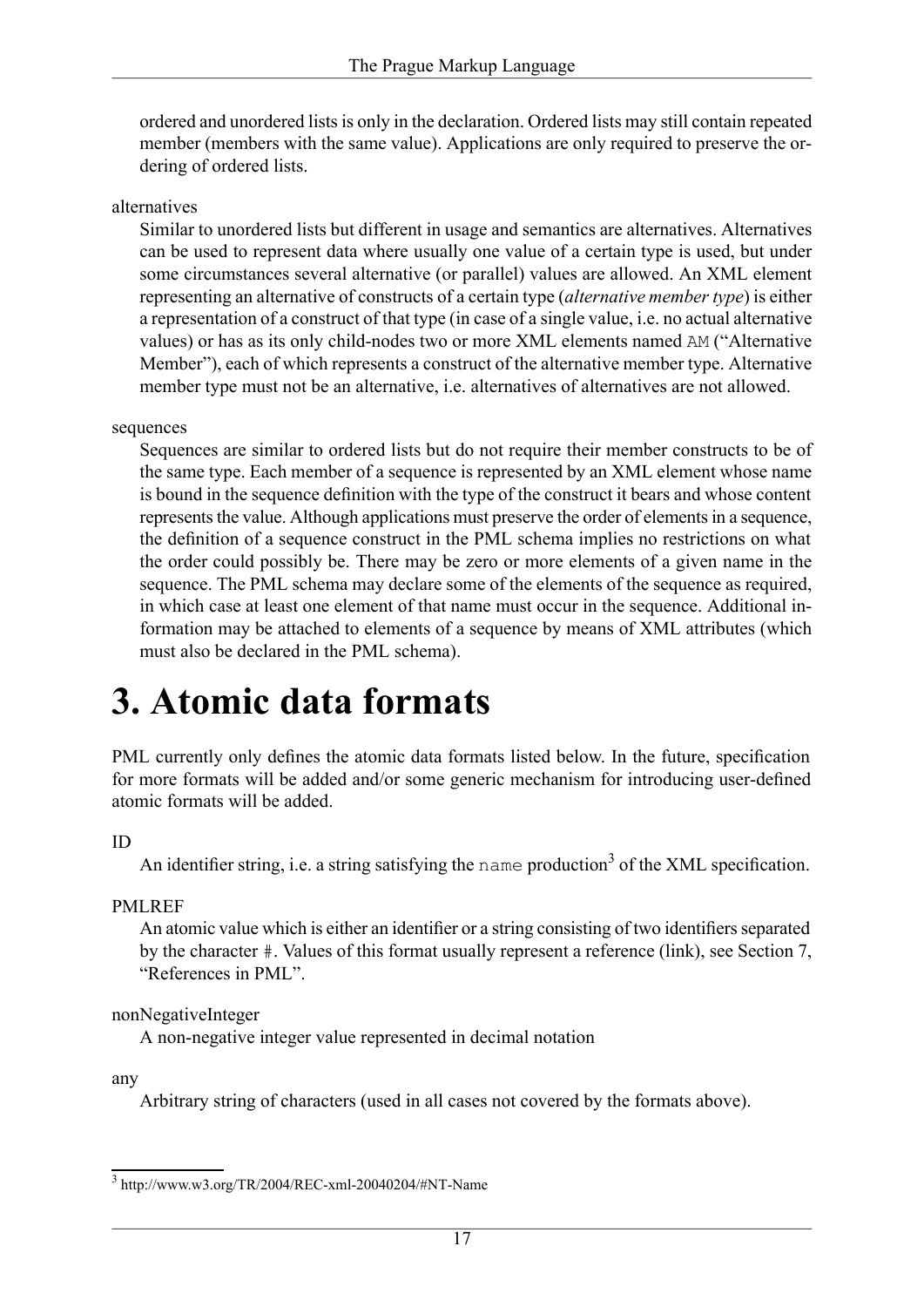## <span id="page-17-0"></span>**4. PML roles**

PML roles indicate a formal role that a given construct plays in the annotation schema. Roles are orthogonal to types, but usually are compatible only with certain types of constructs. Roles are primarily intended to be used by applications processing the data. So far the following roles have been specified:

#### #TREES

Only applicable to a list or sequence constructs. This role identifies a construct whose member constructs represent dependency or constituency trees.

#### #NODE

Only applicable to a structure or a sequence-member construct. This role identifies a node of a dependency or constituency tree.

#### #CHILDNODES

Only applicable to a member of a list type in a structure with role #NODE or to a sequence in an element of role #NODE. This role identifies a construct representing a list of childnodes of a node node in a dependency or constituency tree.

#### #ID

Only applicable to an atomic construct, typically with format ID. A value with this role uniquely identifies a construct (an XML element, structure, sequence, etc.) in the PML instance. This means that all values with role #ID within a PML instance are distinct..

#### #KNIT

This role indicates that the application may resolve the atomic value(s) as PML references and replace their content with copies of the referenced PML constructs. This role is only applicable to either:

- a structure member of atomic type with PMLREF format
- an sequence element of atomic type with PMLREF format
- a list with atomic member type formated as PMLREF. The list must occur as a value of a sequence element or a structure member.

#### #ORDER

This role identifies a structure member containing a non-negative integer value used for ordering nodes in an ordered tree.

#### #HIDE

This role identifies a structure member whose non-zero non-empty value indicates that an application may hide the structure from the user.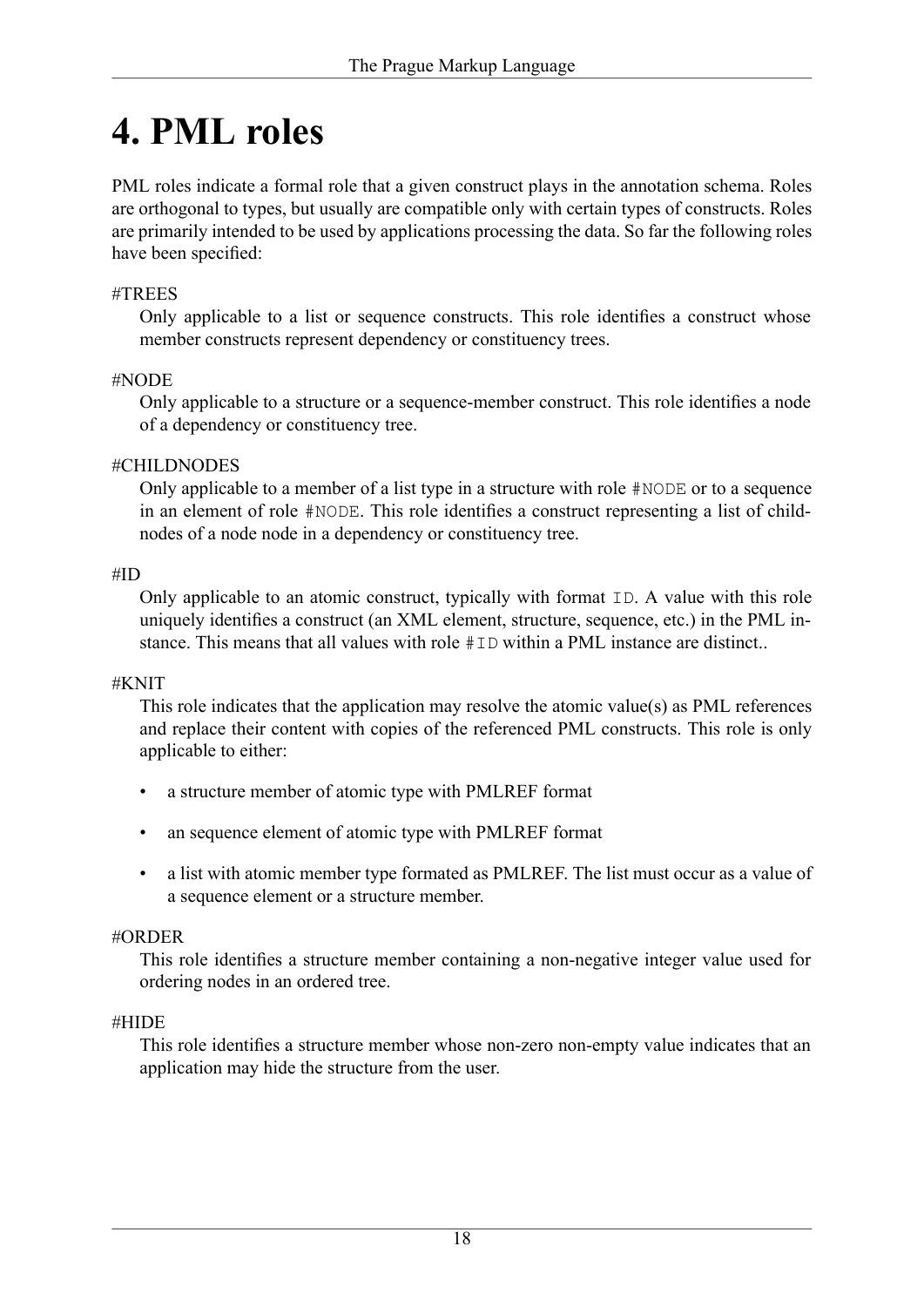## <span id="page-18-0"></span>**5. Header of a PML instance**

Every PML instance starts with the header element which must occur as the first sub-element of the document element. The header element has the following sub-elements:

#### schema

Associates the instance with a PML schema file, indicating that the instance conforms to the associated schema. The filename or URL of the PML schema file is specified in the attribute href.

#### <span id="page-18-2"></span>references

This element contains zero or more reffile sub-elements, each of which maps a filename or URL (attribute href) of some external resource to an identifier (attribute id) used as aliases when referring to the resource from the instance (see [Section 7, "References in](#page-23-0) [PML"\)](#page-23-0). If the external resource is an instance bound with the current instance as declared in the PML schema, then reffile must have also a third attribute, name, containing the name used in the tag [reference](#page-19-0) in PML schema declaration of the bound instance. For every resource bound to the instance in the PML schema (using [reference](#page-19-0) tag) there must be a corresponding reffile.

## <span id="page-18-1"></span>**6. PML Schema File**

In this section we describe the syntax of a PML schema file. We use the usual DTD-like expressions for describing content of individual elements, i.e.:

*name*

lower-case literals denote names of XML elements

PCDATA

denotes arbitrary text content

EMPTY

denotes empty content

 $\left( \ldots \right)$ 

brackets delimit groups of adjacent content

?

indicates that the element or group whose specification immediately precedes is optional

\*

indicates that the element or group whose specification immediately can be repeated

|

separates specifications of exclusively alternative content

,

separates specifications of adjacent content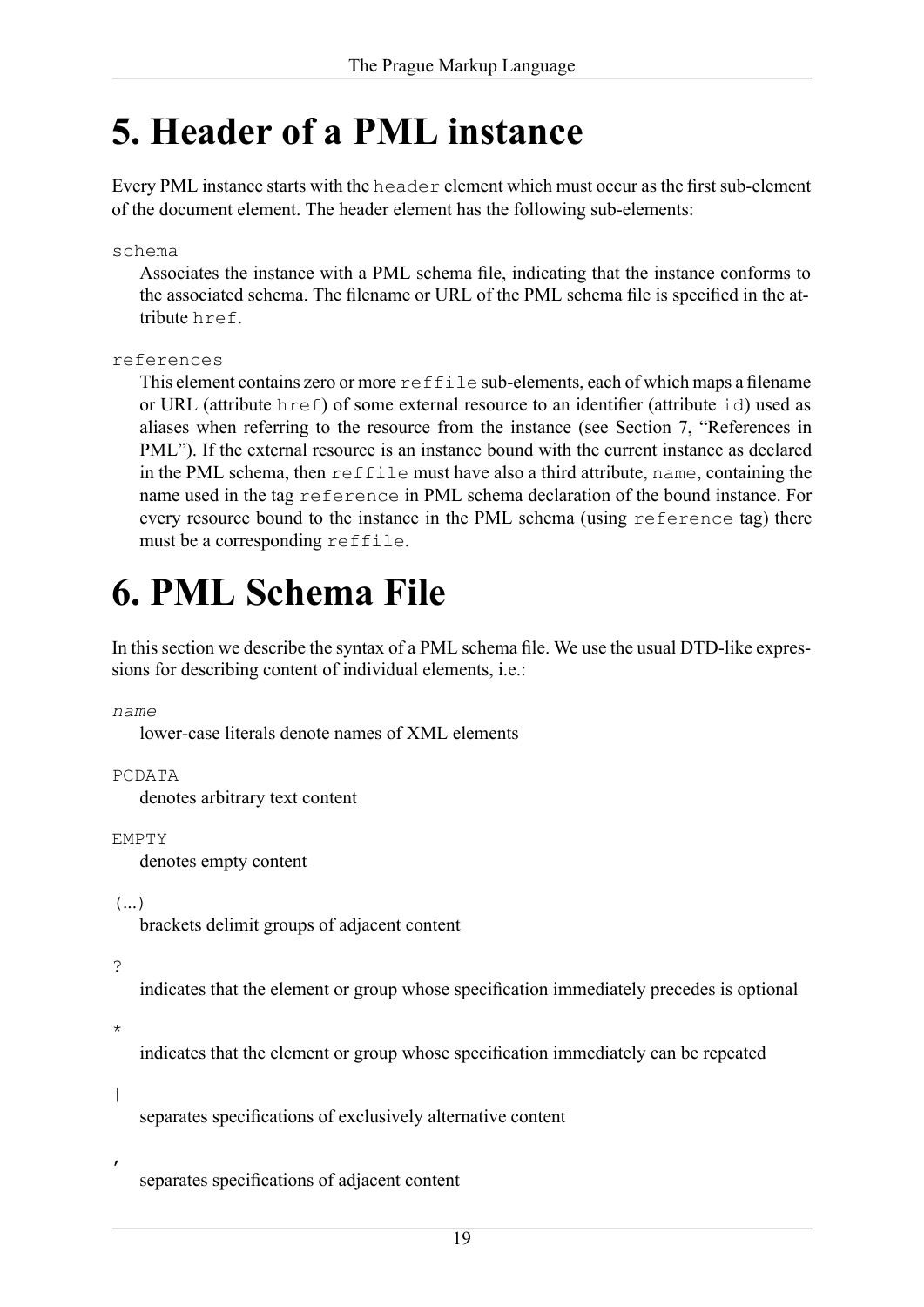A formal definition of PML schema file syntax is available as a Relax NG schema, see [Ap](#page-25-0)pendix II.A, *[Relax NG for PML Schema](#page-25-0)*.

All elements of the PML schema file belong to the PML schema namespace. The following elements may occur in a PML schema:

pml\_schema

This is the root element of a PML schema file. It may have no attributes (except for the xmlns declaration of the PML-schema namespace).

**Content:** ([description?](#page-19-1), [reference](#page-19-0)\*, [root,](#page-19-2) [type\\*](#page-19-3))

<span id="page-19-1"></span>description

This element provides an optional short description of the PML schema.

<span id="page-19-0"></span>**Content:** PCDATA

reference

This element declares, that each instance of the PML schema is bound with another PML instance (usually of a different PML schema) and provides a hint for an application on how to process the bound instance.

### **Attributes**

name

a symbolic name for the bound instance. This name is used in the [reffile](#page-18-2) element in the referring file's header to identify the bound instance (see [Section 5, "Header of a](#page-18-0) [PML instance"](#page-18-0)).

<span id="page-19-2"></span>readas

the value trees instructs the application to read the bound instance as a sequence of dependency or constituency trees; value dom instructs the application to read the bound instance using the generic Document object model.

root

Defines the root element of a PML instance.

```
Content:(attribute*(altlistchoiceconstant |
structure | sequence | cdata | (element*, sequence) | ele-
ment*))
```
type

Defines a named type. Named types are referred to from other elements using the attribute type. A named type may only be referred from contexts where the actual type represented by the named type is allowed. In other words, if an element in a PML schema refers to a named type, then the content of the named type definition must be also a valid content for the referring element.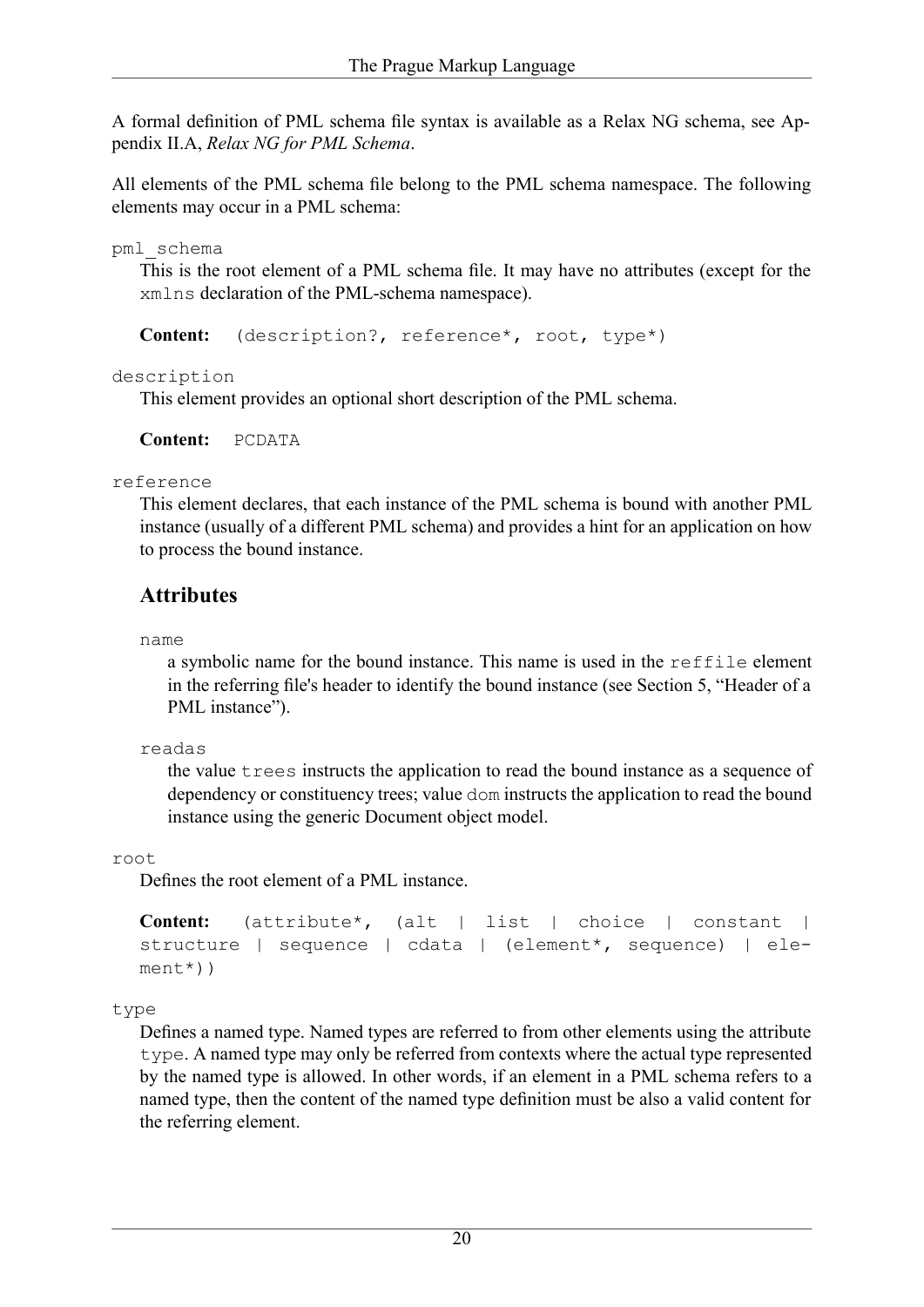### **Attributes**

#### name

The name of the new named type (required)

```
role
```
The PML role of constructs of the type (optional)

```
Content:(attribute*(altlistchoiceconstant |
structure | sequence | cdata | (element*, sequence) | ele-
ment*))
```
<span id="page-20-0"></span>structure

Declares a complex type which is a structure with the specified members. Its content consists of one or more [member](#page-20-1) elements defining members of the structure.

### **Attributes**

#### name

An optional name of the type. This name is not used in the PML schema, but may be used by applications, e.g. when presenting constructs of the type to the user. (optional)

role

The PML role of the constructs of the type (optional)

<span id="page-20-1"></span>**Content:** ([member\)](#page-20-1)+

member

Declares a member of a structure. The content of the element member defines the member's value type (unless a named-type is specified using the type attribute).

### **Attributes**

name

Name of the member (required)

```
required
```
value 1 declares the member as required, value 0 declares the member as optional (default is  $\theta$ )

```
role
```
PML role of the member's value (optional)

```
as attribute
```
value 1 declares that the member is in XML realized as an attribute of the element realizing the structure. In that case, the value type must be atomic. Value 0 declares, that the member is realized as an XML element whose content realizes the value construct. In the latter case case no restrictions are put on the value type (default is 0)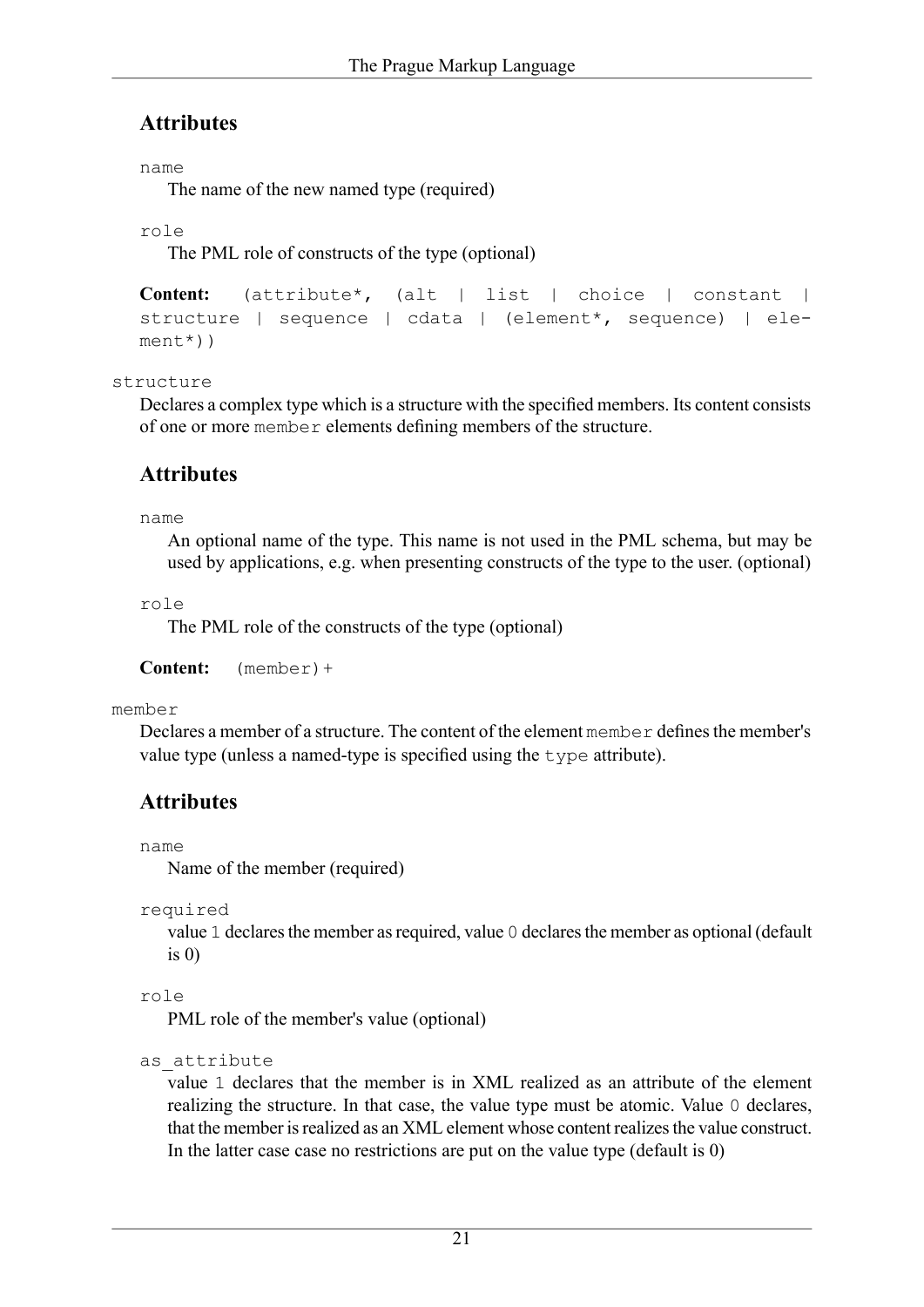type

declares, that the value type is the given named type (complementary to content)

**Content:** ([alt](#page-21-0) | [list](#page-21-1) | [choice](#page-21-2) | [constant](#page-22-0) | [structure](#page-20-0) | [sequence](#page-22-1) | [cdata](#page-22-2))

<span id="page-21-1"></span>list

Defines a complex type as a list of constructs of a given type. The content defines the type of the list members (unless a named type is specified in the type attribute).

#### **Attributes**

```
ordered
```
value 1 declares an ordered list, value 0 declares an unordered list (required)

type

declares that the constructs contained in the list are of a given named type (complementary to content)

role

PML-role of constructs of the type - currently only roles  $#KNIT$  and  $#CHILDNODES$ may be used with lists (optional)

```
Content: (alt | choice | constant | structure | sequence |
cdata)
```
alt

Defines a type which is an alternative of constructs of a given type. The content defines a type of the alternative members (unless a named type is specified in the type attribute).

### **Attributes**

type

declares that the constructs contained in the list are of a given named type (complementary to content)

<span id="page-21-2"></span>**Content:** ([list](#page-21-1) | [choice](#page-21-2) | [constant](#page-22-0) | [structure](#page-20-0) | [sequence](#page-22-1) | [cdata](#page-22-2))

<span id="page-21-3"></span>choice

Defines an enumerated type with a set of possible values specified in the value sub-elements.

**Content:** ([value\)](#page-21-3)+

#### value

The text content of this element is one of the values of an enumerated type.

**Content:** PCDATA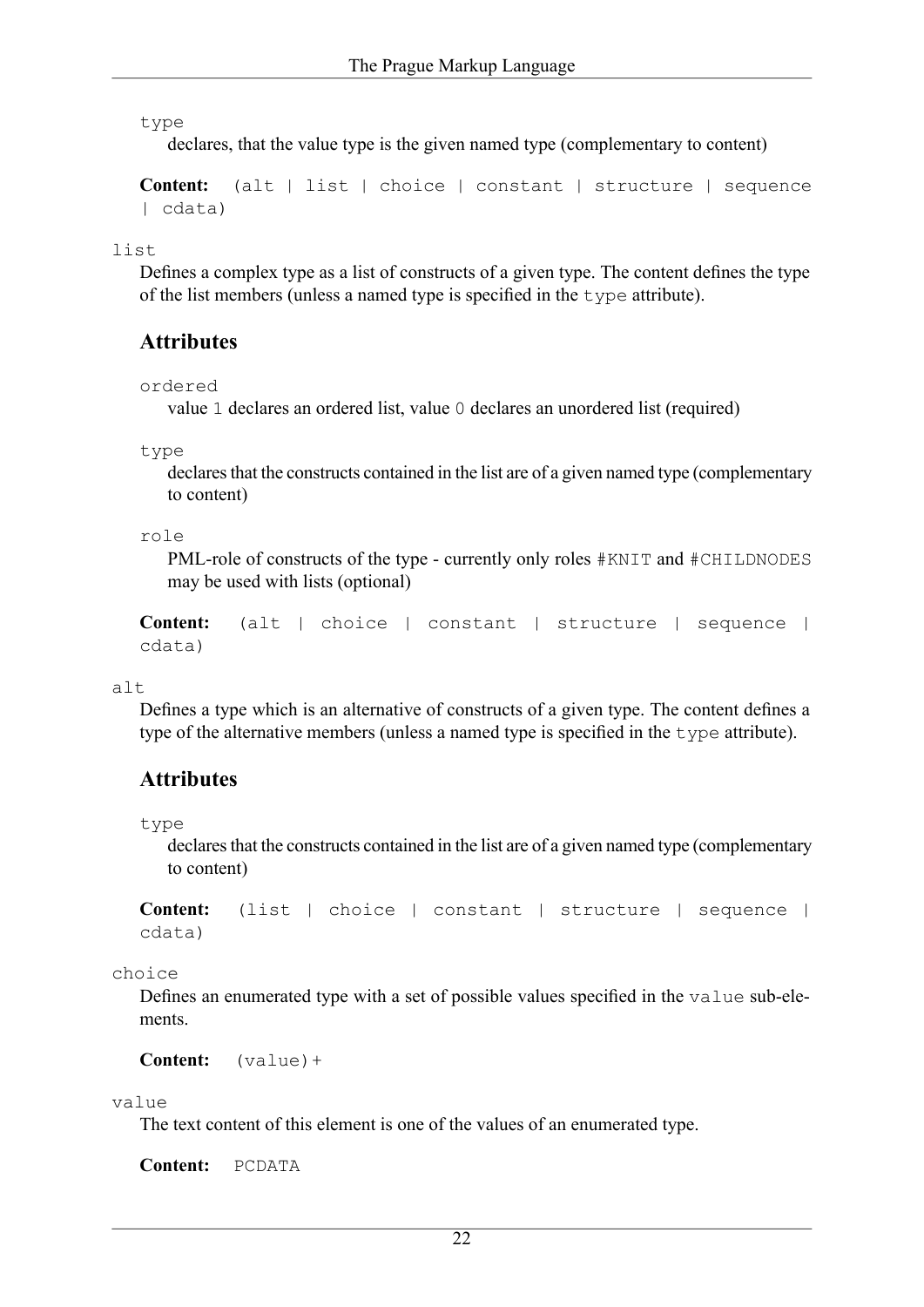#### <span id="page-22-2"></span>cdata

Defines an atomic type. Constructs of atomic types are represented in XML as text or attribute values. The atomic type is further specified using the format attribute which can have one of the values ID, PMLREF, nonNegativeInteger, any, described in [Section 2, "PML](#page-15-0) [data types".](#page-15-0)

**Content:** EMPTY

#### <span id="page-22-0"></span>constant

Defines an atomic type with a constant value specified in the content.

<span id="page-22-1"></span>**Content:** PCDATA

sequence

Defines a type which is sequence of further specified XML elements.

#### **Attributes**

role

PML role of constructs of the type (optional)

<span id="page-22-3"></span>**Content:** ([element\)](#page-22-3)+

element

Defines a generic element construct by specifying its name, attributes and content type. Element constructs may only occur in sequences and other element constructs (including the top-level element if an instance defined in the PML schema by the root element).

One or more optional sub-elements attribute declare additional XML attributes that the element may have (these attributes must not collide with any attributes whose presence may be implied by the content construct). The rest of the allowed sub-elements specify the type of the content construct type which may be an atomic value, an alternative, a list, a structure, a sequence, or zero or more elements, optionally followed by a sequence, in which case all names of the elements preceding the sequence must be distinct from the names of the elements in the sequence (an application can recognize the start of a sequence in an element construct by encountering a sub-element listed in the sequence definition).

### **Attributes**

name

name of the XML element (required)

role

PML role of the construct (optional)

```
required
```
value 1 declares the element as required, i.e. at least one element of the name must occur in the sequence; value 0 declares the element as optional (default is 0)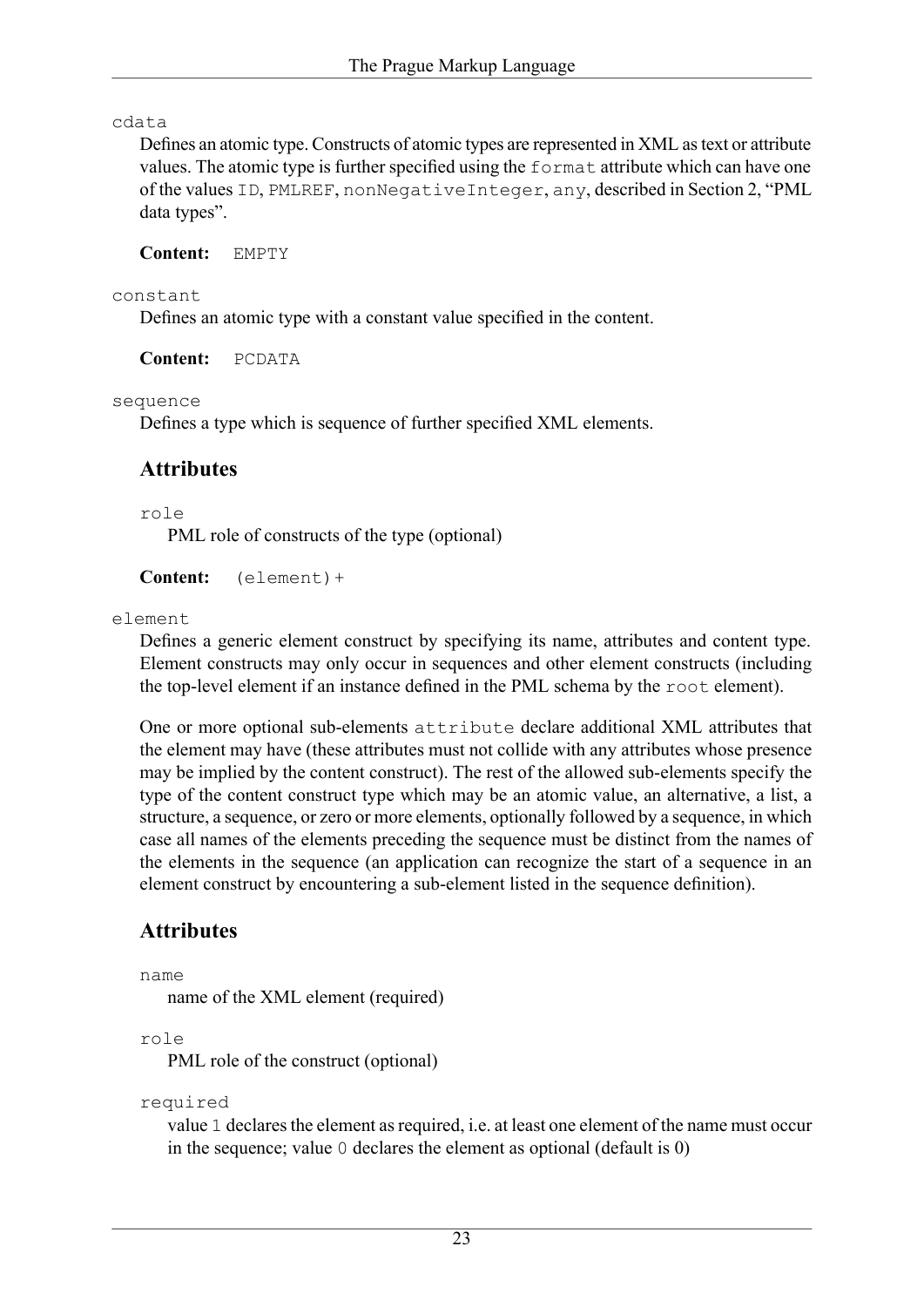type

declares that the element's content is a construct of a given named type (complementary to content)

```
Content: (attribute*, (alt | list | choice | constant |
structure | sequence | cdata | (element*, sequence) | ele-
ment*))
```
<span id="page-23-1"></span>attribute

Defines an attribute of an element. The content defines the type of attribute's value.

### **Attributes**

name

name of the attribute (required)

```
required
```
value 1 declares the attribute as required, value 0 declares the attribute as optional (default is  $0)$ 

```
role
```
defines a PML role of the attribute (optional)

type

defines the type of the attribute value to be of a given named type. This named type must be an atomic construct (complementary to content)

```
Content: (choice | cdata)
```
# **7. References in PML**

While it is likely that in the future PML will offer other kinds of references, such as XPointer, currently PML only defines syntax and semantics for simple ID-based references to PML structure, element or sequence constructs occurring either in the same or some other PML instance, and to XML elements of non-PML XML documents in general. Also, there is no syntax defined yet for references to non-XML resources or to constructs without an ID.

A reference to a construct occurring within the same PML instance is represented by the ID of the referred construct (see more specific definition below). A reference to an object occurring *outside* the PML instance is represented by a string consisting of a pair of identifiers separated by the # character. The first of the two identifiers is an ID associated in the header of the PML instance with the system file name or URL of the instance containing the referred object. The second of the identifiers is a unique ID of the construct (or element) within the PML (or XML) instance it occurs in.

If the referred construct is a structure, then its ID is the value of its member with the role #ID. If the referred construct is an element, then its ID is the value of its attribute with the role  $\# \text{ID}$ . If the referred construct is an XML element in a non-PML XML document, then its ID is the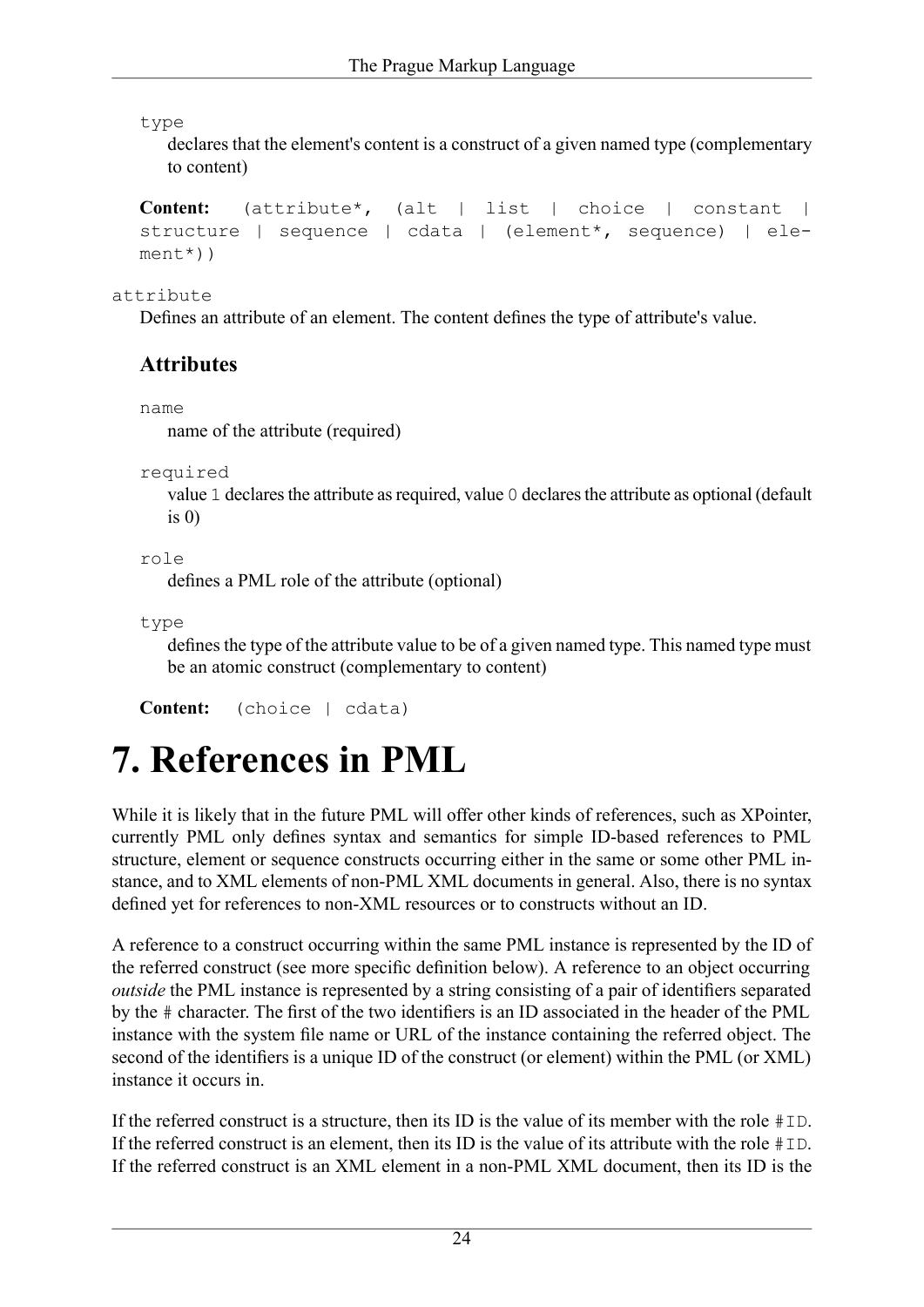<span id="page-24-0"></span>value of its ID-attribute (e.g. either the attribute xml:id or some other attribute declared as ID in the document's DTD or schema).

# **8. Layers of annotation**

PML references are suitable for stacking one layer of linguistic annotation upon another. For this purpose, the original text is usually transformed to a very simple PML instance that only adds the most essential features such as basic tokenization, identifiers of individual tokens, etc., providing the basis upon which further annotations could be stacked. If it is not possible or desirable to directly include tokens from the original text in such a base layer, then a suitable mechanism (currently not defined by PML) has to be employed in order to carry unambiguous references to the corresponding portions of the original text (regardless of the original format).

<span id="page-24-1"></span>A specific PML schema is usually defined for each of the annotation layers. The relation between annotation layers is typically expressed on the instance level using PML references and on the PML schema level using the instance binding (PML schema element [reference](#page-18-2)).

## **9. Tools**

The XSLT stylesheet [pml2rng.xsl](http://ufal.mff.cuni.cz/pdt2.0/tools/pml/pml2rng.xsl)<sup>4</sup> transforms a PML schema to the corresponding Relax NG schema that can be used for validating instances of the PML schema. The resulting Relax NG refers to a portion of Relax NG common to all PML applications which is stored in the file [pml\\_common.rng](http://ufal.mff.cuni.cz/pdt2.0/tools/pml/pml_common.rng)<sup>5</sup>.

There are many standard freely available tools that can be used to validate an XML document against a Relax NG, such as [jing](http://www.thaiopensource.com/relaxng/jing.html)<sup>6</sup> or [xmllint](http://xmlsoft.org/)<sup>7</sup>.

The [Tree Editor TrEd](http://ufal.mff.cuni.cz/~pajas/tred/index.html)<sup>8</sup> has built-in support for PML representation of dependency and constitu-ency trees (see Section [PMLBackend](http://ufal.mff.cuni.cz/~pajas/tred/ar01s15.html#pmlbackend)<sup>9</sup> in [TrEd User's Manual](http://ufal.mff.cuni.cz/~pajas/tred/ar01-toc.html)<sup>10</sup> for details).

PML instances may also be processed using conventional XML-oriented tools without direct support for PML. One of them worth recommending is  $XSH<sup>11</sup>$  $XSH<sup>11</sup>$ , which is a versatile tool for XML processing.

<sup>4</sup> http://ufal.mff.cuni.cz/pdt2.0/tools/pml/pml2rng.xsl

<sup>5</sup> http://ufal.mff.cuni.cz/pdt2.0/tools/pml/pml\_common.rng

<sup>6</sup> http://www.thaiopensource.com/relaxng/jing.html

<sup>7</sup> http://xmlsoft.org/

<sup>8</sup> http://ufal.mff.cuni.cz/~pajas/tred/index.html

<sup>9</sup> http://ufal.mff.cuni.cz/~pajas/tred/ar01s15.html#pmlbackend

<sup>10</sup> http://ufal.mff.cuni.cz/~pajas/tred/ar01-toc.html

<sup>11</sup> http://xsh.sourceforge.net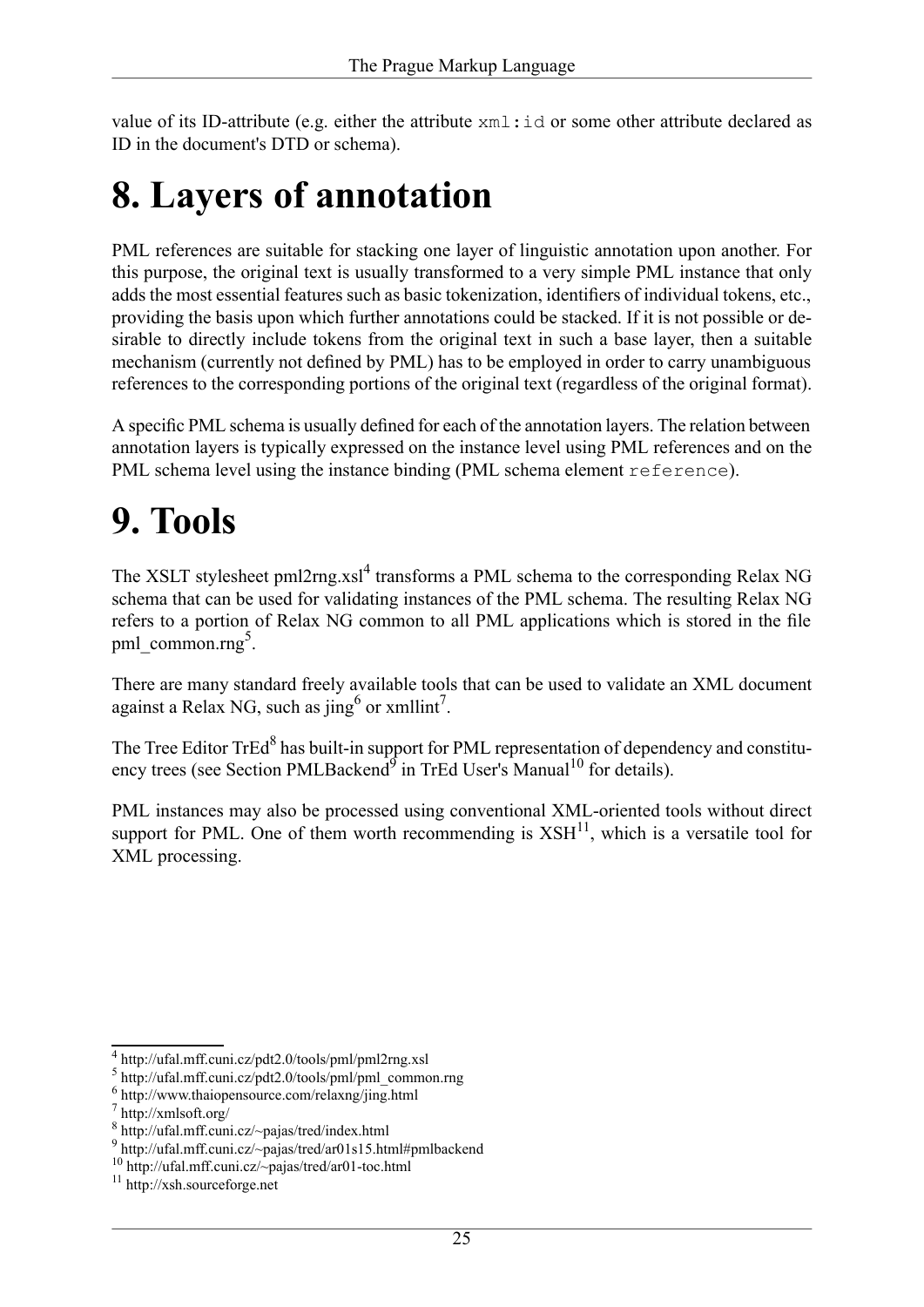## <span id="page-25-0"></span>**II.A. Relax NG for PML Schema**

In this appendix we provide a Relax NG schema for PML Schema files (it is a listing of the file  $pml$  schema.rng<sup>1</sup>). Note, that this Relax NG schema is rather simplistic and that does not currently reflect all constraints implied on the syntax of the PML schema file expressed in this document. This especially includes constraints on applicability of certain roles on certain types of constructs, and also the requirement that a named type may only be referred from contexts where the actual type represented by the named type may occur.

```
<?xml version="1.0"?>
<!DOCTYPE grammar SYSTEM "/home/pajas/share/xml/relaxng.dtd">
<grammar xmlns="http://relaxng.org/ns/structure/1.0" 
xmlns:s="http://ufal.mff.cuni.cz/pdt/pml/schema/" 
        xmlns:a="http://relaxng.org/ns/compatibility/annotations/1.0"
datatypeLibrary="http://www.w3.org/2001/XMLSchema-datatypes">
 <a:documentation>PML schema syntax</a:documentation>
 \langlestart\rangle<element name="s:pml_schema">
      <optional>
<element name="s:description">
   <text/>
</element>
      </optional>
      <zeroOrMore>
<ref name="reference.element"/>
      </zeroOrMore>
      <element name="s:root">
<attribute name="name"/>
<ref name="element.content"/>
      </element> 
      <zeroOrMore>
<ref name="type.element"/>
      </zeroOrMore>
    </element>
  \langle/start\rangle<define name="reference.element">
    <element name="s:reference">
      <a:documentation>declare a bound instance and optinally provide
        a hint for applications on how to parse it</a:documentation>
      <attribute name="name"/>
      <optional>
<attribute name="readas">
   <choice>
    <value>trees</value>
     <value>dom</value>
   </choice> 
</attribute>
     </optional>
    </element>
  </define>
  <define name="type.element">
    <element name="s:type">
      <a:documentation>a named complex type</a:documentation>
```
<sup>1</sup> http://ufal.mff.cuni.cz/pdt2.0/tools/pml/pml\_schema.rng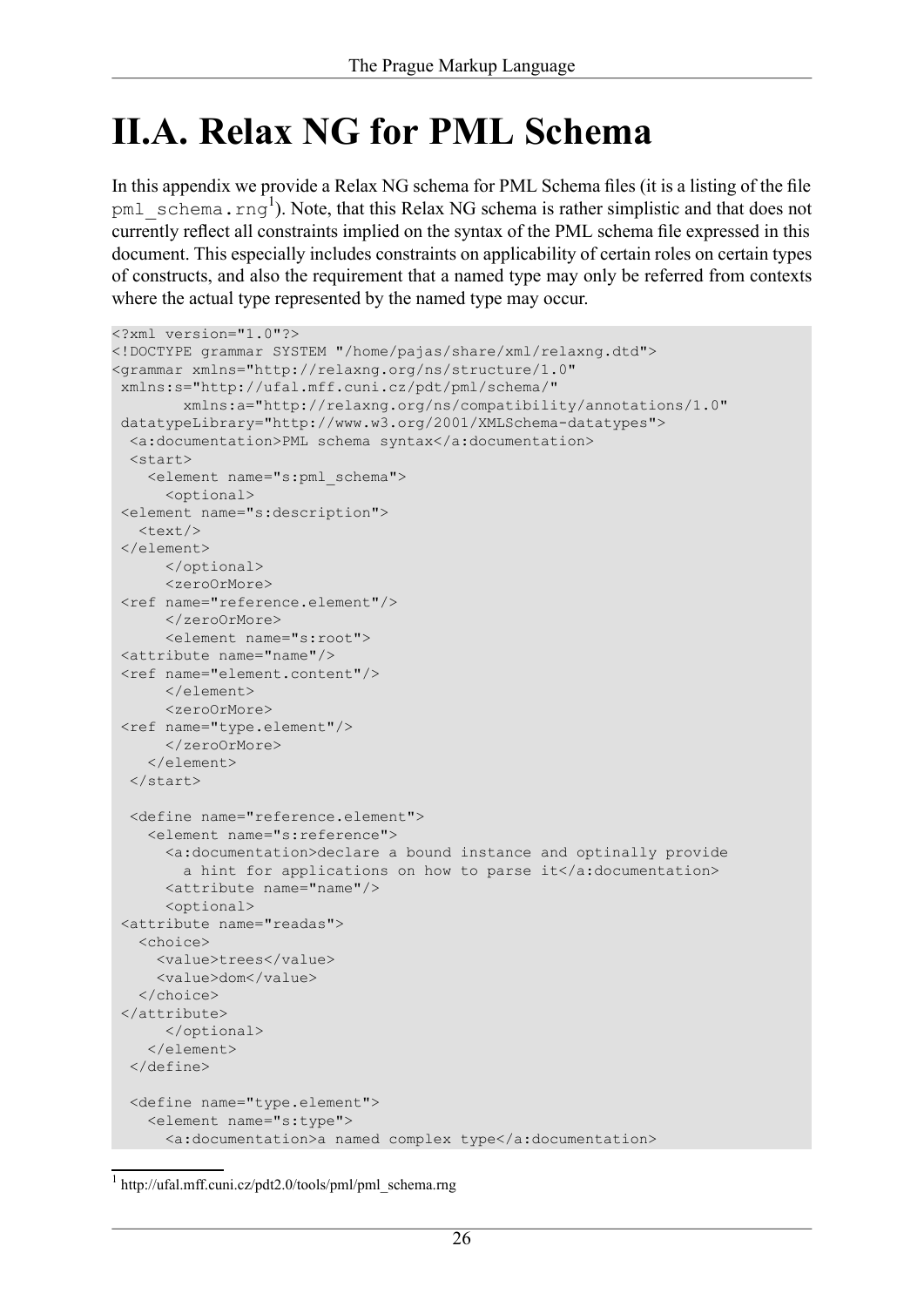```
<attribute name="name">
         <data type="ID"/>
     </attribute>
     <optional>
<ref name="role.attribute"/>
     </optional>
     <ref name="element.content"/>
   </element>
 </define>
<define name="type.attribute">
  <attribute name="type">
    <a:documentation>a reference to a named complex
      type</a:documentation>
     <data type="IDREF"/>
   </attribute>
 </define>
 <define name="attribute.element">
   <element name="s:attribute">
    <a:documentation>attribute declaration</a:documentation>
     <optional>
<attribute name="required">
  <choice>
    <value>0</value>
    <value>1</value>
  </choice>
</attribute>
    </optional>
     <attribute name="name"/>
    <optional>
<ref name="role.attribute"/>
    </optional>
     <choice>
<ref name="type.attribute"/>
<choice>
  <ref name="choice.element"/>
  <ref name="cdata.element"/>
</choice>
     </choice>
   </element>
</define>
 <define name="role.attribute">
   <attribute name="role">
    <a:documentation>PML role of the value</a:documentation>
     <choice>
<value>#TREES</value>
<value>#NODE</value>
<value>#ORDER</value>
<value>#CHILDNODES</value>
<value>#ID</value>
<value>#KNIT</value>
<value>#HIDE</value>
    </choice>
   </attribute>
</define>
<define name="structure.element">
   <element name="s:structure">
```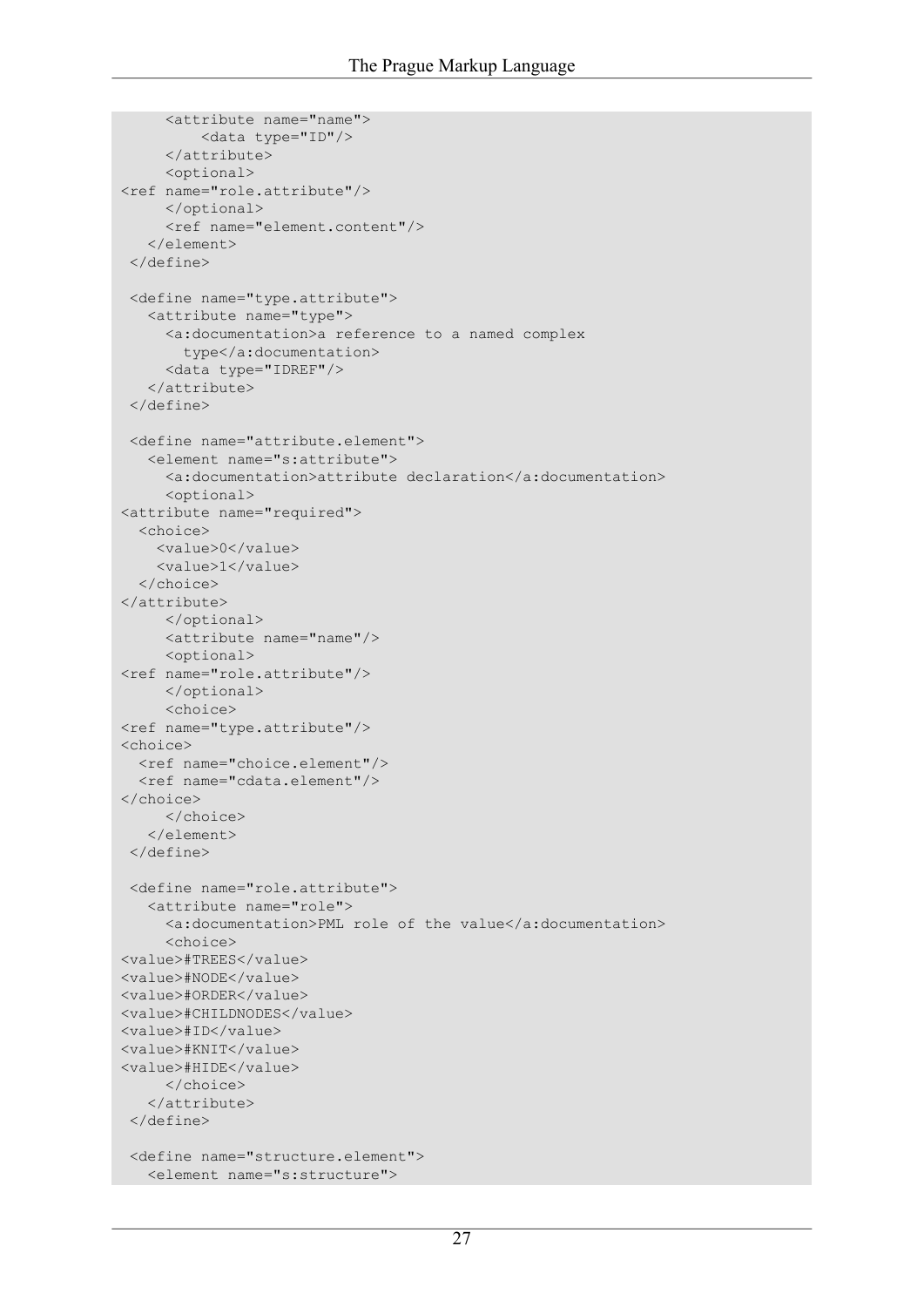```
<a:documentation>a structure (AVS)</a:documentation>
     <optional>
<attribute name="name"/>
     </optional>
     <optional> 
 <ref name="role.attribute"/>
    </optional>
     <oneOrMore>
<ref name="member.element"/>
     </oneOrMore>
   </element>
</define>
<define name="alt.element">
   <element name="s:alt">
     <a:documentation>an alternative of values of the same
       type</a:documentation>
     <choice>
<ref name="type.attribute"/>
<ref name="list.element"/>
<ref name="data.types"/>
     </choice>
   </element>
</define>
<define name="list.element">
   <element name="s:list">
     <a:documentation>a list of values of the same
       type</a:documentation>
     <attribute name="ordered">
<choice>
  <value>1</value>
  <value>0</value>
</choice>
    </attribute>
    <choice>
<group>
  <attribute name="role">
    <value>#KNIT</value>
  </attribute>
  <attribute name="type">
    <a:documentation>a reference to a named complex type
            for knitting</a:documentation>
    <data type="IDREF"/>
  </attribute>
  <ref name="cdata.element"/>
</group>
       <group>
         <optional>
    <ref name="role.attribute"/>
         </optional>
         <choice>
           <ref name="type.attribute"/>
        <ref name="alt.element"/>
     <ref name="data.types"/>
         </choice>
       </group>
     </choice>
   </element>
 </define>
```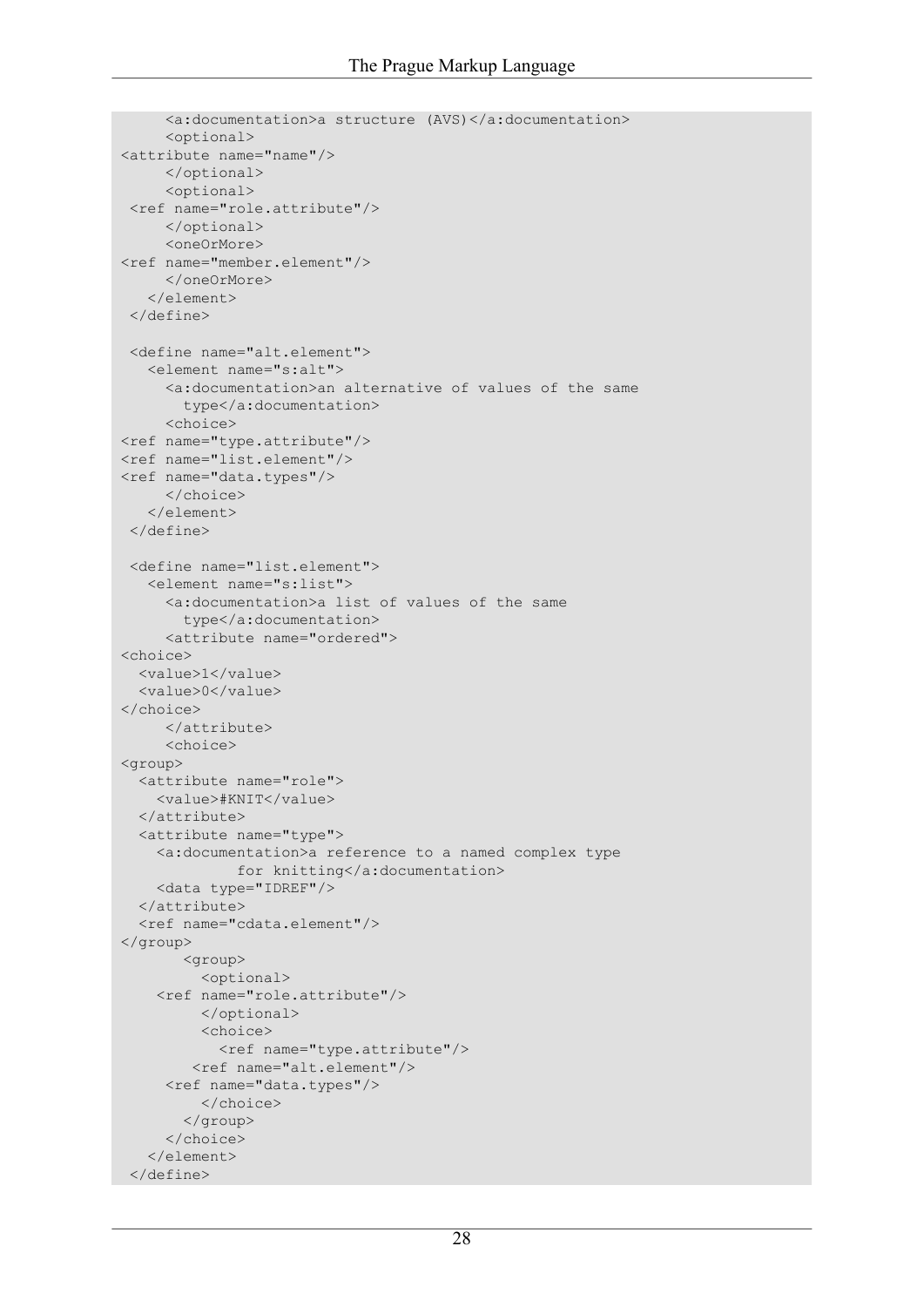```
<define name="choice.element">
  <element name="s:choice">
     <a:documentation>enumerated type (atomic)</a:documentation>
     <oneOrMore>
<element name="s:value">
  \text{text/}</element>
    </oneOrMore>
   </element>
</define>
<define name="cdata.element">
   <element name="s:cdata">
    <a:documentation>cdata type (atomic)</a:documentation>
    <attribute name="format">
<choice>
  <value>ID</value>
  <value>PMLREF</value>
  <value>nonNegativeInteger</value>
  <value>any</value>
</choice>
     </attribute>
   </element>
 </define>
 <define name="constant.element">
   <element name="s:constant">
     <a:documentation>a constant (atomic)</a:documentation>
     \text{text/}</element>
 </define>
 <define name="sequence.element">
   <element name="s:sequence">
     <a:documentation>a sequence of elements</a:documentation>
     <optional><ref name="role.attribute"/></optional>
     <oneOrMore>
<ref name="element.element"/>
     </oneOrMore>
   </element>
</define>
 <define name="element.element">
   <element name="s:element">
    <a:documentation>an element of a sequence</a:documentation>
    <attribute name="name"/>
    <optional><ref name="role.attribute"/></optional>
     <optional><ref name="required.attribute"/></optional>
     <ref name="element.content"/>
   </element>
 </define>
 <define name="element.content">
   <zeroOrMore>
     <ref name="attribute.element"/>
   </zeroOrMore> 
   <choice>
    <ref name="type.attribute"/>
     <ref name="alt.element"/>
```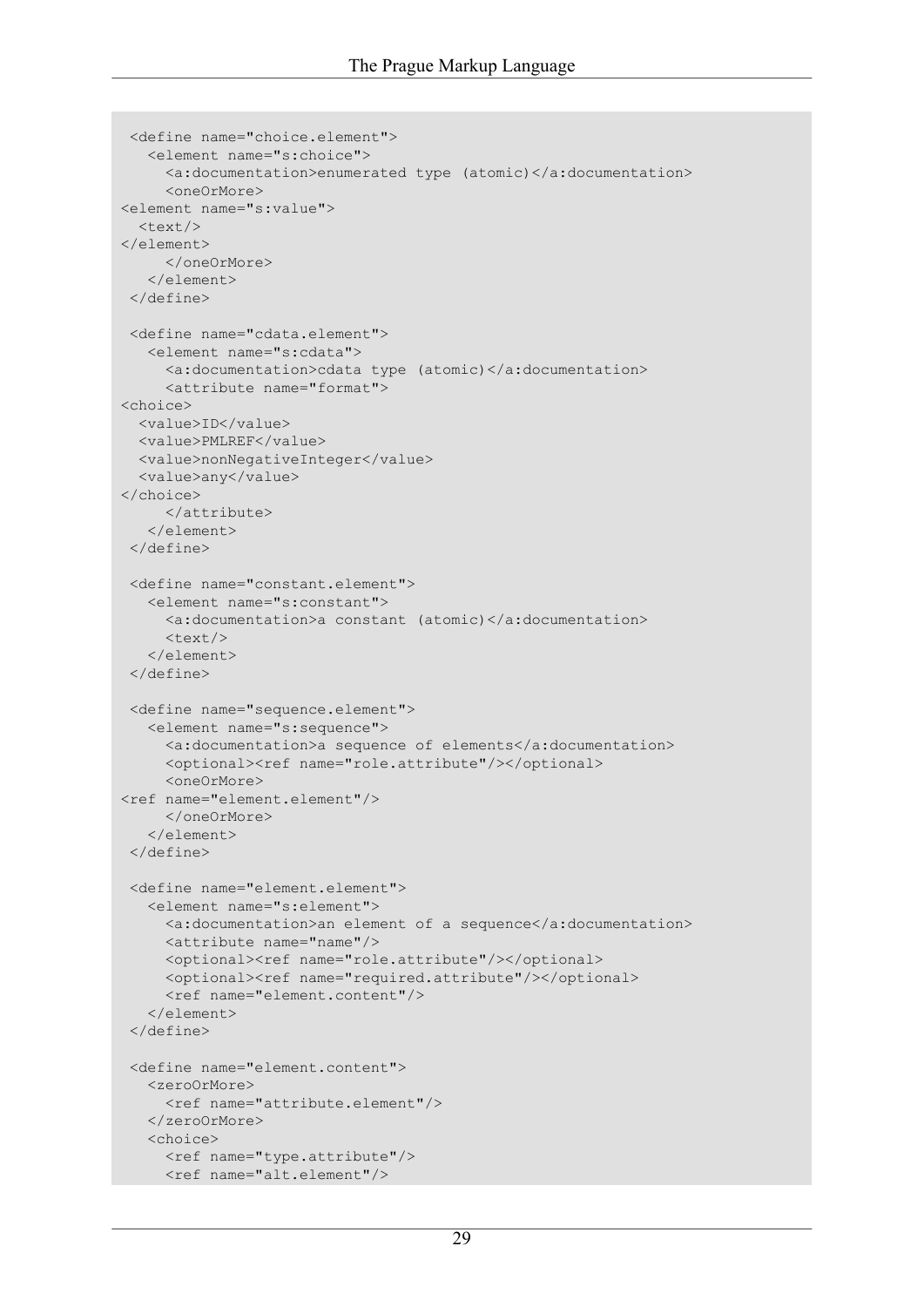```
<ref name="list.element"/>
    <ref name="choice.element"/>
     <ref name="constant.element"/>
     <ref name="structure.element"/>
     <ref name="cdata.element"/>
    <group>
<zeroOrMore>
  <ref name="element.element"/>
</zeroOrMore>
<optional>
  <ref name="sequence.element"/>
</optional>
     </group>
   </choice>
</define>
 <define name="required.attribute">
   <attribute name="required">
    <choice>
<value>0</value>
<value>1</value>
     </choice>
   </attribute>
</define>
<define name="member.element">
   <element name="s:member">
     <a:documentation>a member of a structure</a:documentation>
    <optional><ref name="required.attribute"/></optional>
    <optional>
<attribute name="as_attribute">
  <choice>
    <value>0</value>
    <value>1</value>
  </choice>
</attribute>
     </optional>
     <optional>
<ref name="role.attribute"/>
     </optional>
     <attribute name="name"/>
     <choice>
<ref name="type.attribute"/>
<ref name="alt.element"/>
<ref name="list.element"/>
<ref name="data.types"/>
    </choice>
   </element>
</define>
 <define name="data.types">
  <choice>
    <ref name="choice.element"/>
    <ref name="constant.element"/>
    <ref name="structure.element"/>
    <ref name="sequence.element"/>
    <ref name="cdata.element"/>
   </choice>
 </define>
```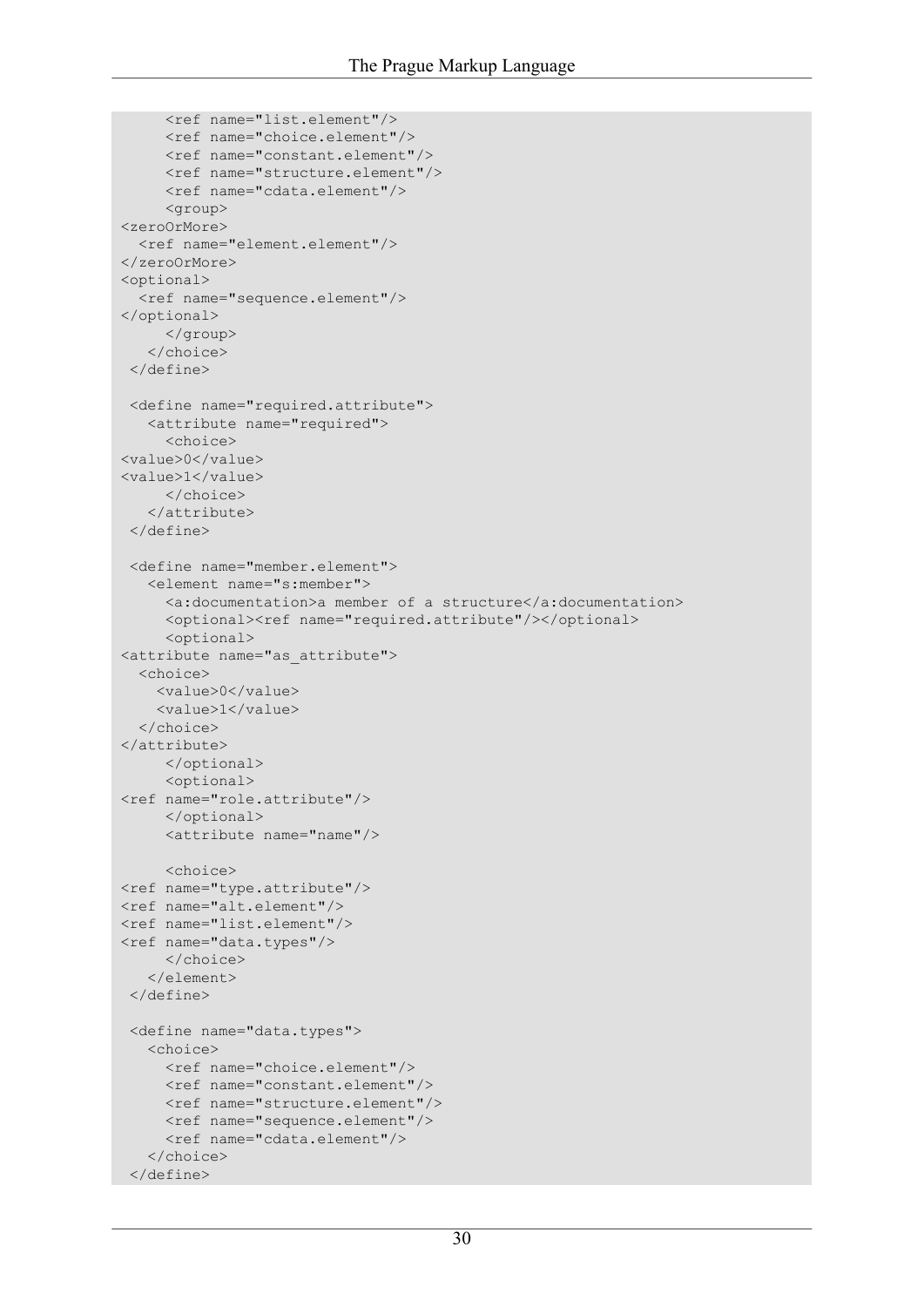</grammar>

# **II.B. Examples**

In this appendix we provide some simple examples of PML usage. Rather than on practical applicability of the schemas that follow, we concentrate on demonstrating the features, definitions and representation of various constructs. We also show how PML references work and how annotation layers can be stacked one upon another.

## **1. Dependency trees**

The following PML schema and instance show an application of PML to a very simple analytical dependency annotation of English sentences. In this example, the annotation consists of some meta data (annotator's name and a time stamp) and a list of trees. Each tree is represented by its root-node. Nodes are structures with two members bearing the node-labels (word form and its syntactical function) and two technical members (index of the node in the ordering of the tree - represented by attribute ord, and a list of child-nodes - represented by the element governs). Note, that if a list of child-nodes has only one member, then this single child-node may be directly represented by the governs element. This eliminates the need for an extra LM bracketing element. Note that PML doesn't actually distinguish between dependency trees and constituency trees, but since dependency trees are ordered trees and are not necessarily projective, we have to employ an extra member ord with PML-role #ORDER for the tree ordering. Because we do not want any linguistic complexity to distract the reader's attention from the technical aspects of how data are defined and represented in PML, we have chosen two shamelessly simple sentences.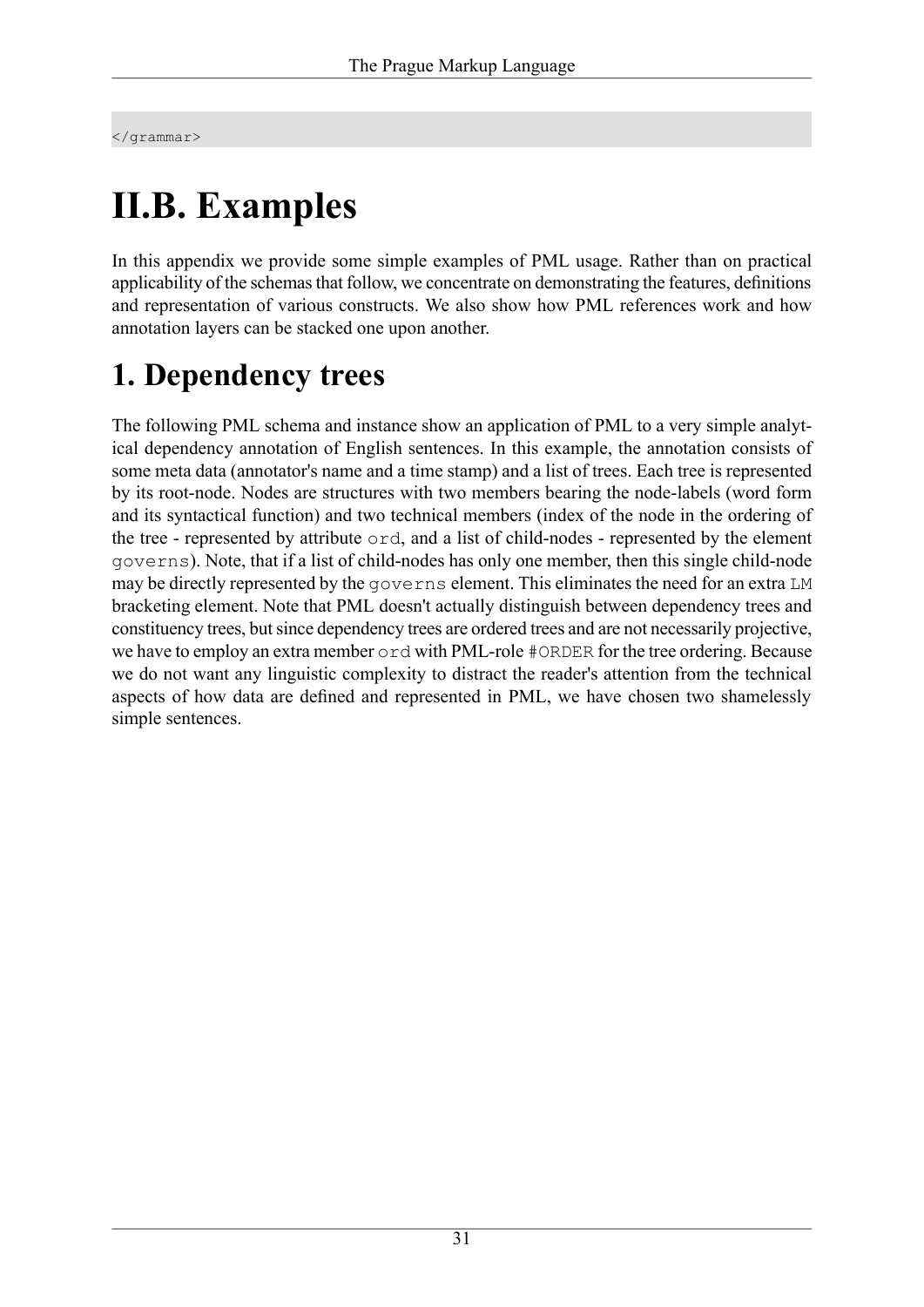### **Example II.B.1: PML schema**

```
<?xml version="1.0"?>
<pml_schema xmlns="http://ufal.mff.cuni.cz/pdt/pml/schema/">
 <description>Example of dependency tree annotation</description>
 <root name="annotation">
    <element name="meta">
      <structure>
        <member name="annotator"><cdata format="any"/></member>
        <member name="datetime"><cdata format="any"/></member>
      </structure>
    </element>
    <element name="trees" role="#TREES" required="1">
      <list type="node.type" ordered="1"/>
    </element>
  </root>
  <type name="node.type">
    <structure role="#NODE">
     <member name="ord" as_attribute="1" required="1" role="#ORDER">
        <cdata format="nonNegativeInteger"/>
     </member>
      <member name="func" type="func.type" required="1"/>
     <member name="form" required="1">
       <cdata format="any"/>
      </member>
      <member name="governs" role="#CHILDNODES" required="0">
       <list type="node.type" ordered="0"/>
      </member>
    </structure>
  </type>
  <type name="func.type">
    <choice>
     <value>Pred</value>
     <value>Subj</value>
     <value>Obj</value>
     <value>Attrib</value>
      <value>Adv</value>
    </choice>
  </type>
</pml_schema>
```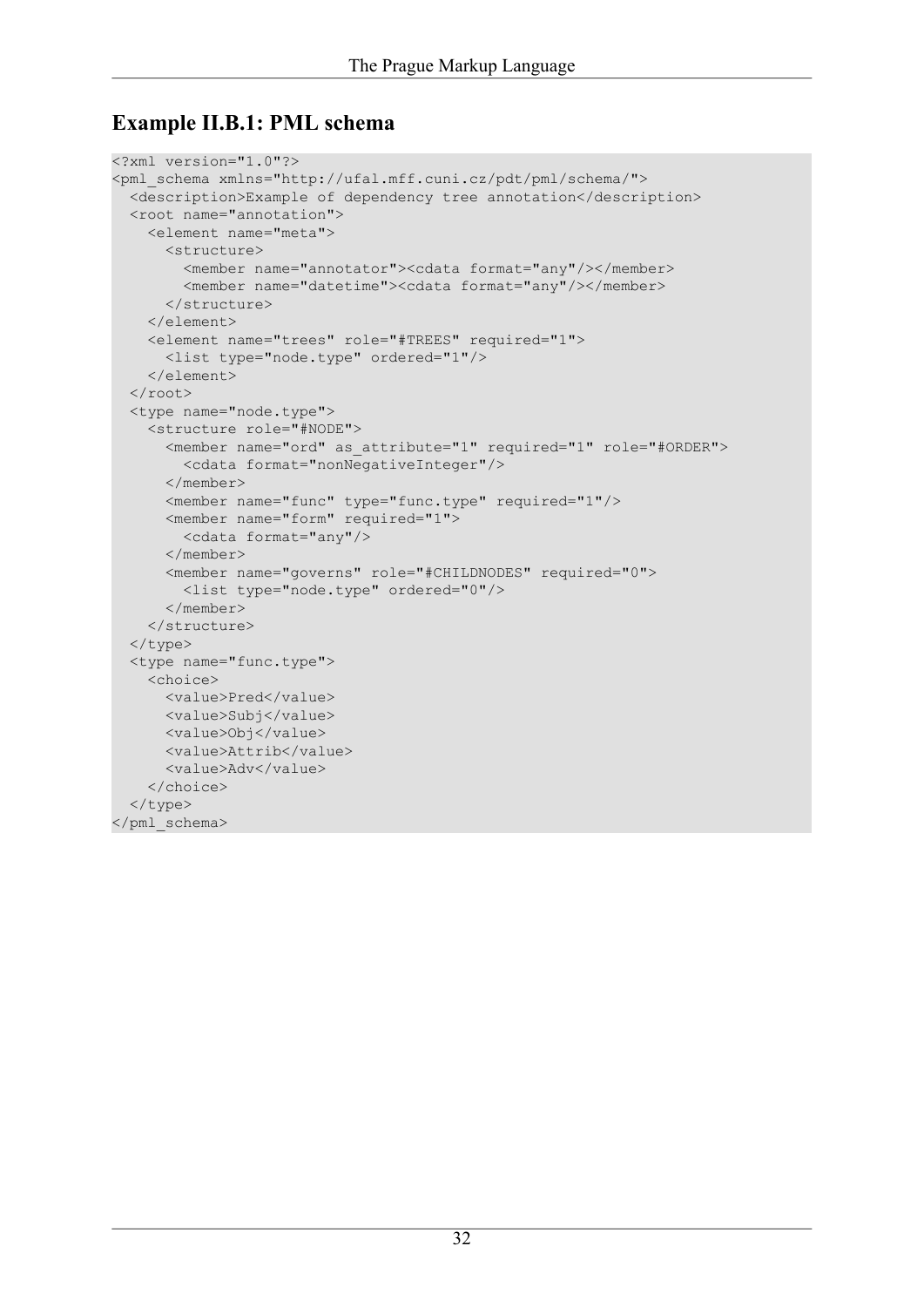### **Example II.B.2: Sample instance with annotation of the sentence: `John loves Mary. He told her this Friday.'**

```
<?xml version="1.0"?>
<annotation xmlns="http://ufal.mff.cuni.cz/pdt/pml/">
  <head>
    <schema href="example1_schema.xml"/>
  </head>
  <meta>
    <annotator>Jan Novak</annotator>
    <datetime>Sun May 1 18:56:55 2005</datetime>
  </meta>
  <trees>
    <LM ord="2">
      <func>Pred</func>
      <form>loves</form>
      <governs>
        <LM ord="1">
           <func>Subj</func>
           <form>John</form>
        \langle/LM\rangle<LM ord="3">
           <func>Obj</func>
           <form>Mary</form>
        \langle/LM\rangle</governs>
    \langle/LM\rangle<LM ord="2">
      <func>Pred</func>
      <form>told</form>
      <governs>
         <LM ord="1">
           <func>Subj</func>
           <form>He</form>
         \langle/LM\rangle<LM ord="3">
           <func>Obj</func>
           <form>her</form>
         \langle/LM\rangle<LM ord="5">
           <func>Adv</func>
           <form>Friday</form>
           <governs ord="4"> <!-- ditto -->
             <func>Attrib</func>
             <form>this</form> 
           </governs>
        \langle/LM></governs>
    \langle/LM\rangle</trees>
</annotation>
```
## <span id="page-32-0"></span>**2. Constituency trees**

On two simple (and of course incomplete) examples we demonstrate how Penn-treebank-like constituency trees might be represented in PML. This situation differs from the dependency trees in two aspects: 1) with constituency trees we do not have to consider an external ordering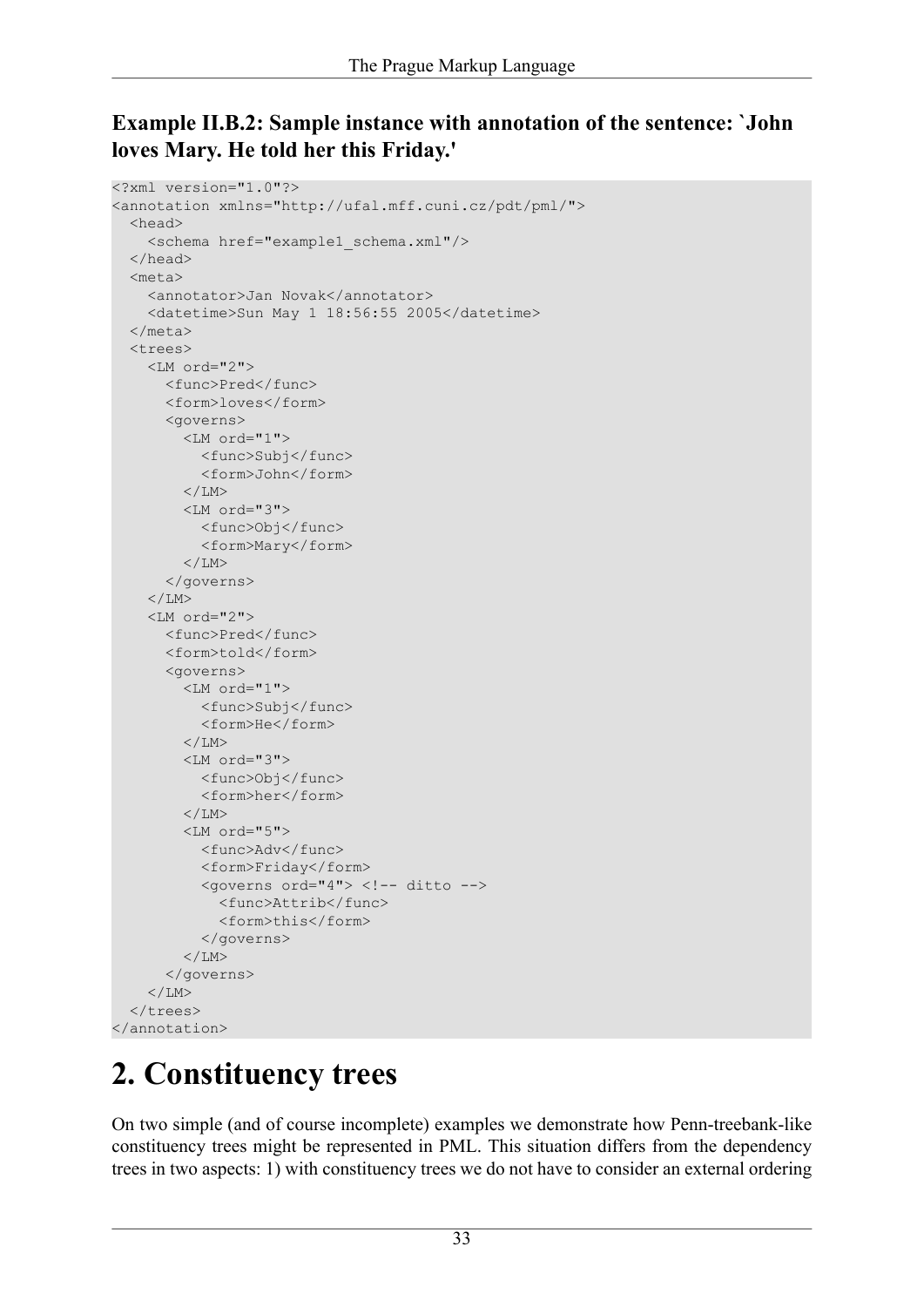of the nodes in the tree, 2) constituency trees usually distinguish between leafs (terminal nodes) and branching nodes (non-terminal nodes). In the first sample we deal with this by declaring two node types and using sequences instead of lists (since lists would require all members to be of the same type). In the second sample we provide a minimalist approach taking advantage of the fact that a non-terminal node has at most one non-terminal child, which in turn eliminates the need to represent leafs nodes as nodes at all. This, in combination with the possibility to reuse element names for the actual labels, provides a very compact XML notation very close to the labeled-bracket syntax of Penn Treebank.

### **Example II.B.3: PML schema**

```
<?xml version="1.0"?>
<pml_schema xmlns="http://ufal.mff.cuni.cz/pdt/pml/schema/">
 <description>Example of constituency tree annotation</description>
 <root name="annotation">
    <element name="meta">
      <structure>
        <member name="annotator"><cdata format="any"/></member>
        <member name="datetime"><cdata format="any"/></member>
      </structure>
    </element>
   <sequence role="#TREES">
      <element name="nt" role="#NODE" type="nonterminal.type"/>
    </sequence>
  \langle root>
  <type name="nonterminal.type">
    <attribute name="pos">
     <choice>
       <value>S</value>
       <value>VP</value>
       <value>NP</value>
       <value>PP</value>
       <value>ADVP</value>
       \langle !-- etc. -->
      </choice>
    </attribute>
    <sequence role="#CHILDNODES">
      <element name="nt" role="#NODE" type="nonterminal.type"/>
      <element name="form" role="#NODE" type="terminal.type"/>
    </sequence>
  </type>
  <type name="terminal.type">
    <cdata format="any"/>
  </type>
</pml_schema>
```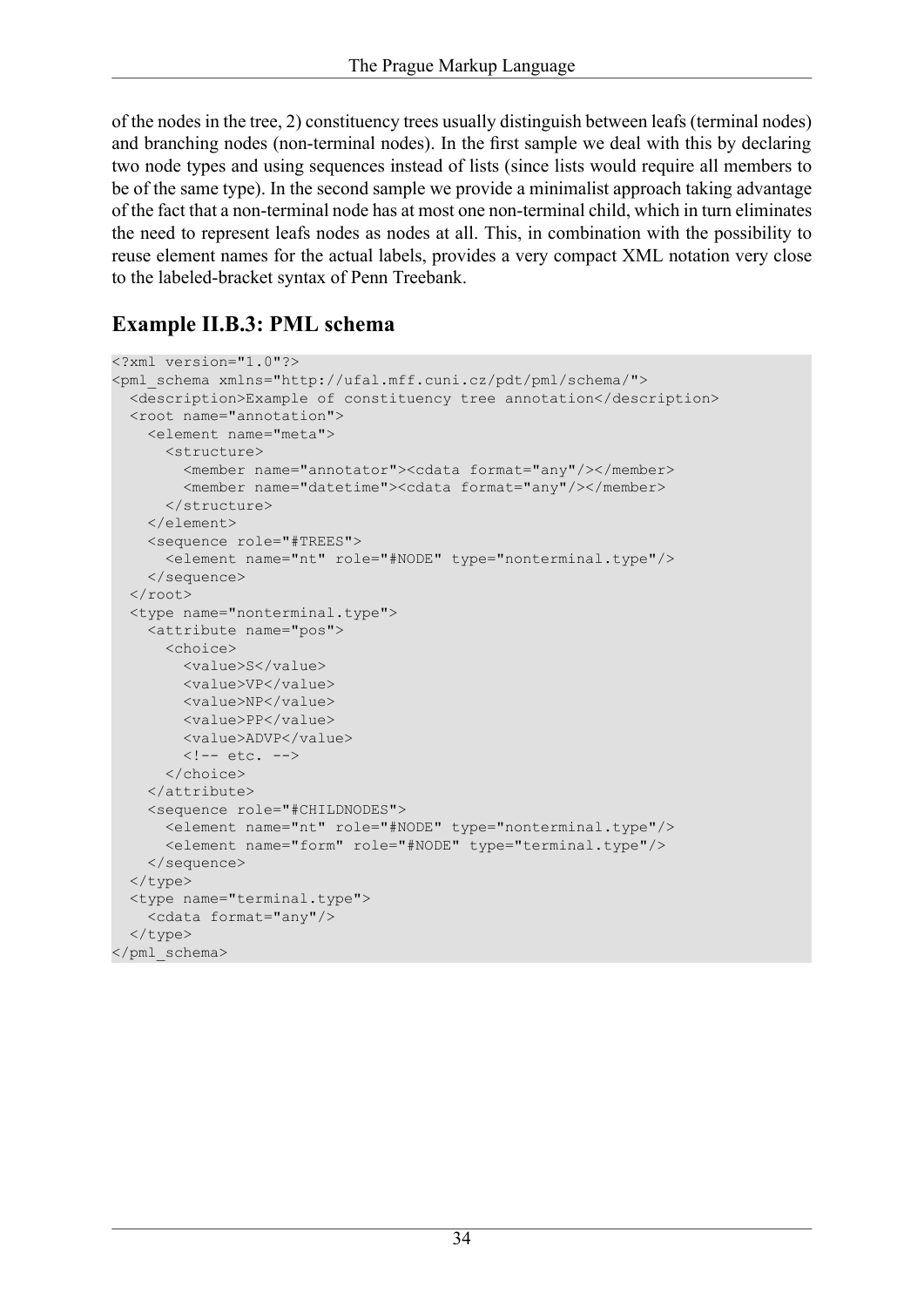### **Example II.B.4: Sample instance with annotation of the sentence: `John loves Mary. He told her this Friday.'**

```
<?xml version="1.0"?>
<annotation xmlns="http://ufal.mff.cuni.cz/pdt/pml/">
  <head>
    <schema href="example2_schema.xml"/>
  </head>
  <meta>
    <annotator>John Smith</annotator>
    <datetime>Sun May 1 18:56:55 2005</datetime>
  </meta>
  <nt pos="S">
    <nt pos="NP">
      <form>John</form>
    \langle/nt>
    <nt pos="VP">
      <form>loves</form>
      <nt pos="NP">
        <form>Mary</form>
      \langlent>
    \langle/nt>
  \langle/nt>
  <nt pos="S">
    <nt pos="NP">
      <form>He</form>
    \langle/nt>
    <nt pos="VP">
      <form>told</form>
      <nt pos="NP"><form>her</form></nt>
      <nt pos="ADVP"><form>this Friday</form></nt>
    \langle/nt>
  \langle/nt>
</annotation>
```
For brevity, we will not repeat the meta element in the second sample.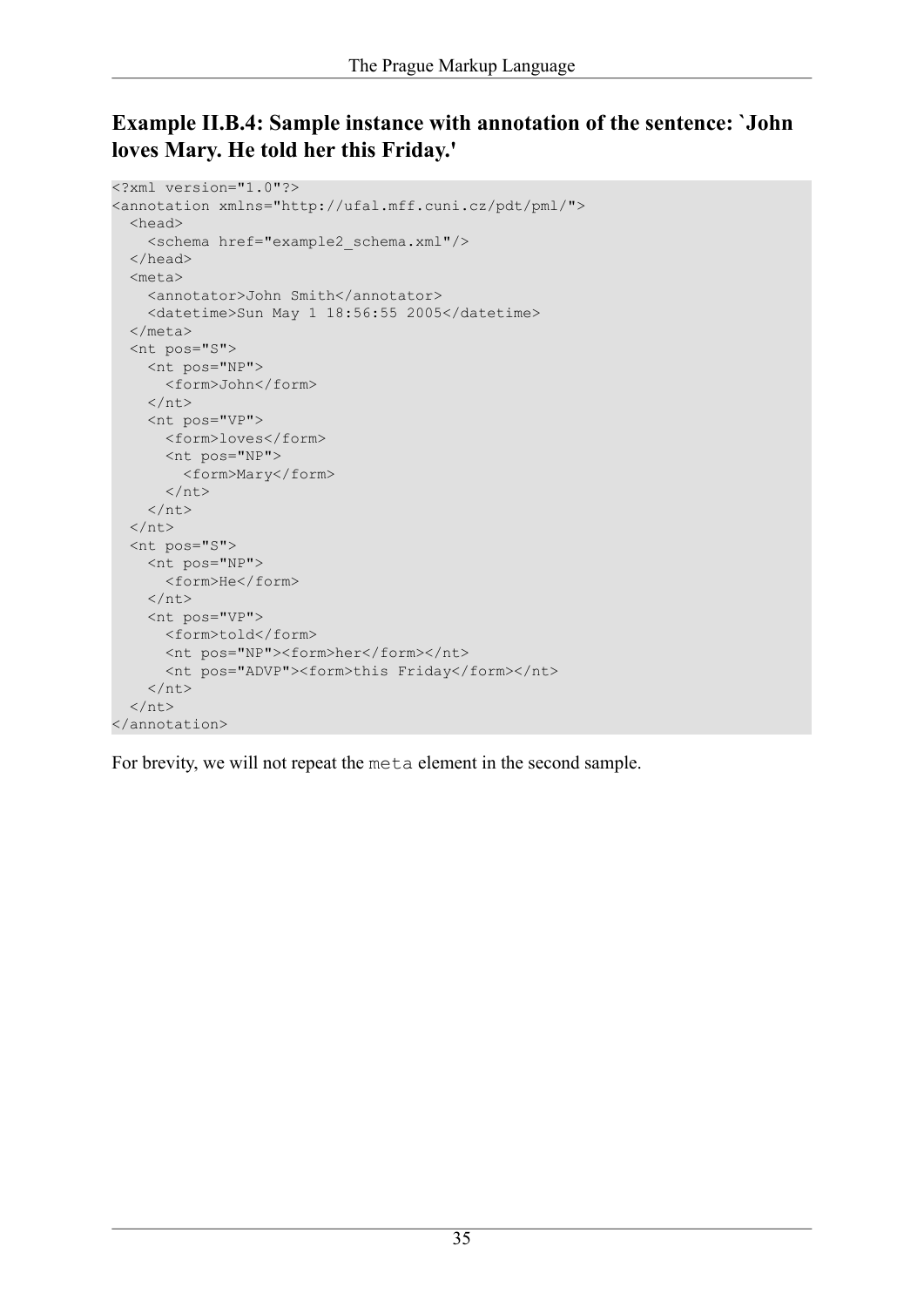### **Example II.B.5: PML schema**

```
<?xml version="1.0"?>
<pml_schema xmlns="http://ufal.mff.cuni.cz/pdt/pml/schema/">
 <description>
   Example of very compact constituency tree annotation
 </description>
  <root name="annotation">
   <sequence role="#TREES">
      <element name="S" role="#NODE" type="nonterminal.type"/>
    </sequence>
  \langleroot>
  <type name="nonterminal.type">
    <attribute name="form"><cdata format="any"/></attribute>
    <sequence role="#CHILDNODES">
     <element name="VP" role="#NODE" type="nonterminal.type"/>
     <element name="NP" role="#NODE" type="nonterminal.type"/>
     <element name="PP" role="#NODE" type="nonterminal.type"/>
     <element name="ADVP" role="#NODE" type="nonterminal.type"/>
     \langle!-- etc. -->
    </sequence>
  </type>
</pml_schema>
```
## **Example II.B.6: Sample instance**

```
<?xml version="1.0"?>
<annotation xmlns="http://ufal.mff.cuni.cz/pdt/pml/">
  <head><schema href="example3 schema.xml"/></head>
  \langleS>
    <NP form="John"/>
    <VP form="loves">
      <NP form="Mary"/>
    \langle/VP>\langle/S>
  \langle S \rangle<NP form="He"/>
    <VP form="told">
      <NP form="her"/>
      <ADVP form="this Friday"/>
    \langle/VP>\langle/S>
</annotation>
```
Note that once the labels of non-terminals coincide with the names of elements representing nodes, we could apply further restrictions on the nesting directly in the PML schema. For example, it would be very easy to incorporate some grammar-like rules (such as that ADVP can only occur within VP, etc.).

## **3. Internal references**

To demonstrate cross-referencing in a PML instance we define two simple PML schemas for representing arbitrary graph with both labeled nodes. In the first schema, we represent the graph by a list of its vertices and a list of its edges. With the second schema the same graph is represented by a list of structures for nodes consisting of a label and a a list of pointers to the nodes connected with the current node by an edge.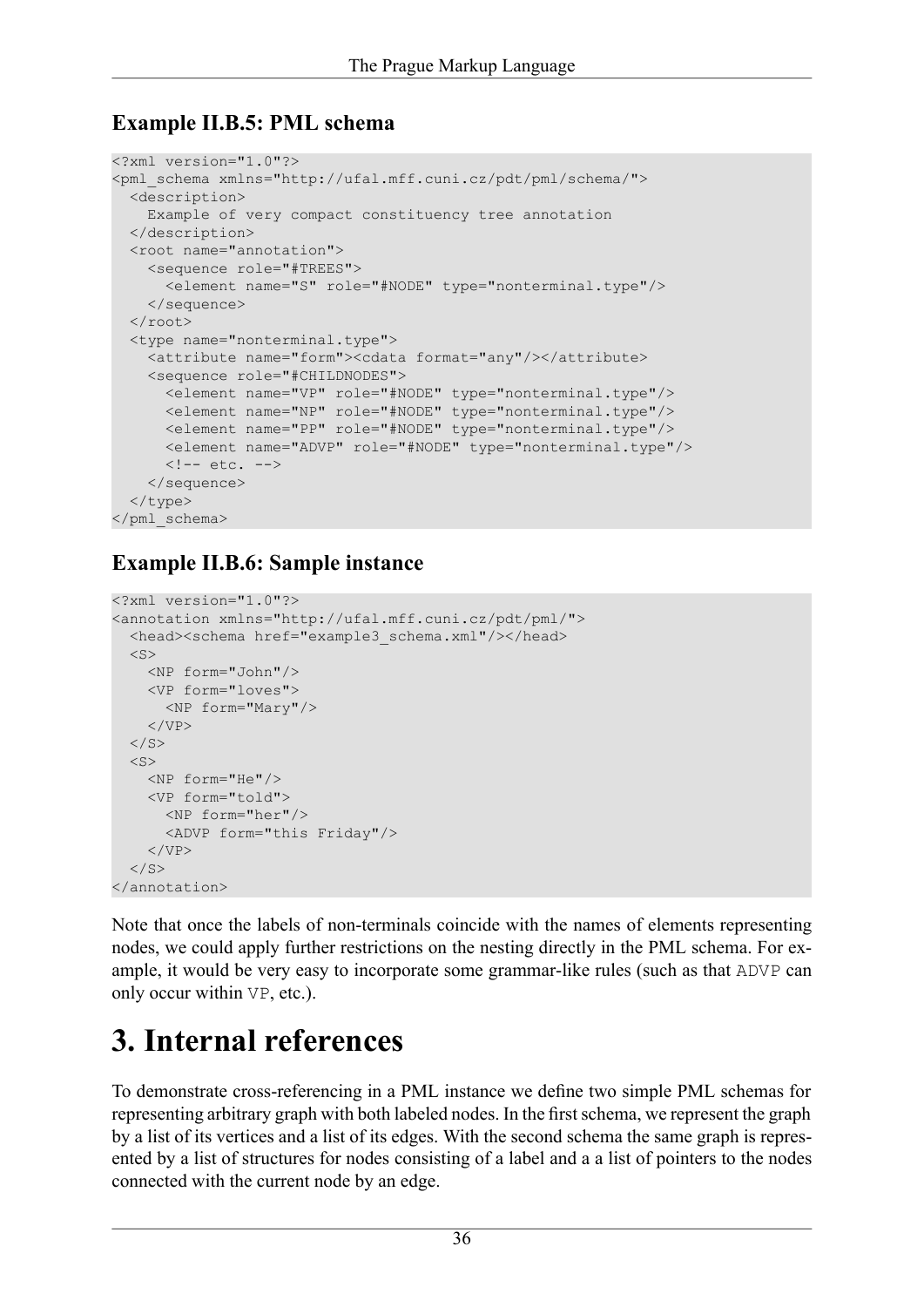### **Example II.B.7: PML schema**

```
<?xml version="1.0"?>
<pml_schema xmlns="http://ufal.mff.cuni.cz/pdt/pml/schema/">
 <description>An oriented graph</description>
 <root name="graph">
    <structure>
      <member name="verteces">
        <list ordered="0">
          <structure>
            <member name="id" as_attribute="1" required="1" role="#ID">
              <cdata format="ID"/>
            </member>
            <member name="label" required="1">
              <cdata format="any"/>
            </member>
          </structure>
        \langle/list>
      </member>
      <member name="edges">
        <list ordered="0">
          <structure>
            <member name="from.rf" required="1" as_attribute="1">
              <cdata format="PMLREF"/>
            </member>
            <member name="to.rf" required="1" as_attribute="1">
              <cdata format="PMLREF"/>
            \langle/member>
          </structure>
        \langlelist>
      </member>
    </structure> 
  </root>
</pml_schema>
```
### **Example II.B.8: Sample instance**

```
<?xml version="1.0"?>
<graph xmlns="http://ufal.mff.cuni.cz/pdt/pml/">
 <head><schema href="example4 schema.xml"/></head>
 <verteces>
    <LM id="v1"><label>A</label></LM>
    <LM id="v2"><label>B</label></LM>
    <LM id="v3"><label>A</label></LM>
   <LM id="v4"><label>C</label></LM>
    <LM id="v5"><label>D</label></LM>
  </verteces>
  <edges>
   <LM from.rf="v1" to.rf="v2"/>
   <LM from.rf="v1" to.rf="v3"/>
   <LM from.rf="v2" to.rf="v4"/>
   <LM from.rf="v3" to.rf="v4"/>
   <LM from.rf="v4" to.rf="v1"/>
 </edges>
</graph>
```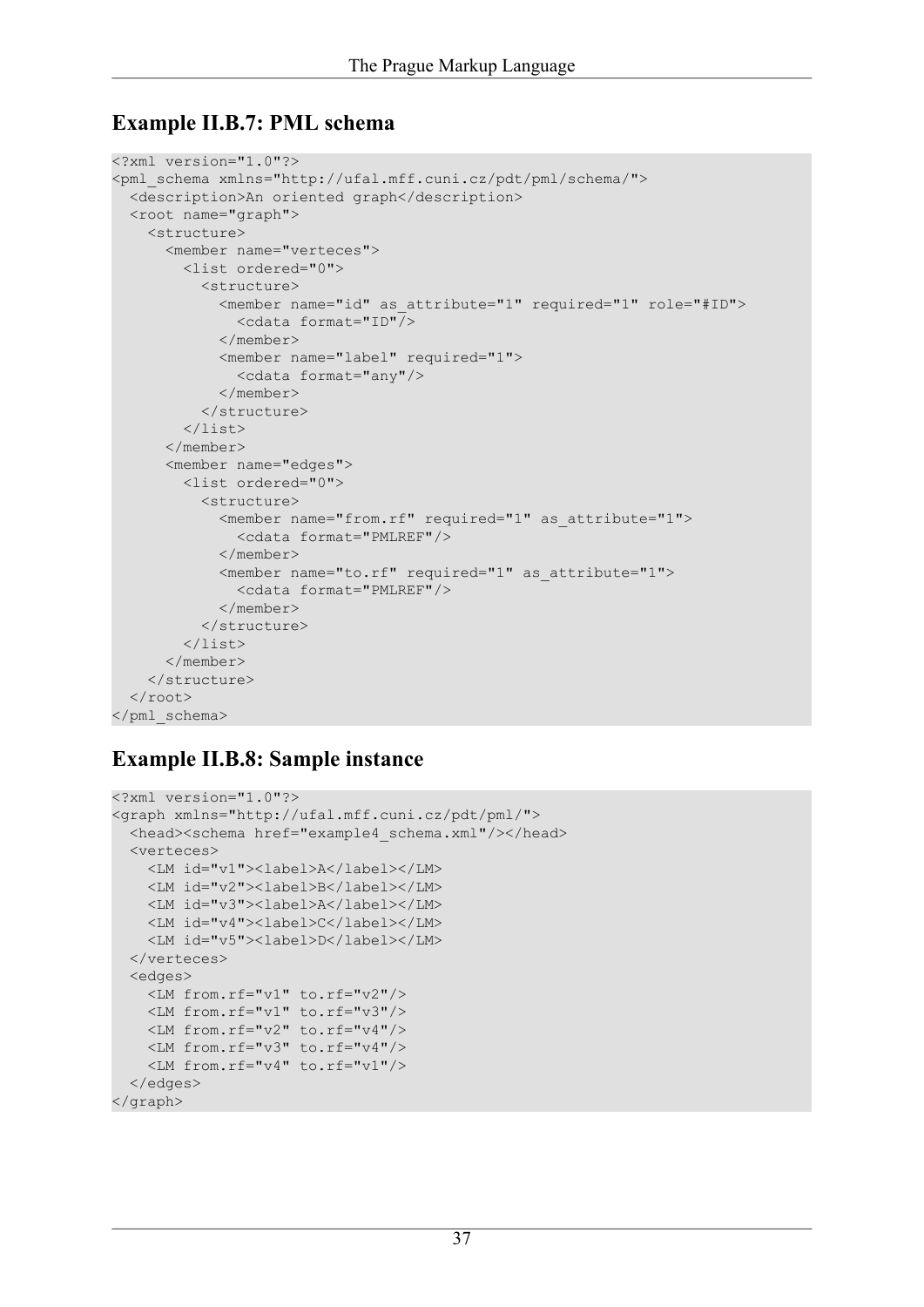### **Example II.B.9: PML schema**

```
<?xml version="1.0"?>
<pml_schema xmlns="http://ufal.mff.cuni.cz/pdt/pml/schema/">
  <description>An oriented graph</description>
  <root name="graph">
    <list ordered="0">
      <structure>
        <member name="id" as_attribute="1" 
                required="1" role="#ID">
          <cdata format="ID"/>
        </member>
        <member name="label" required="1">
          <cdata format="any"/>
        </member>
        <member name="edges.rf">
          <list ordered="0">
            <cdata format="PMLREF"/>
          \langle/list>
        </member>
      </structure>
    \langle/list>
  \langleroot>
</pml_schema>
```
### **Example II.B.10: Sample instance**

```
<?xml version="1.0"?>
<graph xmlns="http://ufal.mff.cuni.cz/pdt/pml/">
  <head><schema href="example5 schema.xml"/></head>
  <LM id="v1">
    <label>A</label>
    <edges.rf>
      <LM>v2</LM><LM>v3</LM></edges.rf>
  \langle/LM><LM id="v2">
    <label>B</label>
    <edges.rf>v4</edges.rf>
  \langle/LM\rangle<LM id="v3">
    <label>A</label>
    <edges.rf>v4</edges.rf>
  \langle/LM><LM id="v4">
    <label>C</label>
    <edges.rf>v1</edges.rf>
  \langle/LM><LM id="v5">
    <label>D</label>
  \langle/LM\rangle</graph>
```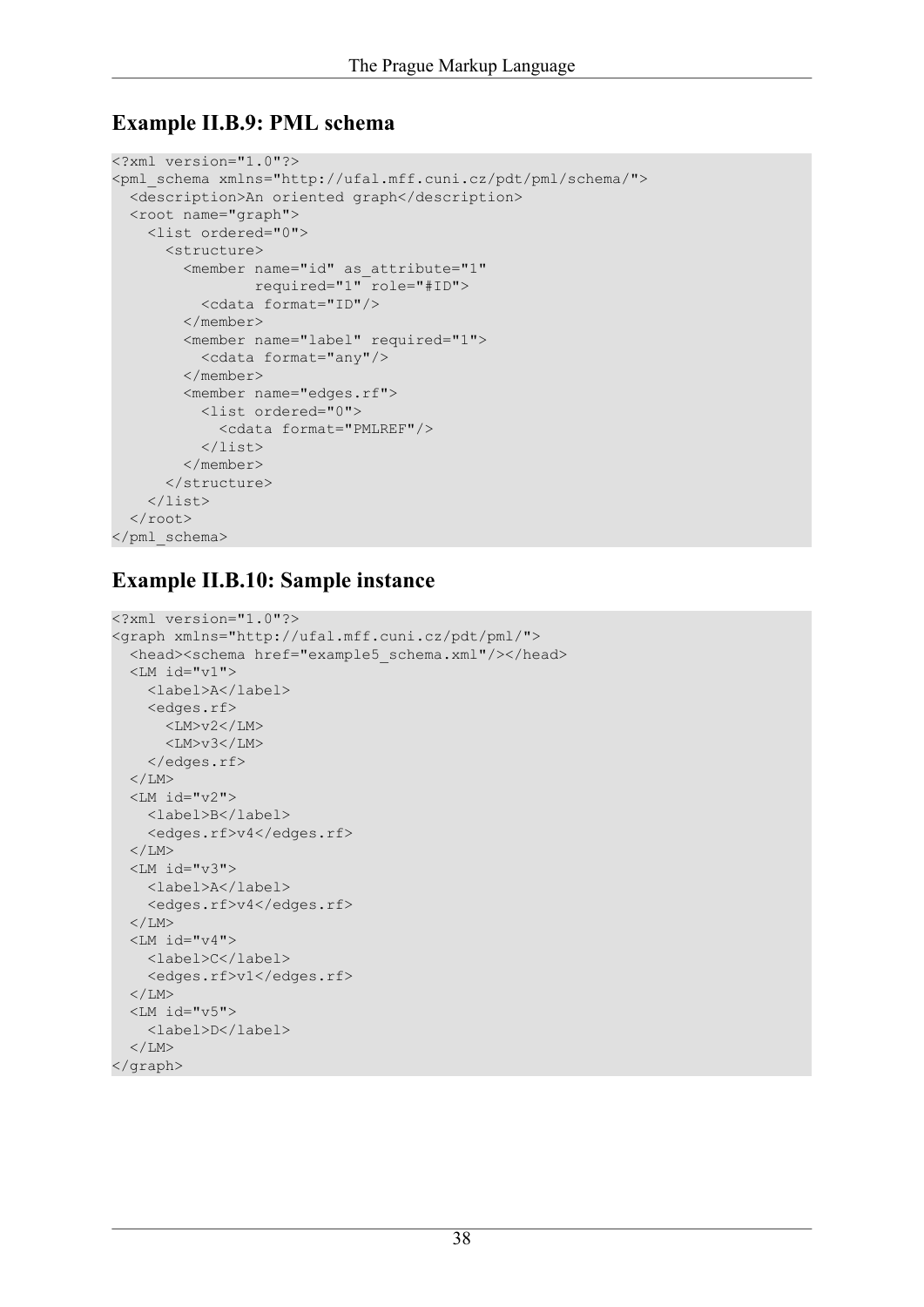## **4. External references**

In this example we define PML schemas for two annotation layers. The first layer represents the tokenized text with the sentence-boundary markup. The second layer is a constituency-tree annotation of the sentences on the first (lower) layer. This constituency annotation is similar to the samples [Section 2, "Constituency trees",](#page-32-0) but this time the terminals contain references to the tokenized text.

The following schema and instance show a tokenization layer.

## **Example II.B.11: PML schema**

```
<?xml version="1.0"?>
<pml_schema xmlns="http://ufal.mff.cuni.cz/pdt/pml/schema/">
 <description>Example of tokenization layer</description>
 <root name="tokenization">
    <element name="sentences">
      <list ordered="1" type="sentence.type"/>
    </element>
  \langleroot\rangle<type name="sentence.type">
    <structure>
     <member name="id" role="#ID" required="1" as_attribute="1">
        <cdata format="ID"/>
     \langle/member>
      <member name="tokens"> <!-- words (tokens) -->
        <sequence>
          <element name="w">
            <attribute name="id" role="#ID" required="1">
              <cdata format="ID"/>
            </attribute>
            <cdata format="any"/>
          </element>
        </sequence>
      </member>
    </structure>
  </type>
</pml_schema>
```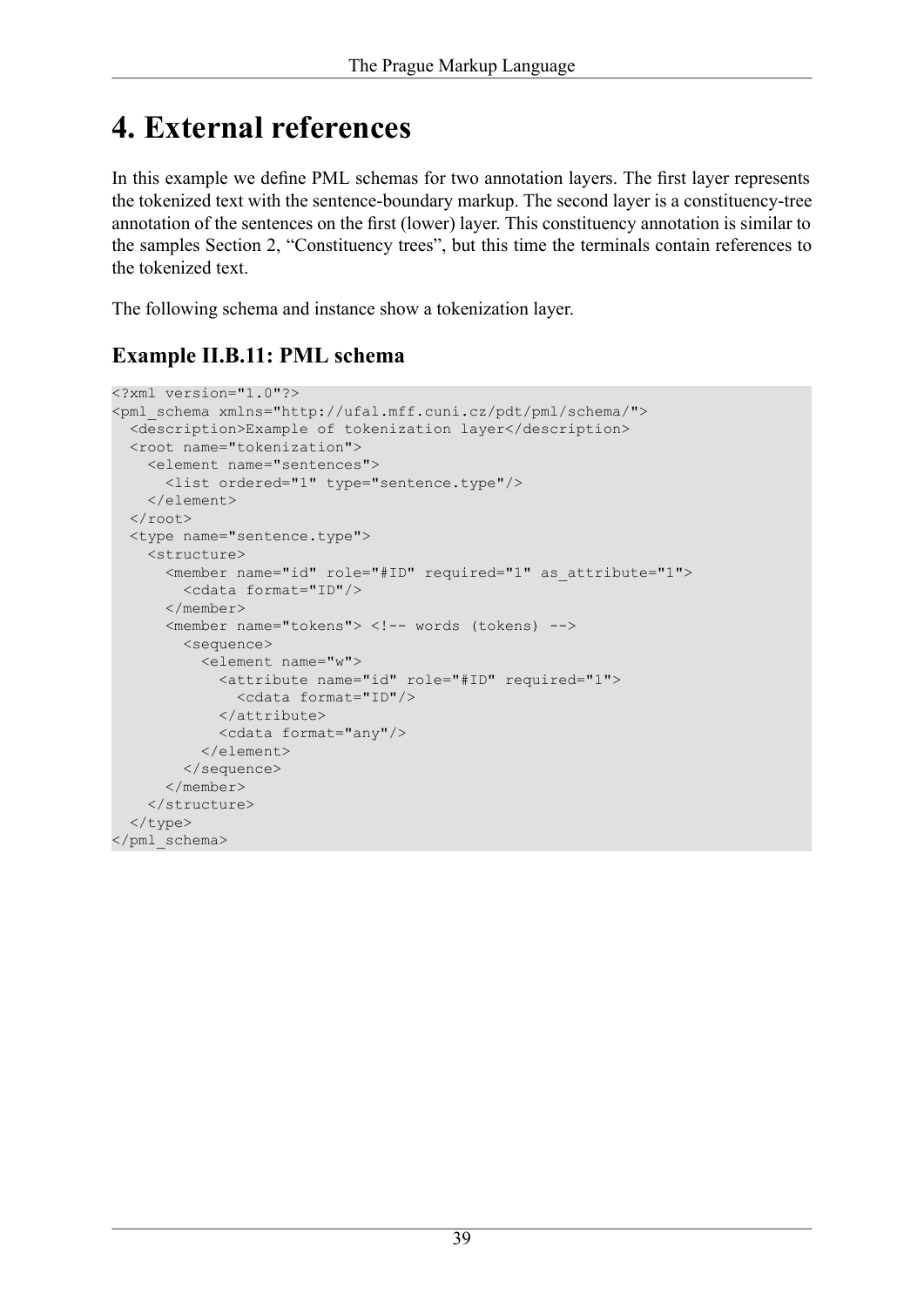### **Example II.B.12: Sample instance**

```
<?xml version="1.0"?>
<tokenization xmlns="http://ufal.mff.cuni.cz/pdt/pml/">
  <head><schema href="example6 schema.xml"/></head>
  <sentences>
     \langle LM \text{ id} = "s1" \rangle<tokens>
          \langle w \text{ id} = "slw1" \rangleJohn\langle/w \rangle<w id="s1w2">loves</w>
          <w id="s1w3">Mary</w>
          \langle w \text{ id} = "s1w4" \rangle.\langle/w \rangle</tokens>
     \langle/LM><LM id="s2">
       <tokens>
          \langle w \rangle id="s2w1">He\langle/w \rangle<w id="s2w2">told</w>
          <w id="s2w3">her</w>
          <w id="s2w4">this</w>
          <w id="s2w5">Friday</w>
          <w id="s2w6">.</w>
       </tokens>
     \langle/LM\rangle</sentences>
</tokenization>
```
The following schema and instance show an annotation layer stacked over the previously defined tokenization layer. The relation between units on these layers, represented by PML references from the annotation layer to the tokenization layer, may in general be N to M. The references to the tokenization layer have role #KNIT, which indicates that applications may replace the member w.rf containing the list of references with the corresponding object from the lower layer (i.e. the w element).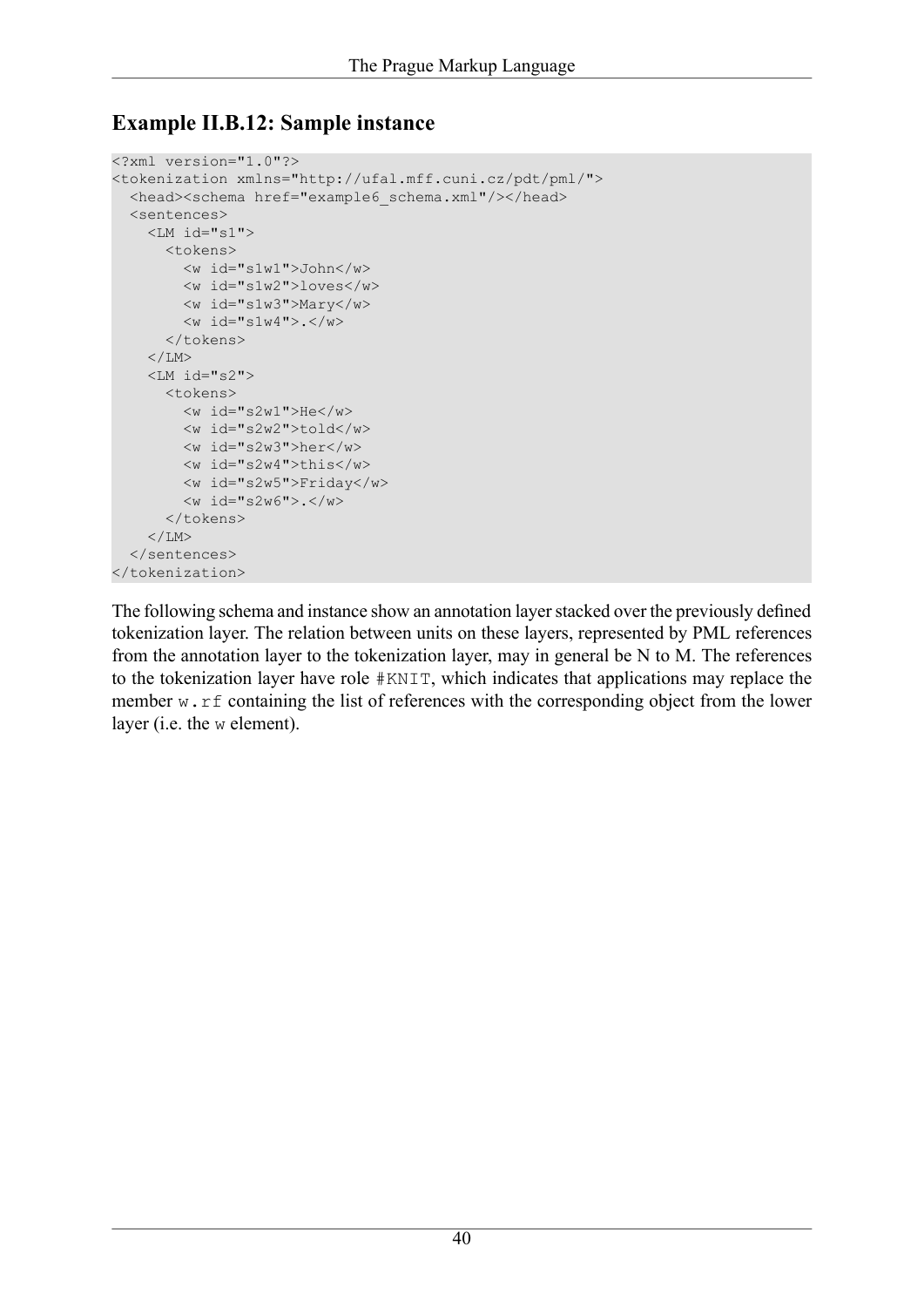### **Example II.B.13: PML schema**

```
<?xml version="1.0"?>
<pml_schema xmlns="http://ufal.mff.cuni.cz/pdt/pml/schema/">
  <description>
    Example of tree annotation over a tokenization layer
  </description>
  <reference name="tokenization" readas="dom"/>
  <root name="annotation">
    <sequence role="#TREES">
      <element name="S" role="#NODE">
        <attribute name="sentence.rf">
           <cdata format="PMLREF"/>
        </attribute>
        <list ordered="1" role="#CHILDNODES" type="node.type"/>
      </element>
    </sequence>
  \langleroot\rangle<type name="node.type">
    <structure role="#NODE">
      <member as_attribute="1" name="pos">
        <choice>
          <value>S</value>
          <value>VP</value>
          <value>NP</value>
          <value>PP</value>
          <value>ADVP</value>
          \langle!-- etc. -->
        </choice>
      </member>
      <member name="w.rf">
        <list ordered="0" role="#KNIT" type="w.type">
          <cdata format="PMLREF"/>
        \langle/list>
      </member>
      <member name="constituents" role="#CHILDNODES">
        <list ordered="1" type="node.type"/>
      </member>
    </structure>
  </type>
  <type name="w.type">
    <element name="w">
      <attribute name="id" role="#ID" required="1">
        <cdata format="ID"/>
      </attribute>
      <cdata format="any"/>
    </element>
  </type>
</pml_schema>
```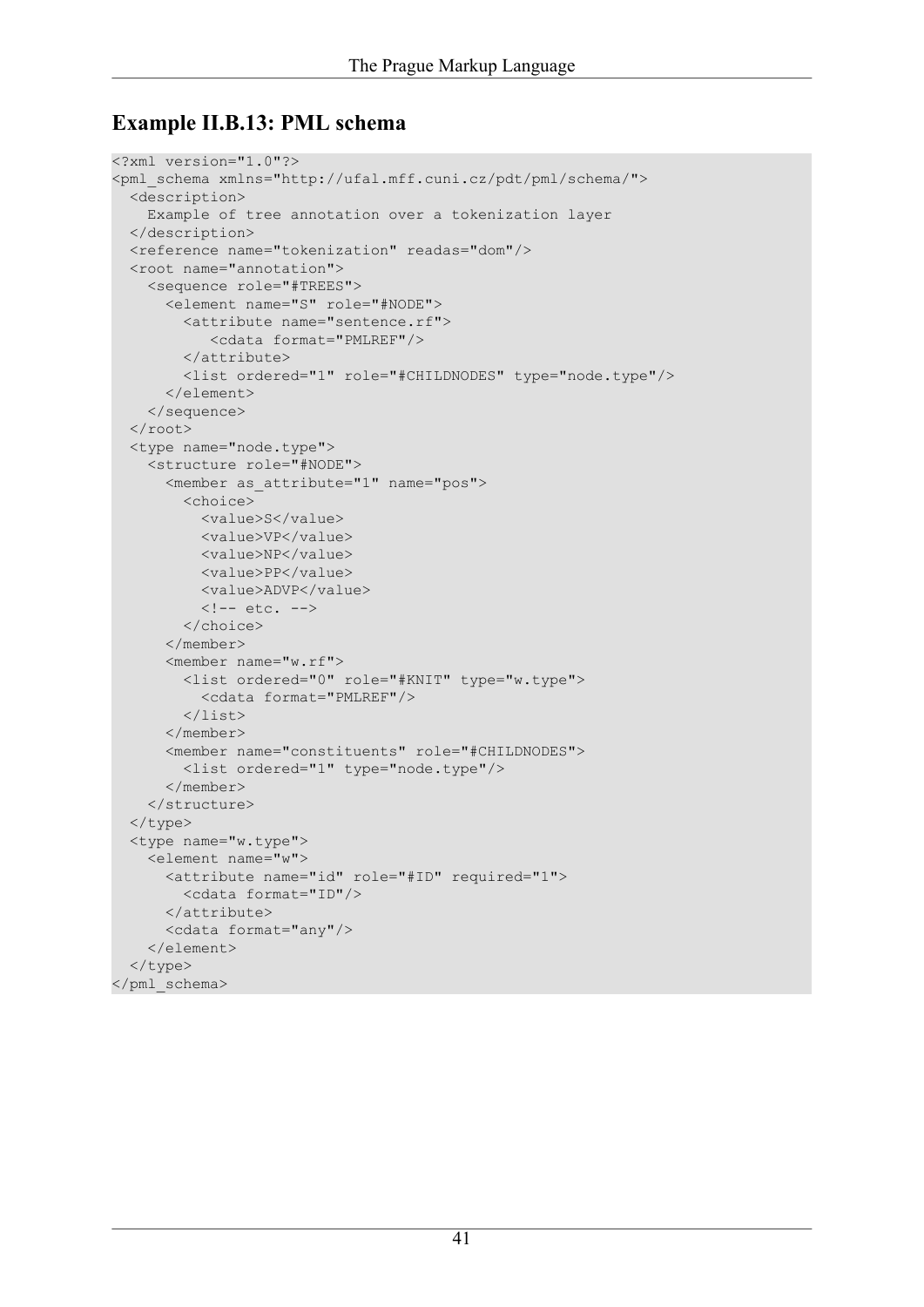### **Example II.B.14: Sample instance**

```
<?xml version="1.0"?>
<annotation xmlns="http://ufal.mff.cuni.cz/pdt/pml/">
  <head>
    <schema href="example7_schema.xml"/>
    <references>
       <reffile name="tokenization" id="t" href="example6.xml"/>
    </references>
  </head>
  <S sentence.rf="s1">
    <LM pos="NP"><w.rf>t#s1w1</w.rf></LM>
    <LM pos="VP">
      \langle w.rf \rangle t#s1w2\langle w.rf \rangle<constituents pos="NP">
         <w.rf>t#s1w3</w.rf>
       </constituents>
    \langle/LM\rangle\langle/S>
  <S sentence.rf="s2">
    <LM pos="NP"><w.rf>t#s2w1</w.rf></LM>
    <LM pos="VP">
      \langle w.rf \rangle t#s2w2\langle w.rf \rangle<constituents>
         <LM pos="NP"><w.rf>t#s2w3</w.rf></LM>
         <LM pos="ADVP">
           \langle w.rf \rangle<LM>t#s2w4</LM>
              <LM>t#s2w5</LM>
           \langle/w.rf>
         \rm </LM></constituents>
    \langle/LM\rangle\langle/S>
</annotation>
```
After knitting is applied on PML references in  $w \cdot r$  f, the instance appears to the application as follows: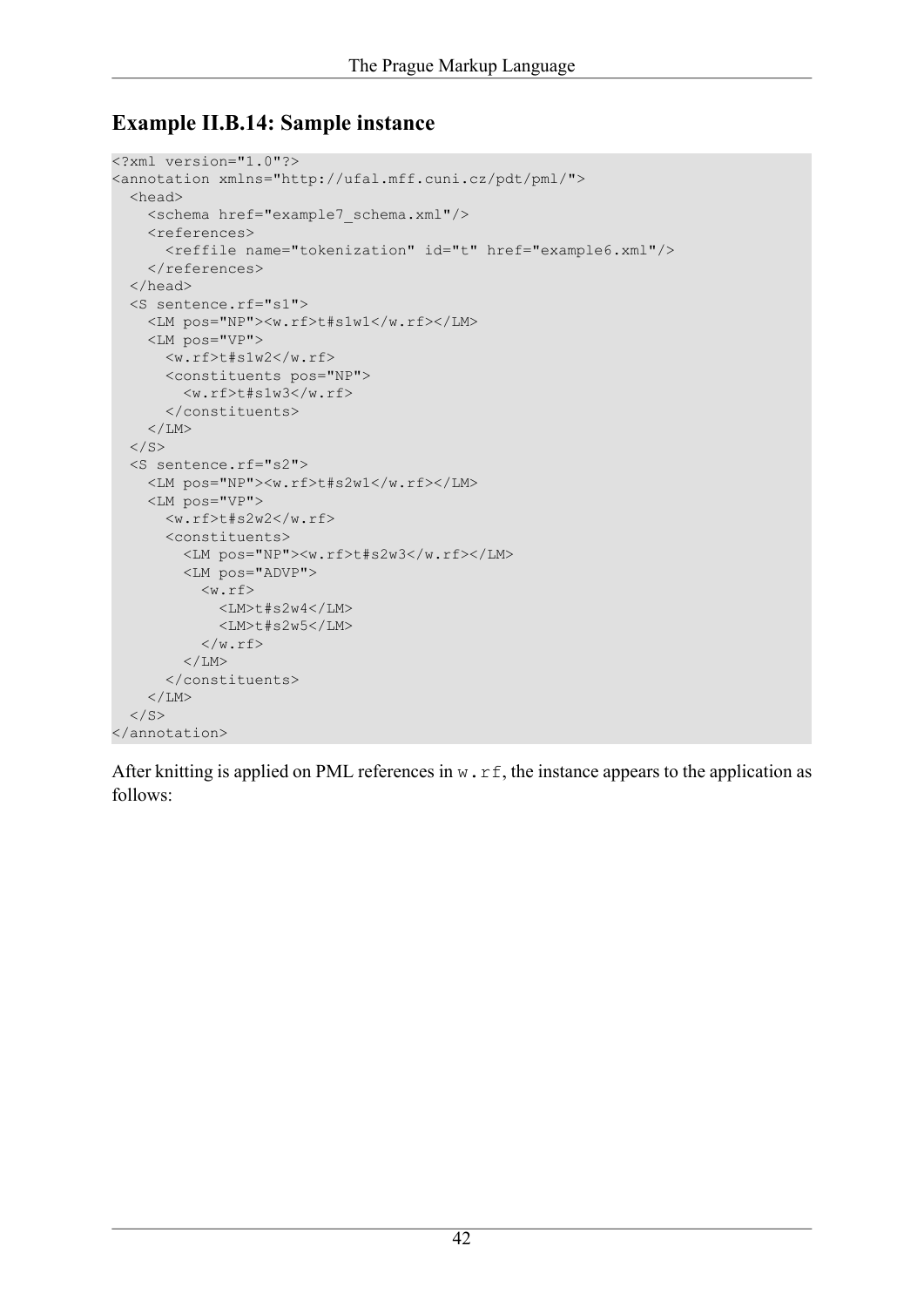### **Example II.B.15: Sample instance after knitting**

```
<?xml version="1.0"?>
<annotation xmlns="http://ufal.mff.cuni.cz/pdt/pml/">
  <head>
    <schema href="example7_schema.xml"/>
    <references>
      <reffile name="tokenization" id="t" href="example6.xml"/>
    </references>
  </head>
  <S sentence.rf="s1">
    <LM pos="NP"><w id="s1w1">John</w></LM>
    <LM pos="VP">
      <w id="s1w2">loves</w>
      <constituents pos="NP">
        <w id="s1w3">Mary</w>
      </constituents>
    \langle/LM\rangle\langle/S>
  <S sentence.rf="s2">
    <LM pos="NP"><w id="s2w1">He</w></LM>
    <LM pos="VP">
      <w id="s2w2">told</w>
      <constituents>
        <LM pos="NP"><w id="s2w3">her</w></LM>
        <LM pos="ADVP">
           \langle w \rangle<LM id="s2w4">this</LM>
             <LM id="s2w5">Friday</LM>
           \langle/w>\rm </LM></constituents>
    \langle/LM\rangle\langle/S>
</annotation>
```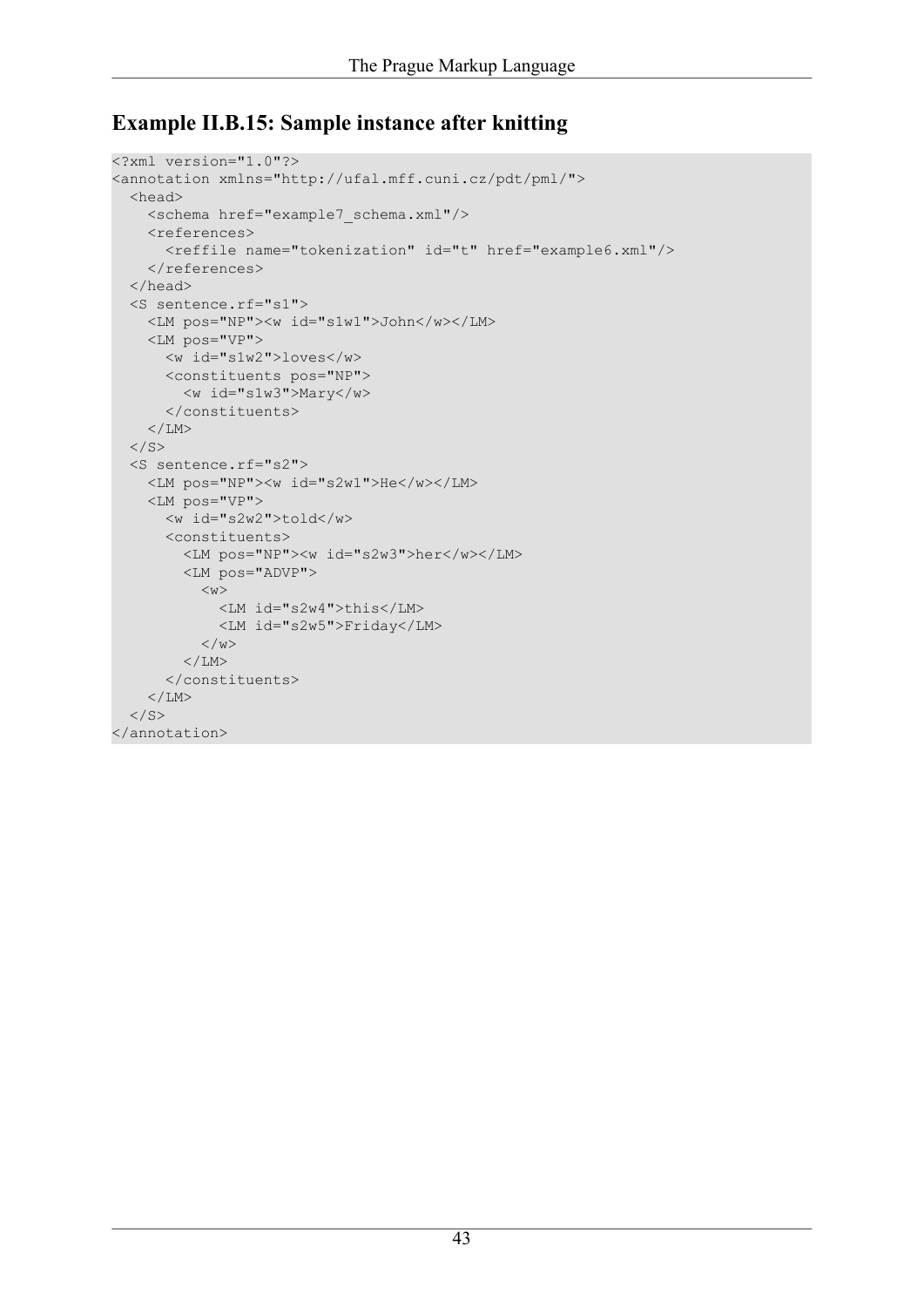## <span id="page-43-0"></span>**References**

<span id="page-43-8"></span><span id="page-43-7"></span><span id="page-43-6"></span><span id="page-43-5"></span><span id="page-43-4"></span><span id="page-43-3"></span><span id="page-43-2"></span><span id="page-43-1"></span>

| [TEI]     | The TEI Consorcium, TEI P5 - Guidelines for Electronic Text Encoding and<br>Interchange, C.M.Sperberg-McQueen and LouBurnard ed. (January 2005).<br>http://www.tei-c.org/P5/                                                                                                                                                                |
|-----------|---------------------------------------------------------------------------------------------------------------------------------------------------------------------------------------------------------------------------------------------------------------------------------------------------------------------------------------------|
| [AG]      | Steven Bird and Mark Liberman, A Formal Framework for Linguistic Annotation<br>(revised version) (2000).<br>http://arxiv.org/abs/cs/0010033                                                                                                                                                                                                 |
| [Dipper]  | Stefanie Dipper XML-based Stand-off Representation and Exploitation of Multi-<br>Level Linguistic Annotation, 2005, In Proceedings of Berliner XML Tage 2005<br>(BXML 2005), pp. 39-50, Berlin, Germany.<br>http://www.ling.uni-potsdam.de/~dipper/papers/xmltage05.pdf                                                                     |
| [MATE]    | D. McKelvie, A. Isard, A. Mengel, M.B. Møller, M. Grosse, M. Klein, 2001.<br>The MATE Workbench - an annotation tool for XML coded speech corpora,<br>Speech Communication 33 (1-2), pp. 97-112. Special Issue Speech Annotation<br>and Corpus Tools.<br>http://www.ltg.ed.ac.uk/~amyi/papers/speechcomm00.ps                               |
| [ATLAS]   | S. Bird, D. Day, J. Garofolo, J. Henderson, C.L. Laprun, 2000, ATLAS: A<br>Flexible and Extensible Architecture for Linguistic Annotation, In Proceedings<br>of the Second International Language Resources and Evaluation Conference,<br>pp. 1699-1706. Paris, European Language Resources Association.<br>http://arxiv.org/pdf/cs/0007022 |
| [RelaxNG] | RELAXNG Specification, OASIS Committee Specification (3 December 2001).<br>Definitive specification for RELAX NG using the XML syntax.<br>Project homepage: http://relaxng.org/                                                                                                                                                             |
| [XML]     | Extensible Markup Language, World Wide Web Consortium (W3C).<br>http://www.w3.org/XML/                                                                                                                                                                                                                                                      |
| [XSLT]    | XSL Transformations (XSLT) Version 1.0, W3C Recommendation (16<br>November 1999), JamesClark ed., World Wide Web Consortium (W3C).<br>http://www.w3.org/TR/xslt                                                                                                                                                                             |
| [PDT1]    | Jan Hajič, Barbora Vidová-Hladká, Jarmila Panevová, Eva Hajičová, Petr Sgall,<br>Petr Pajas, The Prague Dependency Treebank 1.0 (Final Production Label)<br>(2001), Institute of Formal and Applied Linguistics, Faculty of Mathematics<br>and Physics, Prague.<br>http://ufal.mff.cuni.cz/pdt1/                                            |
| [PDT2]    | <i>The Prague Dependency Treebank, 2.0 beta version, Institute of Formal and</i><br>Applied Linguistics, Faculty of Mathematics and PhysicsPrague (2005).<br>http://ufal.mff.cuni.cz/pdt2.0/                                                                                                                                                |